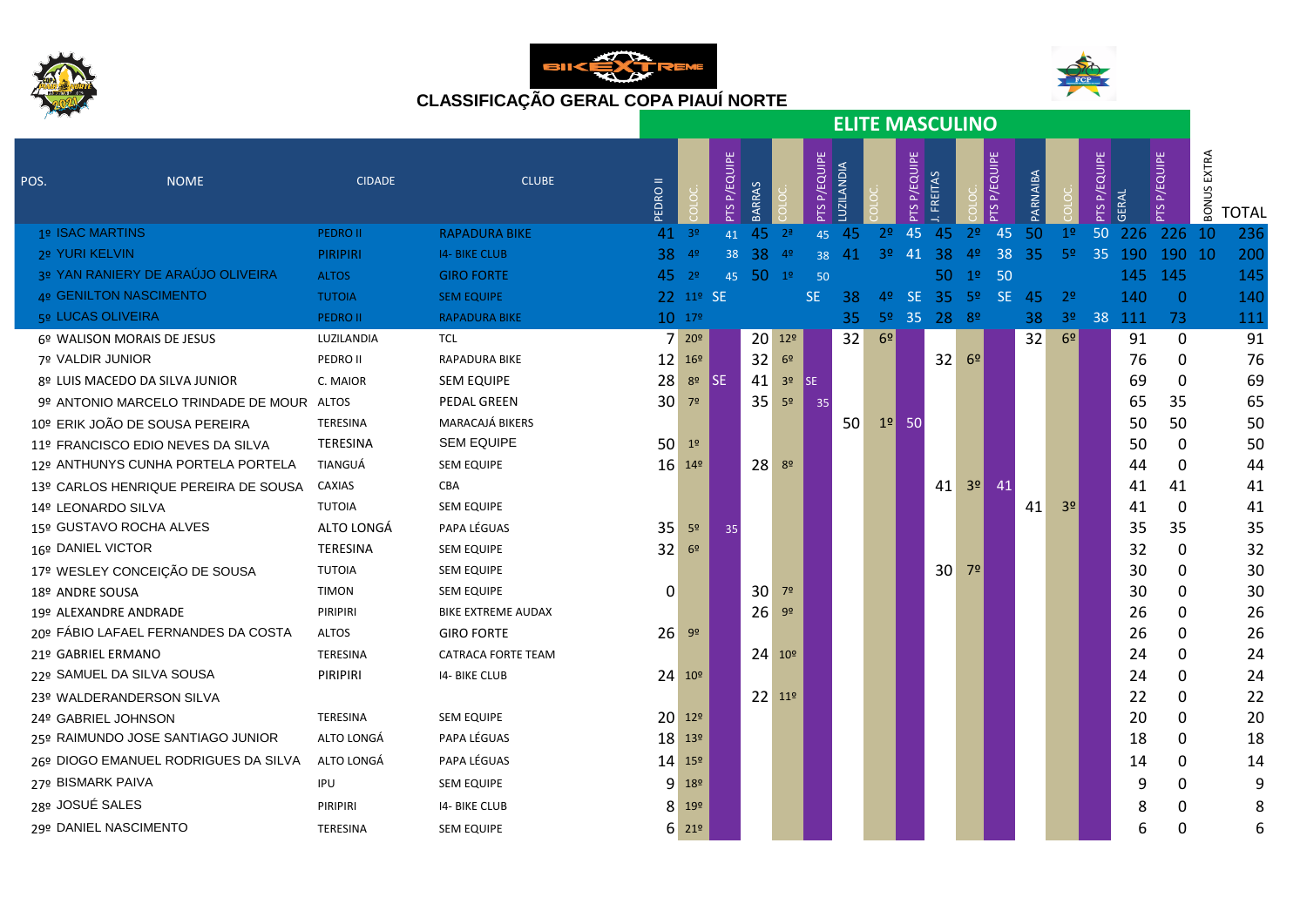





|      |                                              |                     |                      |          |                |                 |                |                |                 |                      | <b>ELITE FEMININA</b> |                 |           |                |                 |          |                |                    |       |                 |                           |              |
|------|----------------------------------------------|---------------------|----------------------|----------|----------------|-----------------|----------------|----------------|-----------------|----------------------|-----------------------|-----------------|-----------|----------------|-----------------|----------|----------------|--------------------|-------|-----------------|---------------------------|--------------|
| POS. | <b>NOME</b>                                  | <b>CIDADE</b>       | <b>CLUBE</b>         | PEDRO II |                | P/EQUIPE<br>PTS | RRAS           |                | P/EQUIPE<br>PTS | <b>ZILANDIA</b><br>⊃ |                       | P/EQUIPE<br>PTS | FREITAS   |                | P/EQUIPE<br>PTS | PARNAIBA |                | P/EQUIPE<br>$\sim$ | GERAL | P/EQUIPE<br>PTS | EXTRA<br>SUN<br><b>BO</b> | <b>TOTAL</b> |
|      | <sup>1º</sup> SABRINA PAULA DE SOUSA BEZERRA | <b>PIRIPIRI</b>     | <b>SEM EQUIPE</b>    | 50       | 1 <sup>o</sup> | <b>SE</b>       | 50.            |                | <b>SE</b>       | 50                   |                       | <b>SE</b>       | 50        | $1°$ SE        |                 | 50       | 1 <sup>o</sup> | <b>SE</b>          | 250   |                 | 10                        | 260          |
|      | 2º LALESCA SETUBAL                           | <b>TERESINA</b>     | <b>AZIAS BIKERS</b>  |          | $35^{59}$      | 35              | 45             | 2 <sup>o</sup> | 45              | -45                  | 2 <sup>0</sup>        | 45              |           |                |                 |          |                |                    | 125   | <b>125</b>      |                           | 125          |
|      | 3º NAYARA SILVA PIEROTE                      | J. DE FREITAS       | <b>NO BRAKES</b>     |          |                |                 | 35.            | $-59$          | 35              | -35                  | -59                   | 35              | $45 \t29$ |                | -45             |          |                |                    | 115   | <b>115</b>      |                           | 115          |
|      | 4º ROSA MARIA CORDEIRO                       | <b>PIRIPIRI</b>     | <b>14- BIKE CLUB</b> |          | 3269           |                 | 41             | $-39$          | 41              |                      |                       |                 | $41^{39}$ |                | 41              |          |                |                    | 114   | -82             |                           | 114          |
|      | 5º JORDANA LOPES GUIMARÃES MOURA             | <b>TERESINA</b>     | <b>AZIAS BIKERS</b>  |          | $41^{39}$      | 41              | $\overline{0}$ |                |                 | 38                   | 4 <sup>o</sup>        | 38              |           |                |                 |          |                |                    | 79.   | -79             |                           | 79           |
|      | 6º DAIANE LIMA                               | <b>MIGUEL ALVES</b> | <b>SPRINT BIKE</b>   | 0        |                |                 | 38             | 4 <sup>o</sup> | 38              |                      |                       |                 | 38        | 4 <sup>o</sup> | 38              |          |                |                    | 76    | 76              |                           | 76           |
|      | 7º ELEONETE GADELHA                          | <b>FRECHEIRNHA</b>  | EQUIPE NÃO INFORMADA | 45       | 2 <sup>o</sup> | <b>I</b> SE     |                |                |                 |                      |                       |                 |           |                |                 |          |                |                    | 45    | 0               |                           | 45           |
|      | 8º MARIA DO SOCORRO EUSA DA COSTA            |                     | <b>SEM EQUIPE</b>    |          |                |                 |                |                |                 | 41                   | 3 <sup>o</sup>        | l SE.           |           |                |                 |          |                |                    | 41    | $\Omega$        |                           | 41           |
|      | 9º GEÓRGIA PONTES BEZERRA                    | TERESINA            | MARACAJÁ BIKERS      | 38       | 4 <sup>o</sup> | 38              |                |                |                 |                      |                       |                 |           |                |                 |          |                |                    | 38    | 38              |                           | 38           |
|      | 10º MARIA GRACIETE DA FONSECA LEONEZ         | TERESINA            | P. BIKERS CLUB       |          |                |                 | 32             | 6 <sup>2</sup> |                 |                      |                       |                 |           |                |                 |          |                |                    | 32    | 0               |                           | 32           |
|      | 11º LAINE BEATRIZ SOLANO DA SILVA            | ALTOS               | <b>GIRO FORTE</b>    | 30       | 7 <sup>o</sup> |                 | 0              |                |                 |                      |                       |                 |           |                |                 |          |                |                    | 30    | 0               |                           | 30           |
|      |                                              |                     |                      |          |                |                 |                |                |                 |                      |                       |                 |           |                |                 |          |                |                    |       |                 |                           |              |



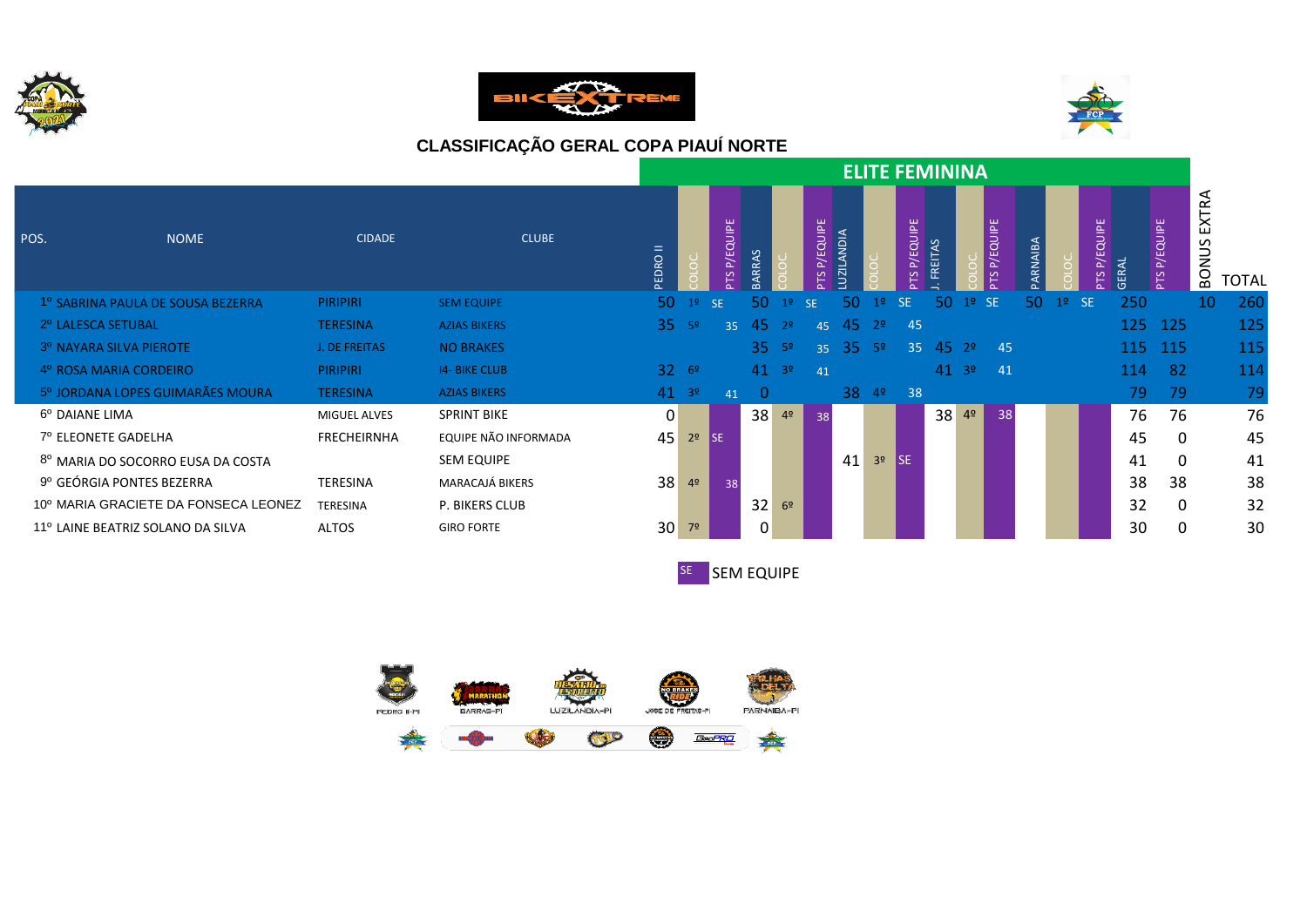





|                                     |                 |                            |                |                |                 |          |                |                 |                      | <b>MASTER A FEMININA</b> |                        |              |                |                 |          |                |                       |            |                 |                            |              |
|-------------------------------------|-----------------|----------------------------|----------------|----------------|-----------------|----------|----------------|-----------------|----------------------|--------------------------|------------------------|--------------|----------------|-----------------|----------|----------------|-----------------------|------------|-----------------|----------------------------|--------------|
| POS.<br><b>NOME</b>                 | <b>CIDADE</b>   | <b>CLUBE</b>               | <b>PEDROIL</b> |                | P/EQUIPE<br>PTS | RAS<br>മ |                | P/EQUIPE<br>PTS | $\Omega$<br>z<br>UZI |                          | P/EQUIPE<br><b>PTS</b> | AS<br>FREIT, |                | P/EQUIPE<br>PTS | PARNAIBA |                | QUIPE<br>ŵ.<br>ਕ<br>മ | GER.       | P/EQUIPE<br>PTS | ≃<br>놉<br>ട്ട<br><b>NO</b> | <b>TOTAL</b> |
| 1º SABINA FRAGA DA SILVA PASSOS VIA | <b>CAXIAS</b>   | <b>CBA</b>                 | 45             | 2 <sup>o</sup> | 45              | 50       | 1 <sup>2</sup> | 50 <sup>°</sup> | -50                  | 19                       | 50 <sup>°</sup>        | -50          | 1 <sup>9</sup> | 50 <sup>°</sup> | -50      | 1 <sup>2</sup> | 50 <sup>°</sup>       | -245-      | $-245$ 10       |                            | 255          |
| 2º AURINEIDE ARAUJO                 | <b>PEDRO II</b> | <b>SEM EQUIPE</b>          | 38.            | $4°$ SE        |                 | -35      | $5o$ SE        |                 | -41                  | $3o$ SE                  |                        | -41          | $3°$ SE        |                 | -45      | $2o$ SE        |                       | <b>200</b> |                 | $0 \t10$                   | 210          |
| 3º MARIA DE JESUS FERNANDES DE CARV | <b>BARRAS</b>   | <b>BIKERS DO MARATHAON</b> | <b>35</b>      | - 52           | 35 <sub>1</sub> | -38      | 4º             | 38              | 38                   | 4 <sup>°</sup>           | 38                     | -45          | 29             | 45              | -41      | 3 <sup>o</sup> | 41                    | -197       | 197 10          |                            | 207          |
| 4º SIMONE GILVANI DA VERA           | <b>PICOS</b>    | PICOS PEDAL CLUBE          | 50             | 1 <sup>°</sup> | 50              | 45       | 2 <sup>a</sup> |                 | 45 45                |                          | $29$ 45                |              |                |                 |          |                |                       | 140        | -140            |                            | 140          |
| 5º LAYANE LIMA DE SOUSA             | <b>ALTOS</b>    | <b>SEM EQUIPE</b>          | 41             | $-39$          |                 | 41       | $-39$          |                 |                      |                          |                        |              |                |                 |          |                |                       | 82         | $-0$            |                            | 82           |
| 6º SABRINA MOITA                    | TERESINA        | <b>AZIAS BIKERS</b>        | 32             | 6 <sup>2</sup> |                 |          |                |                 |                      |                          |                        |              |                |                 |          |                |                       | 32         | $\mathbf 0$     |                            | 32           |
| 7º IRANI OLIVEIRA                   | ESPERANTINA     | EXERCITA ESPERANTINA       | 30             | 7 <sup>°</sup> |                 |          |                |                 |                      |                          |                        |              |                |                 |          |                |                       | 30         | 0               |                            | 30           |

CRITERIO DE DESEMPATE:

\* NUMERO DE PRIMEIROS LUGARES SE SEM EQUIPE

\* MELHOR PONTUAÇÃO NA ULTIMA PROVA



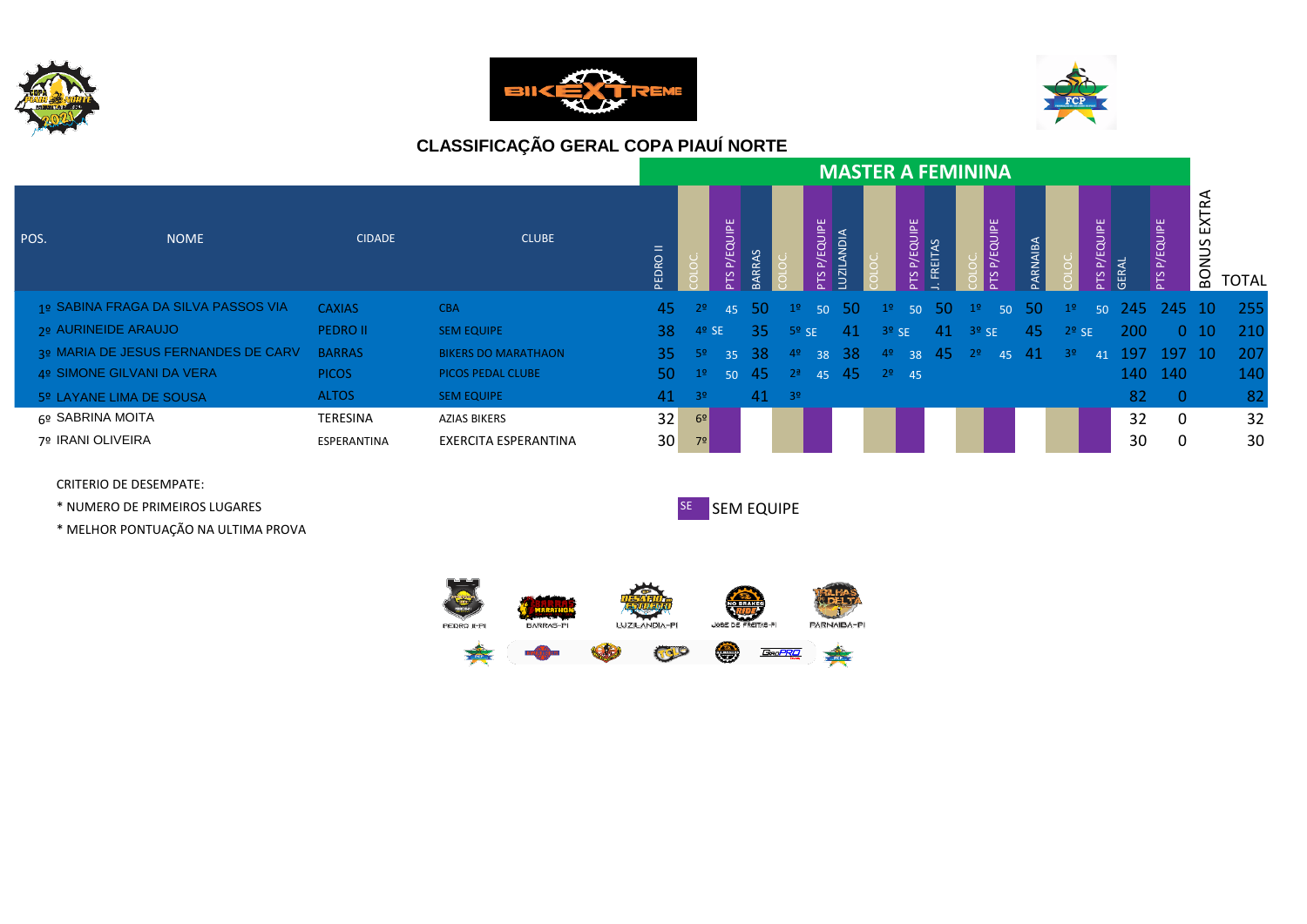





|                |                                  |                 |                                |          |                 |               |                |                 | <b>MASTER B FEMININA</b> |          |                       |          |                |                 |              |                 |                          |              |
|----------------|----------------------------------|-----------------|--------------------------------|----------|-----------------|---------------|----------------|-----------------|--------------------------|----------|-----------------------|----------|----------------|-----------------|--------------|-----------------|--------------------------|--------------|
| POS.           | <b>NOME</b>                      | <b>CIDADE</b>   | <b>CLUBE</b>                   | PEDRO II | QUIPE<br>ш.     |               |                | P/EQUIPE<br>PTS | <b>AION</b>              | P/EQUIPE | <b>FREITAS</b>        | P/EQUIPE | <b>ARNAIBA</b> | <b>EQUIPE</b>   | <b>GER</b>   | P/EQUIPE<br>PΤS | ≃<br>区<br>5<br><b>NO</b> | <b>TOTAL</b> |
| 19             | <b>LUCILENI HOLANDA</b>          | <b>BARRAS</b>   | <b>BIKERS DO MARATHAON</b>     | 35.59    |                 | $35 \quad 41$ | 3 <sup>o</sup> | 41              | 3849                     |          | 38 38 49              | 38       | 5019           |                 | $50\quad202$ | 202 10          |                          | 212          |
| 2 <sup>o</sup> | CLÁUDIA JANE DE SOUSA ANDRADE SI | <b>PEDRO II</b> | <b>BIKE EXTREME</b>            | 38 4º    |                 | 38 35         | -52            |                 | $35 \quad 41 \quad 39$   |          | $41$ $41$ $3^{\circ}$ | 41       | 452°           |                 |              | 45 200 200 10   |                          | 210          |
| 3 <sup>o</sup> | <b>SANDRA BRITO</b>              | <b>TIMON</b>    | <b>SEM EQUIPE</b>              | 413°     | SE.             | <b>38</b>     | $4°$ SE        |                 | 452°                     | SE.      | 326°                  | SE.      | 413°           | SE <sub>3</sub> | 197          |                 | 10                       | 207          |
| 4 <sup>°</sup> | <b>CLÁUDIA GOMES</b>             | <b>TERESINA</b> | THE BROTHERS TEAM              | 452°     |                 | 45 50         | $19$ 50        |                 |                          |          | 452°                  | 45       |                |                 |              | 140 140         |                          | 140          |
| 52             | <b>CRISTIANY SIQUEIRA DANTAS</b> | <b>TERESINA</b> | <b>AZIAS BIKER DE CICLISMO</b> |          |                 |               |                |                 | 501°                     |          | $50\ 50\ 19$          | 50       |                |                 |              | 100 100         |                          | 100          |
| 6º             | ANTONIA LUIZA RODRIGUES DOS SANT | B. DO GRAJAÚ    | CBA                            | 5019     | 50 <sup>1</sup> | 45            | 2 <sup>0</sup> | 45              |                          |          |                       |          |                |                 | 95           | 95              |                          | 95           |
| 7º             | MARIA DALVA OLIVEIRA DA SILVA    | J. DE FREITAS   | <b>NO BRAKES</b>               |          |                 |               |                |                 |                          |          | 355 <sup>9</sup>      | 35       |                |                 | 35           | 35              |                          | 35           |

\* NUMERO DE PRIMEIROS LUGARES

\* MELHOR PONTUAÇÃO NA ULTIMA PROVA

CRITERIO DE DESEMPATE: SE SEM EQUIPE

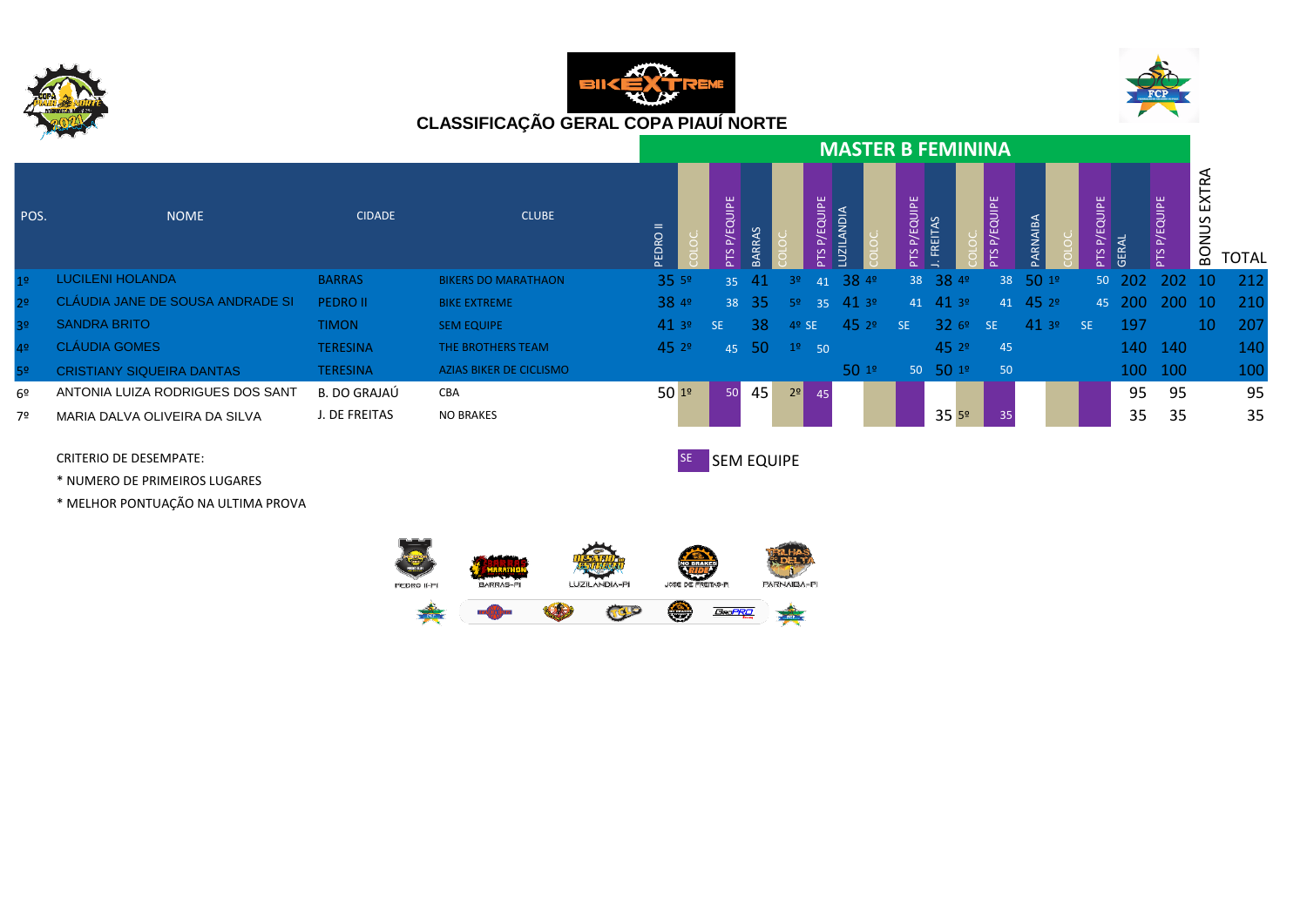





|                |                                  |                 |                            |              |                                             |                           |  |   | <b>MASTER C FEMININA</b>                                                               |    |  |               |           |                            |    |   |                     |             |              |
|----------------|----------------------------------|-----------------|----------------------------|--------------|---------------------------------------------|---------------------------|--|---|----------------------------------------------------------------------------------------|----|--|---------------|-----------|----------------------------|----|---|---------------------|-------------|--------------|
| POS.           | <b>NOME</b>                      | <b>CIDADE</b>   | <b>CLUBE</b>               | $=$<br>PEDRO |                                             | $\mathsf{P}^{\mathsf{E}}$ |  | 붙 |                                                                                        | E. |  | 鸟<br>$\Delta$ | <u> 중</u> |                            |    | 苫 | <b>QUIPE</b><br>PТS | ш<br>S<br>≍ | <b>TOTAL</b> |
| 1 <sup>o</sup> | LEILA SILVIA SOUSA NASCIMENTO    | <b>TERESINA</b> | <b>CBA</b>                 | 50.          | 1 <sup>0</sup>                              |                           |  |   | 50 45 2 <sup>o</sup> 45 50 1 <sup>o</sup> 50 45 2 <sup>o</sup> 45 50 1 <sup>o</sup> 50 |    |  |               |           |                            |    |   | 240 240 10          |             | - 250        |
| 2 <sup>o</sup> | MARIA IRANI BARBOSA DA SILVA BAR | <b>BARRAS</b>   | <b>BIKERS DO MARATHAON</b> | <b>457</b>   | $\frac{2^{\circ}}{45}$ 45 50 $1^{\circ}$ 50 |                           |  |   |                                                                                        |    |  |               |           | $50 \t1^9 \t50 \t45 \t2^9$ | 45 |   | 190 190             |             | 190.         |

\* NUMERO DE PRIMEIROS LUGARES

\* MELHOR PONTUAÇÃO NA ULTIMA PROVA



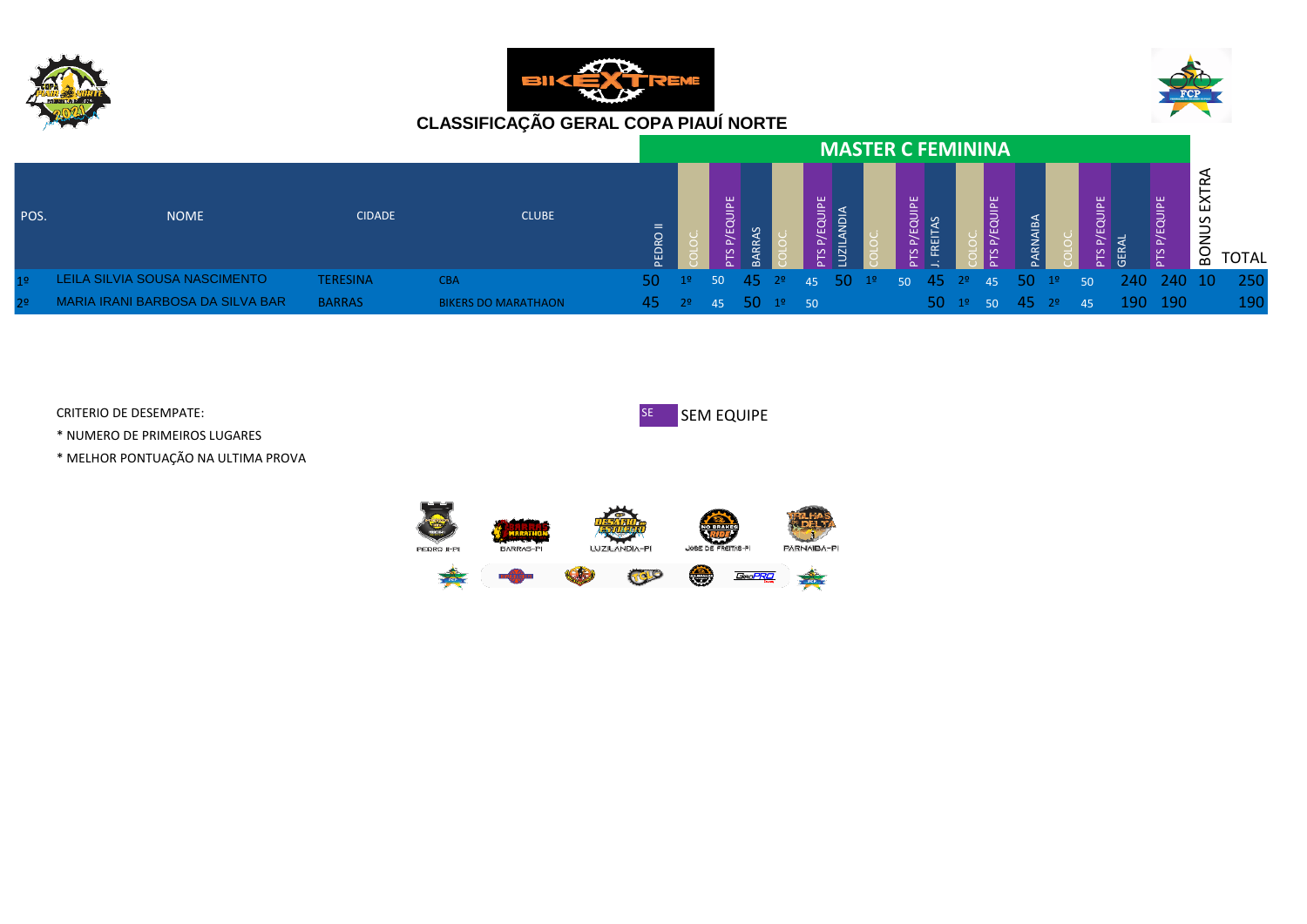





|                                      |                 |                            |                |                |                               |                    |                                            |                  | <b>OPEN A FEMININA</b>         |                        |                  |                          |                     |                       |              |
|--------------------------------------|-----------------|----------------------------|----------------|----------------|-------------------------------|--------------------|--------------------------------------------|------------------|--------------------------------|------------------------|------------------|--------------------------|---------------------|-----------------------|--------------|
| POS.<br><b>NOME</b>                  | <b>CIDADE</b>   | <b>CLUBE</b>               | <b>EDRO II</b> |                | PTS P/EQUIPE<br><b>BARRAS</b> |                    | P/EQUIPE<br><b>AIDIANDIA</b><br><b>PTS</b> |                  | <b>PTS P/EQUIPE</b><br>FREITAS | <b>P/EQUIPE</b><br>PTS | PARNAIBA         | P/EQUIPE<br>GERAL<br>PTS | <b>PTS P/EQUIPE</b> | EXTRA<br><b>BONUS</b> | <b>TOTAL</b> |
| 1º ERICA KATRINE                     | PARNAÍBA        | <b>SEM EQUIPE</b>          |                | $38 - 49$      |                               | $35 - 5^{\circ}$   |                                            | $41 - 3^{\circ}$ |                                | $41^{39}$              | $41 - 3^{\circ}$ | 196                      |                     | 10                    | 206          |
| 2º VALÉRIA GOMES LIMA                | <b>PEDRO II</b> | <b>RAPADURA BIKE</b>       |                |                |                               | $45$ $2°$          |                                            | $50 \t19$        |                                | $50^{19}$              | $50 - 1^2$       | 195                      |                     |                       | 195          |
| <b>3º DAIANA SOUSA</b>               | <b>PIRIPIRI</b> | <b>SEM EQUIPE</b>          |                | $45 \t29$      |                               | $30^{79}$          |                                            | 38 49            |                                |                        | $38^{49}$        | 151                      |                     |                       | 151          |
| 4º DAVILA RAYANE                     | <b>PIRIPIRI</b> | <b>BIKE EXTREME AUDAX</b>  |                |                |                               |                    | $45^{29}$                                  |                  |                                |                        | $45^{2}$         | 90                       |                     |                       | 90           |
| 5º STEFANY DOS SANTOS VIANA          | <b>BARRAS</b>   | <b>BIKERS DO MARATHAON</b> |                | $50^{19}$      |                               | 38 49              |                                            |                  |                                |                        |                  | 88                       |                     |                       | 88           |
| 6º GESSICA BARBOSA DA SILVA          | <b>BARRAS</b>   | <b>SEM EQUIPE</b>          |                |                |                               | $50 - 19$          |                                            |                  |                                |                        |                  | 50                       |                     |                       | 50           |
| 7º FRAN OLIVEIRA                     | J. DE FREITAS   | <b>NO BRAKES</b>           |                |                |                               |                    |                                            |                  |                                | $45$ $2^{\circ}$       |                  | 45                       |                     |                       | 45           |
| 8º STEFANY RIBEIRO                   | <b>BARRAS</b>   | STUDIO <sub>7</sub>        |                |                | 41                            | 3 <sup>o</sup>     |                                            |                  |                                |                        |                  | 41                       |                     |                       | 41           |
| 9º ELANE FERREIRA                    | <b>IBIAPINA</b> | <b>SEM EQUIPE</b>          | 41             | 3 <sup>o</sup> |                               |                    |                                            |                  |                                |                        |                  | 41                       |                     |                       | 41           |
| 10º LETICIA MARCELA                  | <b>CAXIAS</b>   | <b>SEM EQUIPE</b>          |                |                |                               |                    |                                            |                  | 38                             | 4º                     |                  | 38                       |                     |                       | 38           |
| 11º PAULA RAYANNE                    | <b>BARRAS</b>   | <b>BIKER DO MARATHAON</b>  |                |                |                               |                    |                                            |                  | 35                             | 5 <sup>o</sup>         |                  | 35                       |                     |                       | 35           |
| 12º CLAUDIANE DE SOUSA SIMÃO         | S. BERNARDO     | PEDAL LIVRE                |                |                |                               |                    |                                            |                  |                                | $32^{69}$              |                  | 32                       |                     |                       | 32           |
| 13º PAULA LIRA SILVA                 | <b>BARRAS</b>   | <b>BIKERS DO MARATHAON</b> |                |                | 32                            | 6 <sup>2</sup>     |                                            |                  |                                |                        |                  | 32                       |                     |                       | 32           |
| 14º CAMILLA VITORIA                  | <b>CAXIAS</b>   | <b>CBA</b>                 |                |                |                               |                    |                                            |                  |                                | $30^{79}$              |                  | 30                       |                     |                       | 30           |
| 15º MARIA ELIZA LIMA SOUSA           | <b>TIMOM</b>    | <b>TBA</b>                 |                |                |                               |                    |                                            |                  |                                | $28^{89}$              |                  | 28                       |                     |                       | 28           |
| 16º BRUNA VIANA                      | M. ALVES        | <b>SPRINT BIKE</b>         |                |                | 28                            | -82                |                                            |                  |                                |                        |                  | 28                       |                     |                       | 28           |
| 17º ELZA MOURÃO                      | <b>BARRAS</b>   | <b>BIKER DO MARATHAON</b>  |                |                |                               |                    |                                            |                  |                                | $26 - 99$              |                  | 26                       |                     |                       | 26           |
| 18º VIVI LEAL                        | M. ALVES        | <b>SPRINT BIKE</b>         |                |                | 26                            | 9 <sup>o</sup>     |                                            |                  |                                |                        |                  | 26                       |                     |                       | 26           |
| 19º THALENA MACIEL                   | <b>TERESINA</b> | <b>SEM EQUIPE</b>          |                |                | 24                            | 10 <sup>°</sup>    |                                            |                  |                                |                        |                  | 24                       |                     |                       | 24           |
| 20º RICAELLE CASTELO BRANCO          | <b>BARRAS</b>   | <b>BIKERS DO MARATHAON</b> |                |                |                               | $22$ $11^{\circ}$  |                                            |                  |                                |                        |                  | 22                       |                     |                       | 22           |
| 21º CARLA NAYARA CAVALCANTE DO NASCI | <b>BARRAS</b>   | <b>BIKERS DO MARATHAON</b> |                |                |                               | 20 12 <sup>o</sup> |                                            |                  |                                |                        |                  | 20                       |                     |                       | 20           |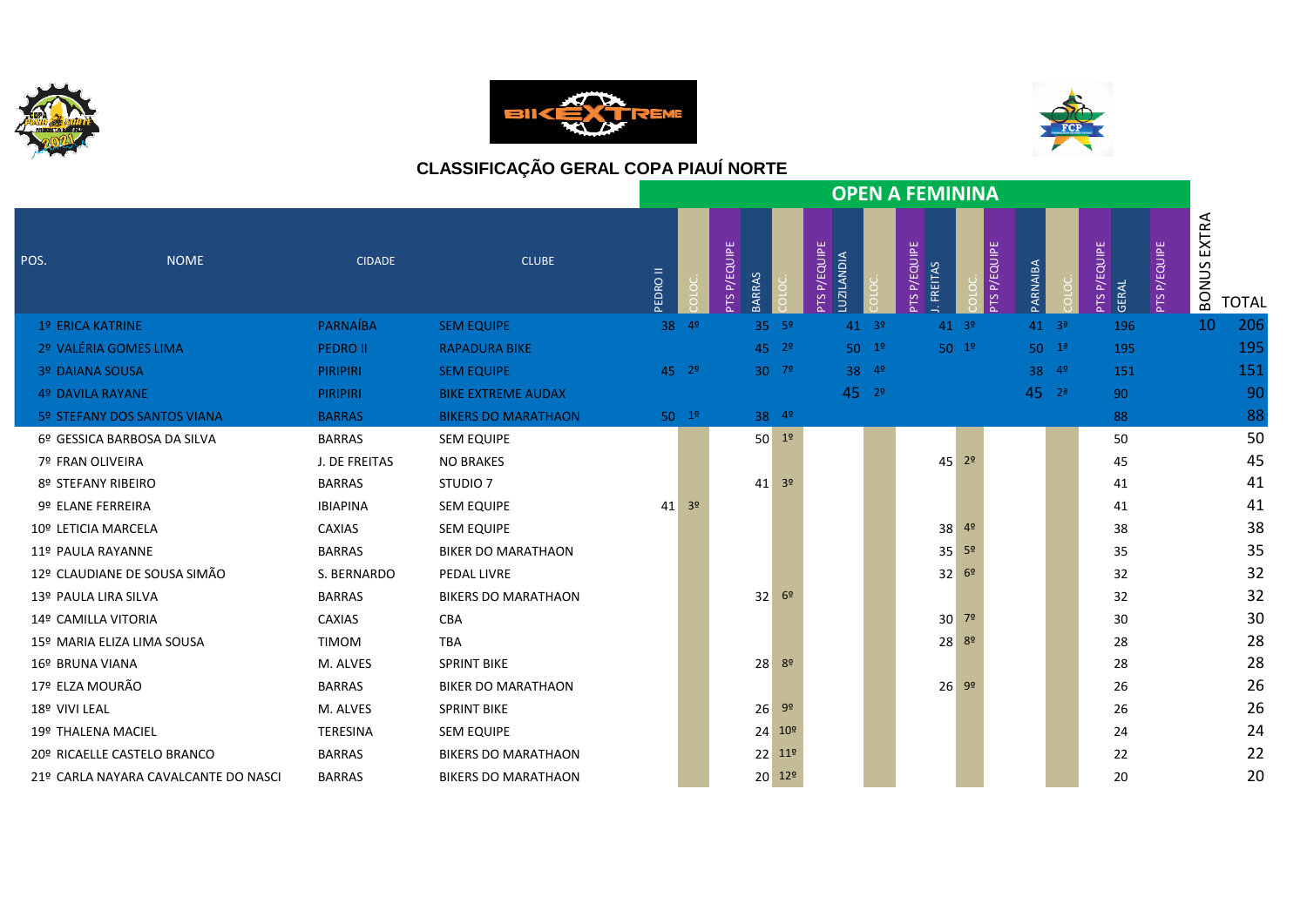





|                 |                                              |                               |                                                 |               |                |                               |                 |                                   |                | <b>OPEN B FEMININA</b>         |                    |          |                |                                                     |                                       |
|-----------------|----------------------------------------------|-------------------------------|-------------------------------------------------|---------------|----------------|-------------------------------|-----------------|-----------------------------------|----------------|--------------------------------|--------------------|----------|----------------|-----------------------------------------------------|---------------------------------------|
| POS.            | <b>NOME</b>                                  | <b>CIDADE</b>                 | <b>CLUBE</b>                                    | <b>IIOSOE</b> |                | PTS P/EQUIPE<br><b>BARRAS</b> |                 | PTS P/EQUIPE<br><b>LUZILANDIA</b> |                | PTS P/EQUIPE<br><b>FREITAS</b> | PTS P/EQUIPE       | PARNAIBA |                | PTS P/EQUIPE<br><b>PTS P/EQUIPE</b><br><b>GERAL</b> | EXTRA<br><b>BONUS</b><br><b>TOTAL</b> |
| 1 <sup>°</sup>  | RAYANE DA SILVA ROCHA                        | <b>TUTOIA</b>                 | <b>SEM EQUIPE</b>                               | 50            | 1 <sup>9</sup> | 41                            | 3 <sup>o</sup>  | 38                                | 4º             | 38                             | 4 <sup>o</sup>     | 41       | 3 <sup>o</sup> | 208                                                 | 218<br>10                             |
| 2 <sup>o</sup>  | MARIA DO DESTERRO BARBOSA DA SIL             | J. DE FREITAS                 | <b>NO BRAKES</b>                                |               |                | 45                            | 2 <sup>o</sup>  | 45                                | 2 <sup>°</sup> |                                | 50 1º              | 50       | 1 <sup>o</sup> | 190                                                 | 190                                   |
| 3 <sup>o</sup>  | ALEXSANDRA VIEIRA LIMA                       | <b>PIRACURUCA</b>             | <b>SEM EQUIPE</b>                               |               |                | 50                            | 1 <sup>o</sup>  | 41                                | 3 <sup>o</sup> |                                |                    | 38       | 4 <sup>a</sup> | 129                                                 | 129                                   |
| 4 <sup>°</sup>  | <b>NEUMA SOUSA</b>                           | <b>PEDRO II</b>               | <b>SEM EQUIPE</b>                               |               |                | 26                            | -92             | 35 <sub>1</sub>                   | - 5º           |                                | 28 8º              | 28       | 82             | 117                                                 | 117                                   |
| 5º              | NIDIA FERNANDA CARDOSO CAETANO               | <b>BARRAS</b>                 | <b>SEM EQUIPE</b>                               |               |                | 30                            | 79              |                                   |                |                                | 3269               | 30       | 7 <sup>a</sup> | 92                                                  | 92                                    |
| 6º              | MARIA DA CONCEIÇÃO PEREIRA                   | PEDRO II                      | <b>SEM EQUIPE</b>                               |               |                |                               |                 |                                   |                | 45                             | 2 <sup>o</sup>     | 45       | 2 <sup>a</sup> | 90                                                  | 90                                    |
| 7º              | HELDA MARIA DA CONCEICAO PINTO B             | PIRIPIRI                      | <b>SEM EQUIPE</b>                               |               |                | 16                            | 14 <sup>°</sup> |                                   |                | 35                             | 5 <sup>o</sup>     | 35       | 5º             | 86                                                  | 86                                    |
| 8º              | <b>JOSILENE DA SILVA VIEIRA MARCIEL</b>      | PIRIPIRI                      | <b>SEM EQUIPE</b>                               |               |                |                               |                 |                                   |                | 41                             | 3 <sup>o</sup>     | 32       | 6 <sup>9</sup> | 73                                                  | 73                                    |
| 9º              | MARIA DAS DORES OLIVEIRA REGO                | <b>BARRAS</b>                 | <b>BIKERS DO MARATHAON</b>                      |               |                | 38                            | 4 <sup>°</sup>  | 32                                | 6 <sup>9</sup> |                                |                    |          |                | 70                                                  | 70                                    |
| 10º             | GISELE CASTRO DO VALE                        | <b>BARRAS</b>                 | <b>BIKERS DO MARATHAON</b>                      |               |                | 32                            | 6 <sup>2</sup>  | 30                                | 7 <sup>0</sup> |                                |                    |          |                | 62                                                  | 62                                    |
| 11º             | MARIA APARECIDA ALVES DE OLIVEIRA            | S. BERNARDO                   | PEDAL LIVRE                                     |               |                |                               |                 | 50                                | 1 <sup>o</sup> |                                |                    |          |                | 50                                                  | 50                                    |
| $12^{\circ}$    | AYRANA SOARES AIRES                          | <b>TERESINA</b>               | <b>AZIAS BIKERS</b>                             | 45            | 2 <sup>o</sup> |                               |                 |                                   |                |                                |                    |          |                | 45                                                  | 45                                    |
| 13º             | LIANA PIRES DOS SANTOS                       | <b>TERESINA</b>               | <b>AZIAS BIKERS</b>                             | 41            | 3 <sup>o</sup> |                               |                 |                                   |                |                                |                    |          |                | 41                                                  | 41                                    |
| 14º             | JAQUELINE RODRIGUES DE OLIVEIRA              | TERESINA                      | <b>AZIAS BIKERS</b>                             | 38            | 42             |                               |                 |                                   |                |                                |                    |          |                | 38                                                  | 38                                    |
| $15^{\circ}$    | PATRICIA SOARES                              | TERESINA                      | <b>SEM EQUIPE</b>                               |               |                |                               |                 |                                   |                | 35                             | 5 <sup>o</sup>     |          |                | 35                                                  | 35                                    |
| 16 <sup>°</sup> | MARIA DA CONCEIÇÃO CARVALHO SILV             | <b>BARRAS</b>                 | STUDIO <sub>7</sub>                             |               |                | 35                            | 5 <sup>o</sup>  |                                   |                |                                |                    |          |                | 35                                                  | 35                                    |
| 17º             | ALMIRA ALICE MARIA LIMA PEREIRA              | J. DE FREITAS                 | <b>NO BRAKES</b>                                |               |                |                               |                 |                                   |                | 30                             | 7 <sup>o</sup>     |          |                | 30                                                  | 30                                    |
| 18º             | LEYLA SANDRA NEGREIROS LANDIM CO             | TERESINA                      | <b>SEM EQUIPE</b>                               |               |                | 28                            | 8 <sup>o</sup>  |                                   |                |                                |                    |          |                | 28                                                  | 28                                    |
| 19º             | THAIS GOMES FERREIRA                         | <b>TERESINA</b>               | <b>SEM EQUIPE</b>                               |               |                |                               |                 | 28                                | 8 <sup>o</sup> |                                |                    |          |                | 28                                                  | 28                                    |
| 20º             | MARCÍLIA DOS SANTOS NÓBREGA                  | C. MAIOR                      | <b>SEM EQUIPE</b>                               |               |                |                               |                 |                                   |                | 26                             | 9 <sup>o</sup>     |          |                | 26                                                  | 26                                    |
| 21º<br>22º      | LÍVIA MARIA LIMA SOUSA<br><b>ISABEL NETA</b> | <b>TIMON</b><br><b>BARRAS</b> | <b>SEM EQUIPE</b><br><b>BIKERS DO MARATHAON</b> |               |                | 24                            | 10 <sup>°</sup> |                                   |                |                                | 24 10 <sup>o</sup> |          |                | 24<br>24                                            | 24<br>24                              |
| 23º             | SOLANGE SILVA                                | C. MAIOR                      | <b>SEM EQUIPE</b>                               |               |                |                               |                 |                                   |                |                                | 22 11º             |          |                | 22                                                  | 22                                    |
| 24º             | <b>GEANA PEREIRA DOS SANTOS</b>              | TERESINA                      | <b>SEM EQUIPE</b>                               |               |                | 22                            | 11 <sup>°</sup> |                                   |                |                                |                    |          |                | 22                                                  | 22                                    |
| 25º             | ROSEANE ALVES CALISTA                        | <b>TERESINA</b>               | STUDIO <sub>7</sub>                             |               |                | 20                            | 12 <sup>°</sup> |                                   |                |                                |                    |          |                | 20                                                  | 20                                    |
|                 |                                              |                               |                                                 |               |                |                               |                 |                                   |                |                                |                    |          |                |                                                     |                                       |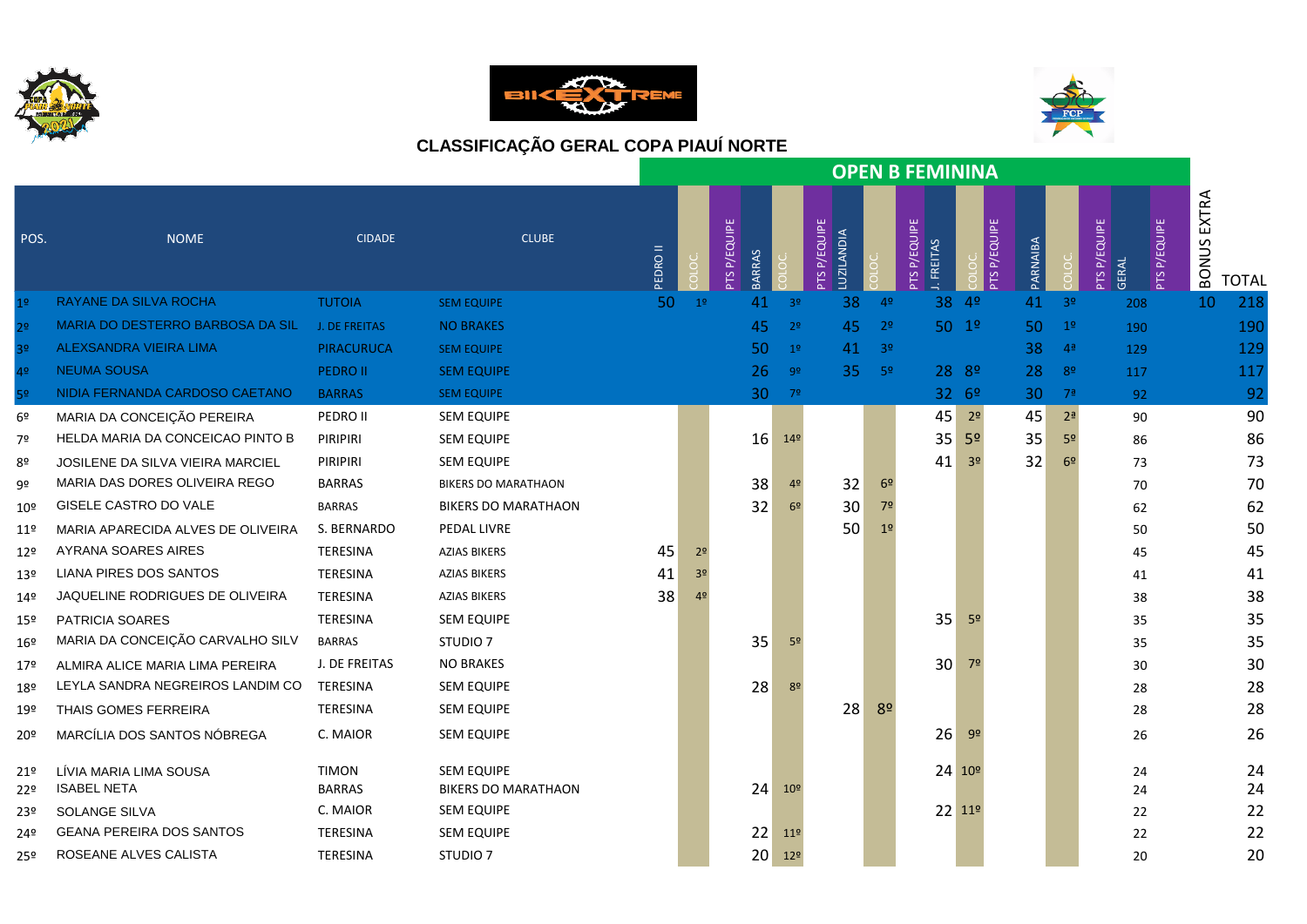| 26º             | TALITA ALMEIDA                   | <b>BARRAS</b>   | <b>BIKERS DO MARATHAON</b> | 18 <sub>1</sub> | 13 <sup>°</sup> |  |  | 18 | 18 |
|-----------------|----------------------------------|-----------------|----------------------------|-----------------|-----------------|--|--|----|----|
| 27º             | SÔNIA MASCARENHAS                | <b>BARRAS</b>   | BIKERS DO MARATHAON        | 14 <sub>1</sub> | 15 <sup>°</sup> |  |  |    | 14 |
| 28º             | DENISE MOREIRA SILVA             | M. ALVES        | <b>SPRINT BIKES</b>        | 12              | 169             |  |  |    | 12 |
| 29º             | REJANE RODRIGUES                 | <b>BARRAS</b>   | <b>BIKERS DO MARATHAON</b> | 10              | 179             |  |  | 10 | 10 |
| 30 <sup>o</sup> | MARIA DO CARMO PROCEDOMIO DA SIL | <b>TERESINA</b> | SEM EQUIPE                 | . Q             | 18º             |  |  |    | Q  |
| 319             | SANDRA MARIA                     | M. ALVES        | <b>SPRINT BIKES</b>        | $\circ$         | 19º             |  |  |    | 8  |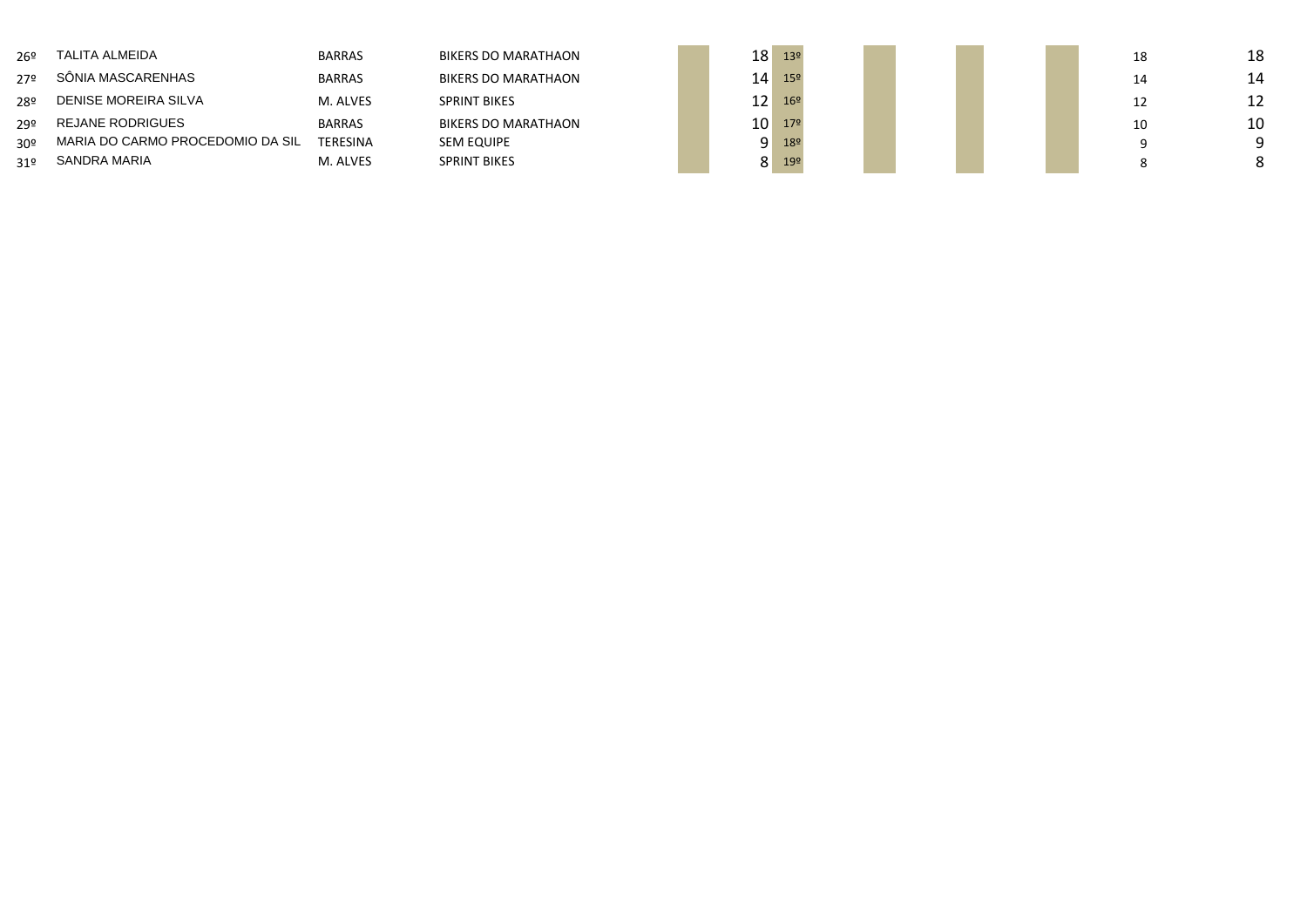





|                 |                                   |                   |                                  |          |                 |                 |                 |                |                    |                  |                | <b>JUNIOR</b>      |                |                |                    |          |                |                                 |              |                     |       |
|-----------------|-----------------------------------|-------------------|----------------------------------|----------|-----------------|-----------------|-----------------|----------------|--------------------|------------------|----------------|--------------------|----------------|----------------|--------------------|----------|----------------|---------------------------------|--------------|---------------------|-------|
| POS.            | <b>NOME</b>                       | <b>CIDADE</b>     | <b>CLUBE</b>                     | PEDRO II |                 | P/EQUIPE<br>PTS | ARRAS           |                | <b>PTSP/EQUIPE</b> | <b>UZILANDIA</b> |                | <b>PTSP/EQUIPE</b> | <b>FREITAS</b> |                | <b>TS P/EQUIPE</b> | PARNAIBA |                | P/EQUIPE<br><b>GERAL</b><br>PTS | PTS P/EQUIPE | EXTRA<br>S<br>BONUS | TOTAL |
| 1 <sup>°</sup>  | <b>JULIO LOPES DE SOUSA FILHO</b> | <b>BARRAS</b>     | <b>STUDIO 7</b>                  | 50       | 1 <sup>0</sup>  | 50              | 50              | 1 <sup>o</sup> | 50                 | 50               | 1 <sup>°</sup> | 50                 | 50             | 19             | 50                 | 50       | 1 <sup>0</sup> | 50 250                          | 250          | 10                  | 260   |
| 2 <sup>o</sup>  | <b>ISAAC IBIAPINA COSTA LIMA</b>  | LUZILANDIA        | <b>TCL</b>                       | 38       | 4 <sup>o</sup>  | 38              | 38              | 4 <sup>°</sup> | 38                 | 41               | 3 <sup>o</sup> | 41                 | 41             | 39             | 41                 | 45       | 2 <sup>o</sup> | 45 203                          | 203          | 10                  | 213   |
| 3 <sup>o</sup>  | MARCOS ANDRÉ                      | <b>PARNAIBA</b>   | <b>SEM EQUIPE</b>                |          | $30 - 79$       |                 | 35.             | 79             | <b>SE</b>          | 35               | 5 <sup>o</sup> | <b>SE</b>          | 38             | 4 <sup>o</sup> | <b>SE</b>          | 38       | 4 <sup>9</sup> | 176                             |              | 10                  | 186   |
| 4º              | <b>JUAN PABLO BARROS GALEN</b>    | <b>PARNAIBA</b>   | <b>SEM EQUIPE</b>                |          | $35 - 59$ SE    |                 |                 | $41 - 59$      | SE <sub>5</sub>    | 38               | 4º SE          |                    |                |                |                    | $41^{9}$ |                | 155 0                           |              |                     | 155   |
| 5 <sup>o</sup>  | <b>DEYVISON VALE</b>              | P. NEVES          | <b>SEM EQUIPE</b>                |          | $45 \t29 \tSE$  |                 | 45              | 2 <sup>o</sup> | <b>SE</b>          |                  | $45 \t29 \tSE$ |                    |                |                |                    |          |                | 135 0                           |              |                     | 135   |
| 6º              | PEDRO VINICIUS OLIVEIRA PEREIRA   | S. BERNARDO       | PEDAL LIVRE                      | 28       | 8 <sup>o</sup>  |                 | 30 <sup>2</sup> | 7 <sup>0</sup> |                    |                  |                |                    | 32             | 6 <sup>9</sup> |                    |          |                | 90                              | 0            |                     | 90    |
| 7º              | JOÃO PEDRO COSTA SILVA            | A. LONGÁ          | PAPA LÉGUAS                      |          |                 |                 |                 |                |                    |                  |                |                    | 45             | 2 <sup>o</sup> | 45                 |          |                | 45                              | 45           |                     | 45    |
| 8º              | SAVIO ALMEIDA                     | <b>ALTOS</b>      | <b>GIRO FORTE</b>                | 41       | 3 <sup>o</sup>  | 41              |                 |                |                    |                  |                |                    |                |                |                    |          |                | 41                              | 41           |                     | 41    |
| 9º              | IAGO MELO DO AMARAL               | PARNAIBA          | <b>SEM EQUIPE</b>                |          |                 |                 |                 |                |                    |                  |                |                    | 35             | $3o$ SE        |                    |          |                | 35                              |              |                     | 35    |
| 10 <sup>°</sup> | <b>GABRIEL LIMA</b>               | PARNAIBA          | <b>SEM EQUIPE</b>                |          |                 |                 |                 |                |                    | 32               | 6 <sup>9</sup> |                    |                |                |                    |          |                | 32                              | 0            |                     | 32    |
| 11 <sup>°</sup> | <b>KAYKY SANTOS FERREIRA</b>      | <b>BARRAS</b>     | STUDIO <sub>7</sub>              |          |                 |                 | 32              | 6 <sup>9</sup> |                    |                  |                |                    |                |                |                    |          |                | 32                              | 0            |                     | 32    |
| 129             | SAMUEL BERG T COELHO MELO BERG    | <b>GUARACIABA</b> | <b>SEM EQUIPE</b>                | 32       | 6 <sup>9</sup>  |                 |                 |                |                    |                  |                |                    |                |                |                    |          |                | 32                              | 0            |                     | 32    |
| 13 <sup>°</sup> | LÉO MOITA                         |                   | S. JOÃO DA SERR COLINA BIKE TEAM | 26       | 9 <sup>o</sup>  |                 |                 |                |                    |                  |                |                    |                |                |                    |          |                | 26                              | 0            |                     | 26    |
| 14º             | JOÃO IGOR                         | <b>GUARACIABA</b> | <b>SEM EQUIPE</b>                |          | $24 10^{\circ}$ |                 |                 |                |                    |                  |                |                    |                |                |                    |          |                | 24                              | 0            |                     | 24    |
|                 |                                   |                   |                                  |          |                 |                 |                 |                |                    |                  |                |                    |                |                |                    |          |                |                                 |              |                     |       |



COLO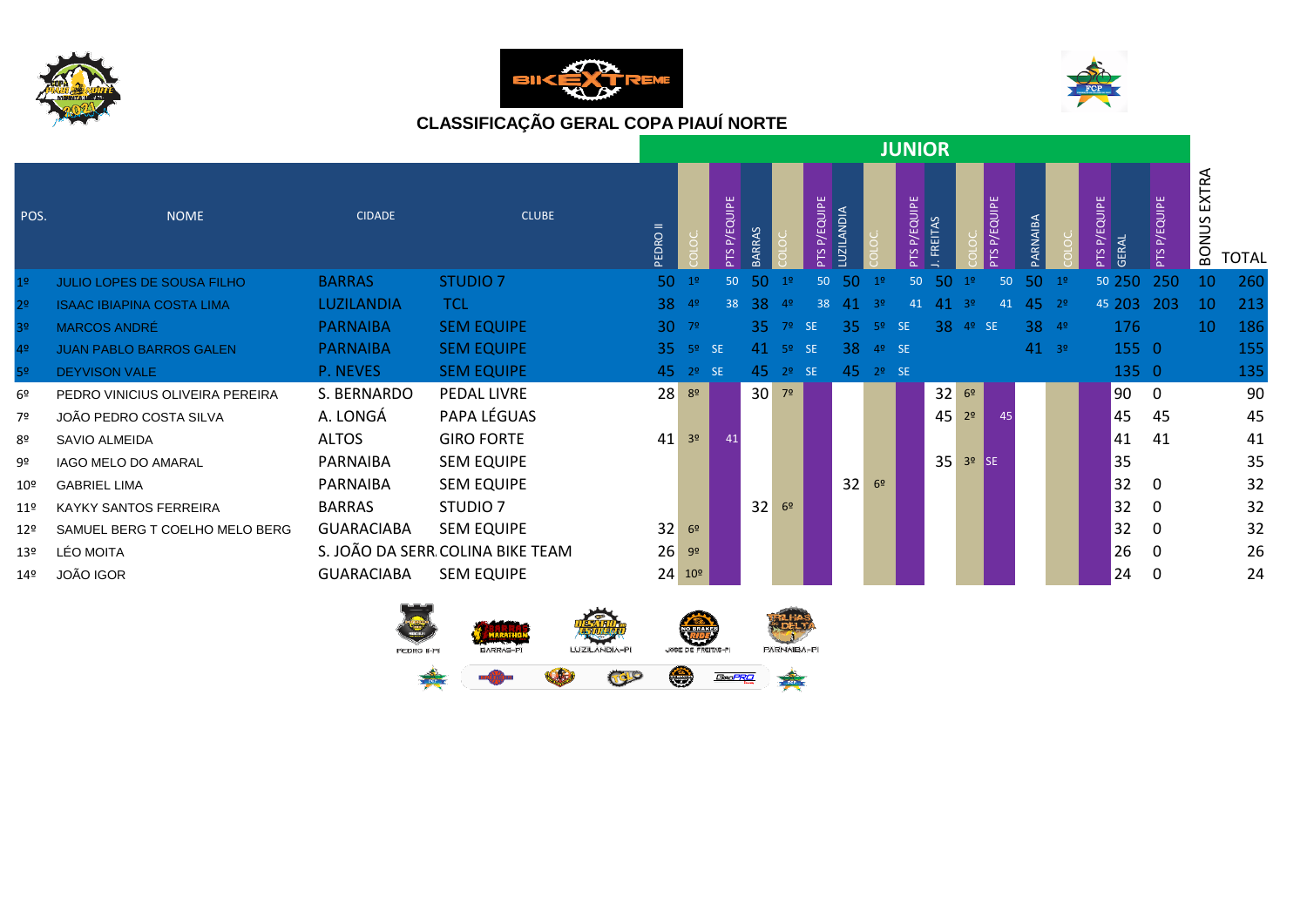





|                 |                                         |                 |                     |                 |                |                 |     |                |                 |                  |     | <b>JUVENIL</b>  |                |                |                |        |                |                           |              |                 |                     |              |
|-----------------|-----------------------------------------|-----------------|---------------------|-----------------|----------------|-----------------|-----|----------------|-----------------|------------------|-----|-----------------|----------------|----------------|----------------|--------|----------------|---------------------------|--------------|-----------------|---------------------|--------------|
| POS.            | <b>NOME</b>                             | <b>CIDADE</b>   | <b>CLUBE</b>        | PEDRO II        |                | P/EQUIPE<br>PTS |     |                | P/EQUIPE<br>PTS | <b>UZILANDIA</b> |     | P/EQUIPE<br>PTS | <b>FREITAS</b> |                | P/EQUIPE<br>SL | ARNARA |                | QUIPE<br>ш<br>둔<br>$\sim$ | <b>GERAL</b> | P/EQUIPE<br>PTS | EXTRA<br>S<br>BONUS | <b>TOTAL</b> |
| 1 <sup>o</sup>  | <b>JOÃO FRANCISCO</b>                   | S. BERNARDO     | <b>PEDAL LIVRE</b>  | 41              | 32             | 41              | 41  | 32             | 41              | 45               | 25  | 45              | 50             | 12             | 50             | 50     |                | 50                        | 227          | 227             | 10                  | 237          |
| 2 <sup>o</sup>  | JOSÉ SANTOS DA SILVA SANTOS             | <b>PIRIPIRI</b> | <b>14 BIKE CLUB</b> | 50 <sub>1</sub> | 1 <sup>°</sup> | 50              | 50. | 1Չ             | 50              | 50               |     | 50              |                |                |                | 41     | 32             | -41                       | 191          | 191             |                     | 191          |
| 3 <sup>o</sup>  | SILVESTRE CASTELO BRANCO BISNETO        | <b>BARRAS</b>   | STUDIO <sub>7</sub> |                 |                |                 | 45  |                | 45              | 38               | 42  | 38              | 45             | 22             | 45             | 45     | 2 <sup>o</sup> | 45                        | 173          | 173             |                     | 173          |
| 4º              | <b>MÁRVIO MARCONI NUNES FILHO</b>       | <b>ALTOS</b>    | <b>GIRO FORTE</b>   | 45              | 2 <sup>o</sup> | $-45$           |     |                |                 | 41               |     | $3^{\circ}$ 41  |                |                |                |        |                |                           | 86           | 86              |                     | 86           |
| 5 <sup>o</sup>  | <b>JEAN CARLO COSTA SOUSA</b>           | M. ALVES        | <b>SPRINT BIKES</b> |                 |                |                 | 35  | -52            | 35              | 35               | -59 | $-35$           |                |                |                |        |                |                           | 70           | 70              |                     | 70           |
| 6 <sup>o</sup>  | <b>FRANCISCO QUARESMA</b>               | J. DE FREITAS   | <b>NO BRAKES</b>    |                 |                |                 |     |                |                 |                  |     |                 | 41             | 3 <sup>o</sup> | 41             |        |                |                           | 41           | 41              |                     | 41           |
| 7º              | KAWAN LENINGSON VASCONCELOS RODR        | TERESINA        | <b>SEM EQUIPE</b>   |                 |                |                 |     |                |                 |                  |     |                 | 38             | 4 <sup>o</sup> |                |        |                |                           | 38           | 0               |                     | 38           |
| 8º              | <b>WAGNER SANTOS</b>                    | <b>BARRAS</b>   | STUDIO <sub>7</sub> |                 |                |                 | 38  | 4 <sup>°</sup> | 38              |                  |     |                 |                |                |                |        |                |                           | 38           | 38              |                     | 38           |
| 9º              | <b>EMANUEL FERNANDO CESAR FERNANDES</b> | <b>UBAJARA</b>  | <b>SEM EQUIPE</b>   | 38              | 4 <sup>°</sup> | SE.             |     |                |                 |                  |     |                 |                |                |                |        |                |                           | 38           | 0               |                     | 38           |
| $10^{\sf o}$    | <b>FLAVIO SANTOS</b>                    | <b>BARRAS</b>   | <b>BIKERS</b>       |                 |                |                 |     |                |                 |                  |     |                 |                |                |                | 38     | 4 <sup>°</sup> |                           | 38           | $\Omega$        |                     | 38           |
| 11 <sup>°</sup> | MARCIO VINICIUS ALVES DA CUNHA A        | J. DE FREITAS   | <b>NO BRAKES</b>    |                 |                |                 |     |                |                 |                  |     |                 | 35             | 5 <sup>o</sup> |                |        |                |                           | 35           | $\Omega$        |                     | 35           |
| 129             | <b>WILTON SEGUNDO</b>                   | ALTOS           | <b>GIRO FORTE</b>   | 35              | 5 <sup>°</sup> | 35              |     |                |                 |                  |     |                 |                |                |                |        |                |                           | 35           | 35              |                     | 35           |
| 13 <sup>°</sup> | <b>GABRIEL CARVALHO</b>                 | PIRIPIRI        | SEM EQUIPE          |                 |                |                 |     |                |                 |                  |     |                 |                |                |                | 35     | 5 <sup>o</sup> |                           | 35           | $\Omega$        |                     | 35           |

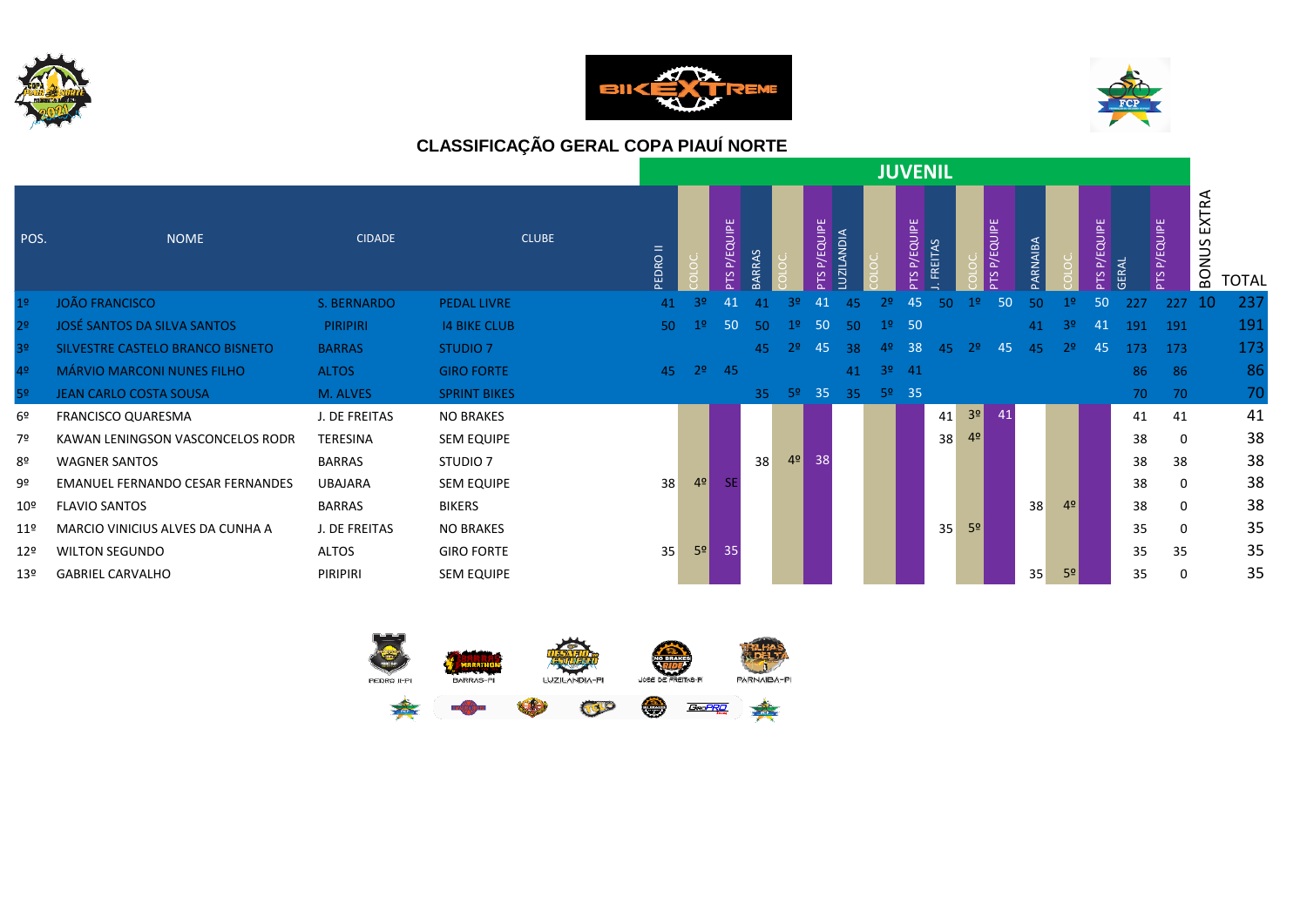

 $\mathbf{r} \rightarrow \mathbf{r}$ 





|                 |                                         |                     |                      |                    |                 |               |                            |              |            |                | <b>SUB 30</b>   |                |                   |                        |                  |                |                        |       |                 |                     |                |
|-----------------|-----------------------------------------|---------------------|----------------------|--------------------|-----------------|---------------|----------------------------|--------------|------------|----------------|-----------------|----------------|-------------------|------------------------|------------------|----------------|------------------------|-------|-----------------|---------------------|----------------|
| POS.            | <b>NOME</b>                             | <b>CIDADE</b>       | <b>CLUBE</b>         | <b>EDRO II</b>     | P/EQUIPE<br>PTS | <b>BARRAS</b> |                            | PTS P/EQUIPE | LUZILANDIA |                | P/EQUIPE<br>PTS | <b>FREITAS</b> |                   | P/EQUIPE<br><b>SLc</b> | PARNAIBA         |                | P/EQUIPE<br><b>PTS</b> | GERAL | P/EQUIPE<br>SLc | <b>EXT</b><br>BONUS | <b>TOTAL</b>   |
| 1 <sup>°</sup>  | <b>FRANCISCO MARCELIO OLIVEIRA AGUI</b> | <b>TIMON</b>        | <b>SEM EQUIPE</b>    | 45.29              |                 |               | $45 - 29$                  |              |            | $41^{30}$      |                 |                | $50^{12}$         |                        | 38               | 4 <sup>o</sup> | <b>SE</b>              | 219   | 0 <sub>10</sub> |                     | 229            |
| 2 <sup>o</sup>  | <b>NICOLAS ANDRADE</b>                  | <b>PEDRO II</b>     | <b>RAPADURA BIKE</b> | 38 49              | 38              |               | $30^{72}$                  |              |            | $50^{19}$      | 50              |                | $41 \, 3^{\circ}$ | 41                     | 41               | 3 <sup>o</sup> | 41                     | 200   | 170 10          |                     | 210            |
| 3º              | <b>SARDES MARQUES</b>                   | <b>TUTOIA</b>       | <b>SEM EQUIPE</b>    | 35.5 <sup>°</sup>  | <b>SE</b>       |               | $32^{69}$                  |              | 38         | 4 <sup>°</sup> | <b>SE</b>       |                | $45 \t29$         |                        | 45 2º            |                |                        | 195   | 0 <sub>10</sub> |                     | 205            |
| 4 <sup>o</sup>  | <b>VINICIUS COSTA SILVA MOURA</b>       | LUZILANDIA          | <b>TCL</b>           | 307 <sup>°</sup>   |                 |               | $35 - 5^{\circ}$           | 35           | 45         | $2^{\circ}$    | 45              | 38             | 4 <sup>o</sup>    | 38                     | $32 - 6^{\circ}$ |                |                        | 180   | 118 10          |                     | 190            |
| 5 <sup>o</sup>  | JÚLIO CÉSAR BRANDÃO PEREIRA             | <b>PEDRO II</b>     | <b>RAPADURA BIKE</b> | 41 3 <sup>0</sup>  | 41              |               | $41 \t39$                  | 41           |            |                |                 |                |                   |                        | $50 \t19$        |                | 50 <sub>2</sub>        | 132   | 132             |                     | 132            |
| 6º              | ALOÍSIO ERNESTO DE ANDRADE DA CO        | <b>TIMON</b>        | <b>TBA</b>           | $50^{19}$          | 50              | 50            | 1 <sup>o</sup>             | 50           |            |                |                 |                |                   |                        |                  |                |                        | 100   | 100             |                     | 100            |
| 7º              | PEDRO HENRIQUE LEITE                    | ESPERANTINA         | <b>SEM EQUIPE</b>    | 24 10 <sup>o</sup> |                 |               | 28 8 <sup>0</sup>          |              |            |                |                 |                | $35^{59}$         |                        |                  |                |                        | 87    |                 |                     | 87             |
| 8º              | <b>ALEXANDRE ALVES</b>                  | <b>BARRAS</b>       | STUDIO <sub>7</sub>  |                    |                 | 38            | 4 <sup>o</sup>             | 38           |            |                |                 |                |                   |                        | 35               | 5 <sup>o</sup> | 35                     | 73    | 73              |                     | 73             |
| 9º              | <b>HYKIAZAKY SANTOS MARQUES</b>         | S. BERNARDO         | PEDAL LIVRE          | 8 19 <sup>o</sup>  |                 |               | 20 12 <sup>o</sup>         |              |            |                |                 |                | $28^{89}$         |                        |                  |                |                        | 56    | 0               |                     | 56             |
| 10º             | VÍTOR DUTRA                             | PIRIPIRI            | <b>14 BIKE CLUBE</b> |                    |                 |               | $26 - 99$                  |              |            |                |                 |                | $30$ $7^{\circ}$  |                        |                  |                |                        | 56    | 0               |                     | 56             |
| 11º             | <b>JOSIELTON RODRIGUES SILVA</b>        | TERESINA            | <b>SEM EQUIPE</b>    |                    |                 |               |                            |              |            |                |                 |                | $32^{69}$         |                        |                  |                |                        | 32    | 0               |                     | 32             |
| 12 <sup>°</sup> | <b>MARCELO COSTA</b>                    | <b>FRECHEIRINHA</b> | <b>SEM EQUIPE</b>    | 3269               |                 |               |                            |              |            |                |                 |                |                   |                        |                  |                |                        | 32    | 0               |                     | 32             |
| 13 <sup>°</sup> | <b>MARCOS PAZ</b>                       | <b>CAMPO MAIOR</b>  | <b>SEM EQUIPE</b>    | 28 8º              |                 |               |                            |              |            |                |                 |                |                   |                        |                  |                |                        | 28    | 0               |                     | 28             |
| 14º             | FERNANDO NASCIMENTO                     | <b>FRECHEIRINHA</b> | <b>SEM EQUIPE</b>    | 26 9º              |                 |               |                            |              |            |                |                 |                |                   |                        |                  |                |                        | 26    | 0               |                     | 26             |
| 15º             | <b>DENIS FRANCO</b>                     | TERESINA            | <b>SEM EQUIPE</b>    |                    |                 |               | $24 \overline{10^{\circ}}$ |              |            |                |                 |                |                   |                        |                  |                |                        | 24    | 0               |                     | 24             |
| 16º             | JOÃO JOSÉ DE LIRA NETO                  | ALTOS               | <b>GIRO FORTE</b>    | $22 \, 11^{\circ}$ |                 |               |                            |              |            |                |                 |                |                   |                        |                  |                |                        | 22    | 0               |                     | 22             |
| 17º             | RONILDO SILVA                           | TERESINA            | SEM EQUIPE           |                    |                 |               | $22$ $11^{\circ}$          |              |            |                |                 |                |                   |                        |                  |                |                        | 22    | 0               |                     | 22             |
| 18º             | <b>NEY ALVARENGA</b>                    | C. MAIOR            | <b>SEM EQUIPE</b>    | 20 12 <sup>o</sup> |                 |               |                            |              |            |                |                 |                |                   |                        |                  |                |                        | 20    | 0               |                     | 20             |
| 19º             | HENRIQUE FERREIRA SOARES                | <b>TERESINA</b>     | MARACAJA             |                    |                 |               | 18 13 <sup>o</sup>         |              |            |                |                 |                |                   |                        |                  |                |                        | 18    | 0               |                     | 18             |
| 20º             | DANIEL AGUIAR IBIAPINO                  | <b>FRECHEIRINHA</b> | <b>SEM EQUIPE</b>    | 16 14 <sup>o</sup> |                 |               |                            |              |            |                |                 |                |                   |                        |                  |                |                        | 16    | 0               |                     | 16             |
| 21º             | SAMUEL JADER                            | C. MAIOR            | SEM EQUIPE           | 14 15 <sup>°</sup> |                 |               |                            |              |            |                |                 |                |                   |                        |                  |                |                        | 14    | 0               |                     | 14             |
| 22º             | CHRISTIAN EMANUEL DE OLIVEIRA SI        | PIRIPIRI            | <b>14 BIKE CLUBE</b> | 12 16 <sup>o</sup> |                 |               |                            |              |            |                |                 |                |                   |                        |                  |                |                        | 12    | 0               |                     | 12             |
| 23º             | <b>ANDERSON LUCAS</b>                   | TERESINA            | <b>SEM EQUIPE</b>    | 10 17 <sup>o</sup> |                 |               |                            |              |            |                |                 |                |                   |                        |                  |                |                        | 10    | 0               |                     | 10             |
| 24º             | FRANCISCO WELDEN DE SOUSA QUINTI        | <b>BARRAS</b>       | PEDAL MAPINGUARI     | $9 18^{\circ} $    |                 |               |                            |              |            |                |                 |                |                   |                        |                  |                |                        | 9     | <sup>0</sup>    |                     | 9              |
| 25º             | MAYRON GABRIEL MACHADO DA SILVA         | S. BERNARDO         | PEDAL LIVRE          | 7 20°              |                 |               |                            |              |            |                |                 |                |                   |                        |                  |                |                        |       | $\Omega$        |                     | $\overline{7}$ |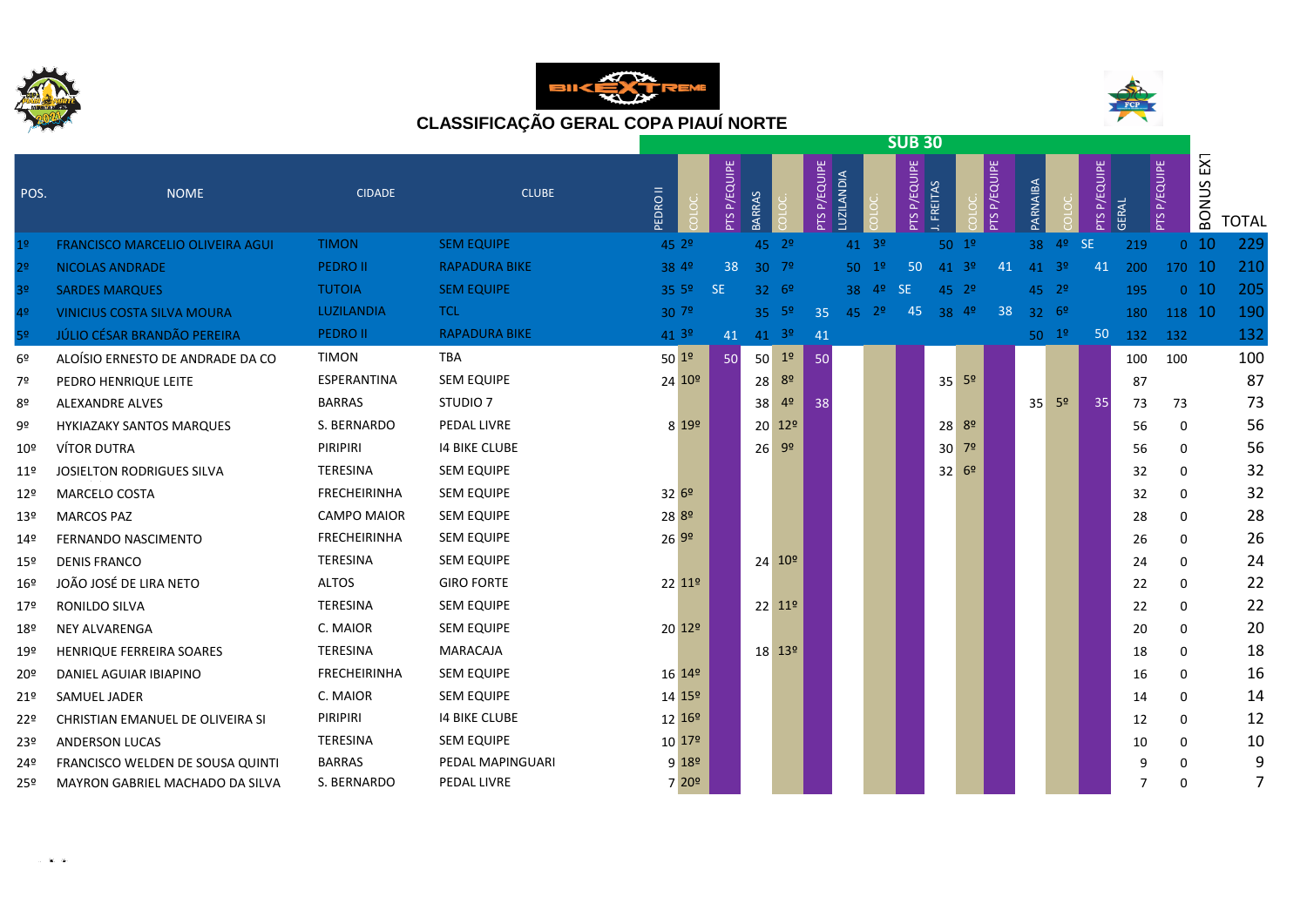





|                 |                                    |                     |                           |                    |                       |                           |                 |                    |              | <b>MASTER A1 MASCULINO</b> |              |                    |                 |           |              |       |                 |                       |              |
|-----------------|------------------------------------|---------------------|---------------------------|--------------------|-----------------------|---------------------------|-----------------|--------------------|--------------|----------------------------|--------------|--------------------|-----------------|-----------|--------------|-------|-----------------|-----------------------|--------------|
| POS.            | <b>NOME</b>                        | <b>CIDADE</b>       | <b>CLUBE</b>              | <b>EDRO II</b>     |                       | PTS P/EQUIPE              | <b>BARRAS</b>   |                    | PTS P/EQUIPE | LUZILANDIA                 | PTS P/EQUIPE | <b>FREITAS</b>     | P/EQUIPE<br>PTS | PARNAIBA  | PTS P/EQUIPE | GERAL | P/EQUIPE<br>PTS | EXTRA<br><b>BONUS</b> | <b>TOTAL</b> |
| 1 <sup>o</sup>  | <b>JOSIVAN MENESES DOS SANTOS</b>  | <b>BARRAS</b>       | <b>BIKER DO MARATHAON</b> | 28 8º              |                       |                           | 50              | 1 <sup>o</sup>     | 50           | 41.39                      | 41           | 501 <sup>°</sup>   | 50              | 35 5º     | 35           | 204   | 176 10          |                       | 214          |
| 2 <sup>o</sup>  | <b>MARCELO CÁSSIO FERREIRA</b>     | J. DE FREITAS       | <b>NO BRAKES</b>          |                    | 14 15 <sup>o</sup> SE |                           |                 | $35^{6}$           | 35           | 45.29                      | 45           | 35 5º              | 35              | 41 3º     | 41           | 170   | 156 10          |                       | 180          |
| 3 <sup>o</sup>  | <b>MANOEL DE SOUSA SANTOS</b>      | <b>PEDRO II</b>     | <b>RAPADURA BIKE</b>      |                    |                       |                           |                 | $45 - 29$          | 45           | $50^{19}$                  | 50           | 24.109             |                 | $50^{12}$ | 50           | 169   | 145             |                       | 169          |
| 4 <sup>o</sup>  | HONYÊ ALLAN VERAS DO AMARAL        | <b>TERESINA</b>     | <b>MARACAJÁ</b>           | 41 3 <sup>o</sup>  |                       | 41                        | 41              | $-39$              | 41           | 38 49                      | 38           | 413°               | 41              |           |              | 161   | 161             |                       | 161          |
| 5 <sup>o</sup>  | ANTONIO RICARDO DA SILVA DAMIAO    | <b>BARRAS</b>       | <b>BIKER DO MARATHAON</b> |                    | 18 13º                |                           |                 | 32.69              |              |                            |              | 45 2º              | 45              | 38 49     | 38           | 133   | 83              |                       | 133          |
| 6º              | <b>ROBERIO AMORIM</b>              | J. DE FREITAS       | <b>NO BRAKES</b>          |                    |                       |                           | 26              | 9 <sup>o</sup>     |              | 2699                       |              | 38 49              | 38              | $32^{69}$ |              | 122   | 38              |                       | 122          |
| 7º              | JOHN KENNEDY DE CARVALHO JUSTINO   | <b>ALTOS</b>        | <b>GIRO FORTE</b>         | $50^{19}$          |                       | 50                        | 30 <sup>2</sup> | 7 <sup>o</sup>     |              | 30 <sup>72</sup>           |              |                    |                 |           |              | 110   | 50              |                       | 110          |
| 8º              | <b>FRANCISCO ISAIAS</b>            | PEDRO II            | <b>RAPADURA BIKE</b>      | 16 14 <sup>o</sup> |                       |                           |                 | 18 13 <sup>o</sup> |              | 28 <sup>8º</sup>           |              |                    |                 | 30 7º     |              | 92    | $\mathbf 0$     |                       | 92           |
| 9º              | NILO FREITAS DA COSTA NETO         | <b>TERESINA</b>     | MARACAJÁ                  |                    |                       |                           |                 | 24 10 <sup>o</sup> |              | $35^{59}$                  | 35           | 28 <sup>8º</sup>   |                 |           |              | 87    | 35              |                       | 87           |
| $10^{\circ}$    | <b>JULIANO ALENCAR DE OLIVEIRA</b> | TERESINA            | <b>BIKERS RACE TEAM</b>   | 45 2 <sup>o</sup>  |                       | 45                        | 38              | 4 <sup>a</sup>     | 38           |                            |              |                    |                 |           |              | 83    | 83              |                       | 83           |
| $11^{\circ}$    | <b>ALESSANDRO FERNANDES</b>        | PIRIPIRI            | <b>BIKE EXTREME</b>       | 3269               |                       |                           |                 | 16 14 <sup>o</sup> |              | $32^{69}$                  |              |                    |                 |           |              | 80    | $\mathbf 0$     |                       | 80           |
| 12 <sup>°</sup> | GUILHERMINO VICENTE DE SOUSA SIL   | PIRACURUCA          | <b>SEM EQUIPE</b>         | 35 5º              |                       | $\overline{\mathsf{S}}$ E |                 |                    |              |                            |              |                    |                 | 45 2º     |              | 80    | 0               |                       | 80           |
| 13 <sup>°</sup> | PAULO CHAVES DA SILVA FILHO        | <b>TERESINA</b>     | THE BROTHERS TEAM         | 38 4º              |                       | 38                        | 28              | 8º                 |              |                            |              |                    |                 |           |              | 66    | 38              |                       | 66           |
| $14^{\circ}$    | <b>RAMON GOMES</b>                 | <b>BARRAS</b>       | PEDAL MAPIGUARÍ           |                    | 22 11 <sup>o</sup>    |                           |                 | 10 17 <sup>o</sup> |              | 22 11 <sup>o</sup>         |              |                    |                 |           |              | 54    | 0               |                       | 54           |
| 15º             | CARLOS ALBERTO SOUSA JÚNIOR        | <b>TERESINA</b>     | <b>SEM EQUIPE</b>         |                    |                       |                           |                 | 20 12 <sup>0</sup> |              |                            |              | $32^{69}$          |                 |           |              | 52    | $\Omega$        |                       | 52           |
| 16 <sup>°</sup> | ANASTACIO ALBUQUERQUE              | S. BERNARDO         | PEDAL LIVRE               | $2^{259}$          |                       |                           |                 | $9^{189}$          |              | 24 10 <sup>°</sup>         |              |                    |                 |           |              | 35    | 0               |                       | 35           |
| 179             | <b>ANTONIO JUNIOR</b>              | <b>TERESINA</b>     | <b>SEM EQUIPE</b>         |                    |                       |                           |                 |                    |              |                            |              | 3079               |                 |           |              | 30    | 0               |                       | 30           |
| 18º             | LUCIEUDO RODRIGUES DA COSTA        | TIANGUÁ             | <b>SEM EQUIPE</b>         | 30 7 <sup>o</sup>  |                       |                           |                 |                    |              |                            |              |                    |                 |           |              | 30    | 0               |                       | 30           |
| 19º             | <b>WESELCY JUNIOR</b>              | TERESINA            | <b>AZIAS BIKERS</b>       |                    |                       |                           |                 |                    |              |                            |              | $26^{99}$          |                 |           |              | 26    | 0               |                       | 26           |
| 20º             | SILVIO CRISTIAN DA COSTA RESENDE   | TERESINA            | <b>SEM EQUIPE</b>         |                    |                       |                           |                 | $6^{219}$          |              |                            |              | 20 12 <sup>o</sup> |                 |           |              | 26    | 0               |                       | 26           |
| 21 <sup>°</sup> | GILSON DE SOUSA PEREIRA            | S. PAULO            | <b>SEM EQUIPE</b>         | 269°               |                       |                           |                 |                    |              |                            |              |                    |                 |           |              | 26    | 0               |                       | 26           |
| 22º             | FABRICIO DE ABREU MARTINS          | C. MAIOR            | <b>SEM EQUIPE</b>         |                    | 24 10 <sup>o</sup>    |                           |                 |                    |              |                            |              |                    |                 |           |              | 24    | 0               |                       | 24           |
| 23º             | <b>LENON RODRIGUES</b>             | <b>TERESINA</b>     | <b>SEM EQUIPE</b>         |                    |                       |                           |                 |                    |              |                            |              | $22$ $11°$         |                 |           |              | 22    | $\mathbf 0$     |                       | 22           |
| 24º             | EDUARDO AUGUSTO TASSOTTI SILVA     | TIMOM               | TBA                       |                    |                       |                           |                 | $22 \, 11^{\circ}$ |              |                            |              |                    |                 |           |              | 22    | 0               |                       | 22           |
| 25º             | <b>WILCRISON PIMENTEL PRADO</b>    | C. MAIOR            | <b>SEM EQUIPE</b>         |                    | 8 199                 |                           |                 | $14^{159}$         |              |                            |              |                    |                 |           |              | 22    | 0               |                       | 22           |
| 26º             | FRANCISCO JOSÉ SOUSA               | <b>FRECHEIRINHA</b> | <b>SEM EQUIPE</b>         | 20 12 <sup>0</sup> |                       |                           |                 |                    |              |                            |              |                    |                 |           |              | 20    | 0               |                       | 20           |
| 27º             | RAIMUNDO DE AREA LEÃO JUNIOR       | <b>TERESINA</b>     | <b>SEM EQUIPE</b>         |                    |                       |                           |                 |                    |              |                            |              | 18 139             |                 |           |              | 18    | $\Omega$        |                       | 18           |
| 28º             | DANILLO DE SOUSA BARBOSA           | TERESINA            | <b>SEM EQUIPE</b>         |                    | $5^{229}$             |                           |                 | 12 16 <sup>o</sup> |              |                            |              |                    |                 |           |              | 17    | $\Omega$        |                       | 17           |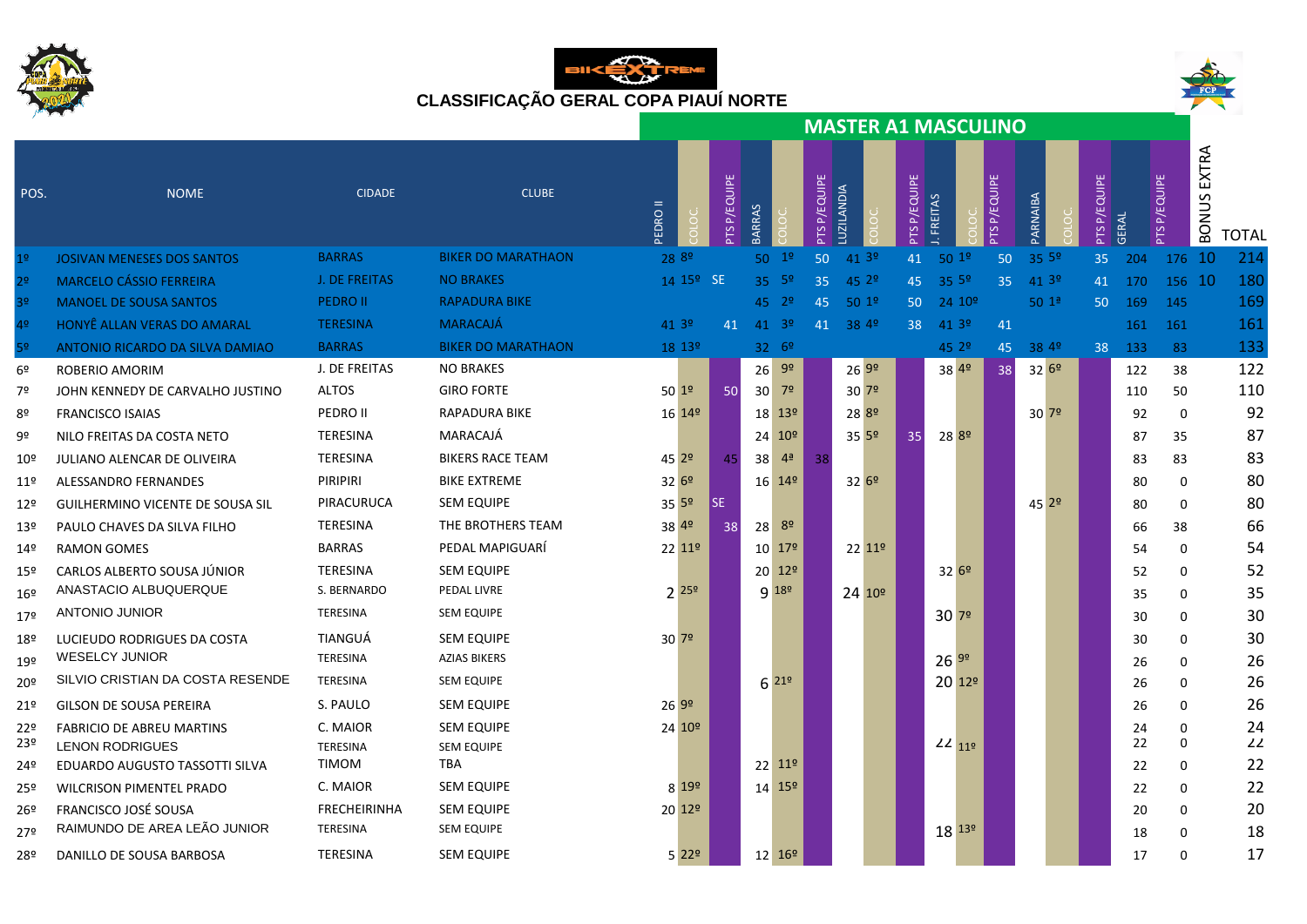| 29º             | RICARDO COSTA CLARK                         | <b>TERESINA</b> | THE BROTHERS TEAM | $12^{169}$ |                     |                 |  |  |  | 12 | 0        | 12 |
|-----------------|---------------------------------------------|-----------------|-------------------|------------|---------------------|-----------------|--|--|--|----|----------|----|
| 30 <sup>o</sup> | CARLOS EDUARDO DE CARVALHO APRÍG PIRACURUCA |                 | <b>SEM EQUIPE</b> | $10^{179}$ |                     |                 |  |  |  | 10 | 0        | 10 |
| 31 <sup>o</sup> | JAYSON ELLAN DE LIRA OLIVEIRA OL            | <b>ALTOS</b>    | <b>GIRO FORTE</b> |            | $Q$ 18 <sup>o</sup> |                 |  |  |  |    |          | 9  |
| 32 <sup>o</sup> | NATANAEL GALENO                             | PARNAIBA        | <b>SEM EQUIPE</b> |            |                     | $8^{199}$       |  |  |  |    | 0        | 8  |
| 339             | MARLUS EDUARDO ALVES DA SILVA               | PARNAIBA        | <b>SEM EQUIPE</b> |            |                     | 20 <sup>°</sup> |  |  |  |    | 0        |    |
| 34º             | ARMANDO DEYVID DE SOUSA LEITE               | <b>TERESINA</b> | <b>SEM EQUIPE</b> |            | 720 <sup>°</sup>    |                 |  |  |  |    | -0       |    |
| 35 <sup>o</sup> | ANDRE PESSOA                                | <b>TERESINA</b> | <b>SEM EQUIPE</b> |            | $6^{219}$           |                 |  |  |  |    | 0        | 6  |
| 36 <sup>°</sup> | BRUNO KARDECK CASTELO BRANCO SAL BARRAS     |                 | PEDAL MAPIGUARÍ   |            |                     | $5^{229}$       |  |  |  |    | 0        |    |
| 37º             | ISAAC MANOEL DA SILVA SOARES                | A. LONGÁ        | PAPA LEGUAS       |            | $4^{239}$           |                 |  |  |  |    | $\Omega$ | 4  |
| 38º             | JOSÉ FRANCISCO JÚNIOR                       | <b>TERESINA</b> | <b>SEM EQUIPE</b> |            | $3^{249}$           |                 |  |  |  |    |          |    |
| 39º             | <b>JARDENISON MELO</b>                      | <b>TERESINA</b> | THE BROTHERS TEAM |            | $1^{269}$           |                 |  |  |  |    |          |    |



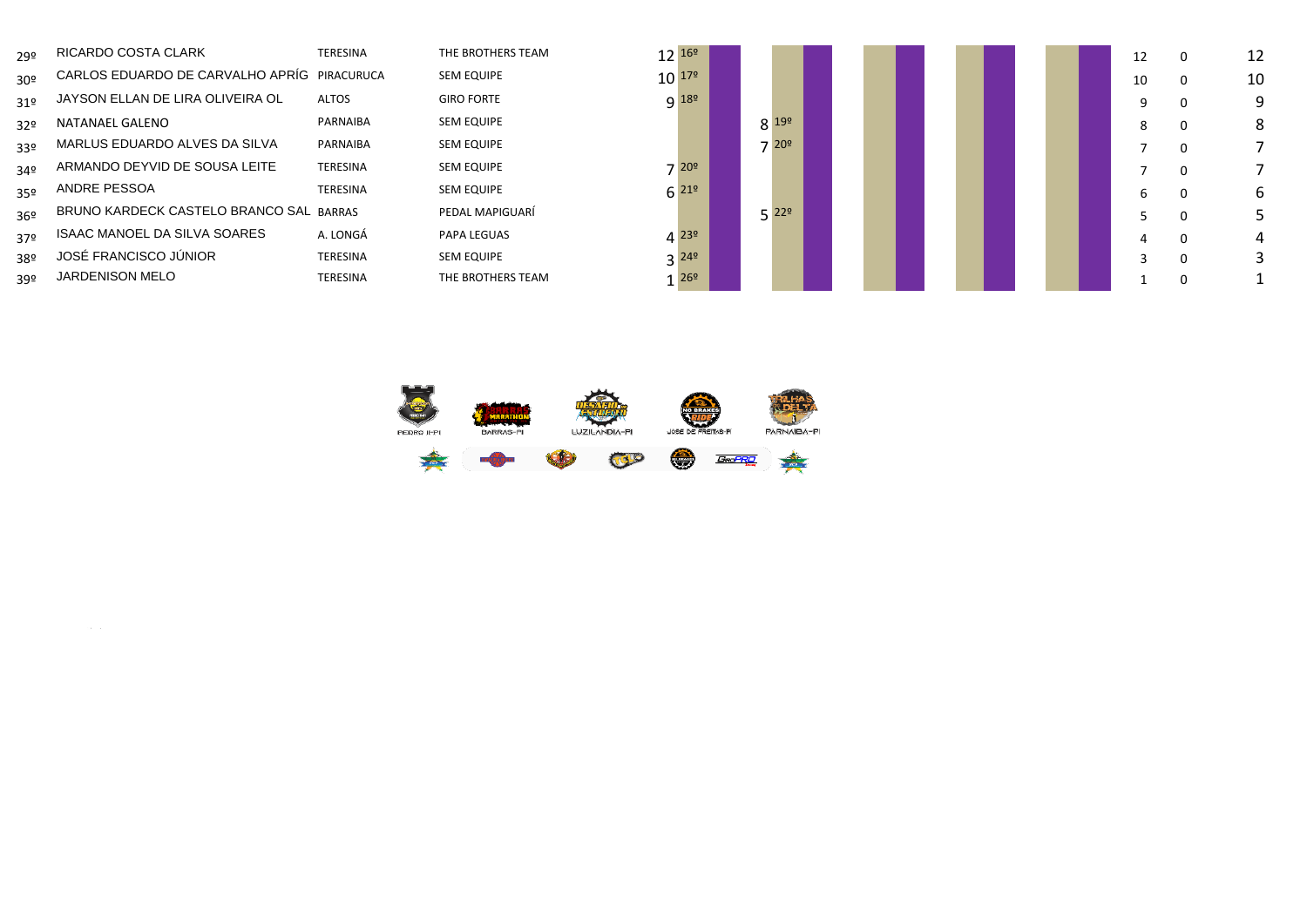





|                 |                                         |                 |                           | <b>MASTER A2 MASCULINO</b> |                   |                 |                    |                    |              |                      |  |                 |                      |  |                |                   |              |        |                 |                       |              |
|-----------------|-----------------------------------------|-----------------|---------------------------|----------------------------|-------------------|-----------------|--------------------|--------------------|--------------|----------------------|--|-----------------|----------------------|--|----------------|-------------------|--------------|--------|-----------------|-----------------------|--------------|
| POS.            | <b>NOME</b>                             | <b>CIDADE</b>   | <b>CLUBE</b>              | <b>EDROII</b>              |                   | P/EQUIPE<br>PTS | BARRAS             |                    | PTS P/EQUIPE | LUZILANDIA           |  | P/EQUIPE<br>PTS | FREITAS              |  | <b>PYEQUPE</b> | PARNAIBA          | PTS P/EQUIPE | GERAL  | PTS P/EQUIPE    | EXTRA<br><b>BONUS</b> | <b>TOTAL</b> |
| 1 <sup>o</sup>  | FRANCISCO JOSUE DOS SANTOS SOUSA        | J. DE FREITAS   | <b>NO BRAKES</b>          |                            | 18 139            |                 | 501 <sup>°</sup>   |                    | 50           | 45 2 <sup>o</sup>    |  | 45              | 413°                 |  | 41             | 501 <sup>°</sup>  | 50           | 204    | 186 10          |                       | 214          |
| 2 <sup>o</sup>  | <b>FRANCISCO EMERSON DE OLIVEIRA FI</b> | <b>PIRIPIRI</b> | <b>14 BIKE CLUB</b>       |                            | $41^{39}$         | 41              | 38 4º              |                    |              | 38 41 3 <sup>0</sup> |  |                 | 41 38 4 <sup>9</sup> |  | 38             | 45 2 <sup>o</sup> | 45           | 203    | 203 10          |                       | 213          |
| 3 <sup>o</sup>  | <b>ANTUNES SOUSA DA SILVA</b>           | <b>TERESINA</b> | <b>PEDAL BIKE CLUB</b>    |                            | $50^{19}$         | 50              | $45^{29}$          |                    |              | 45 50 1º             |  | 50              | $45^{29}$            |  | 45             |                   |              | 190    | 190             |                       | 190          |
| 4 <sup>o</sup>  | <b>JOÃO BATISTA A MAGALHÃES</b>         | LUZILANDIA      | <b>SEM EQUIPE</b>         |                            | $4^{239}$         |                 | 326°               |                    |              | 38 4 <sup>o</sup>    |  | <b>SE</b>       | 32 6 <sup>0</sup>    |  |                | 38 4 <sup>o</sup> |              | 144    | 0 <sub>10</sub> |                       | 154          |
| 5 <sup>o</sup>  | ANTONIO DE PADUA GALENO DO NASCI        | <b>PEDRO II</b> | <b>BIKE EXTREME</b>       |                            | 8 199             |                 |                    |                    |              | 35 5º                |  |                 | 35 30 79             |  |                | 413°              |              | 41 114 | 76              |                       | 114          |
| 6 <sup>°</sup>  | VITOR HUGO ARAUJO VERAS                 | <b>ALTOS</b>    | <b>GIRO FORTE</b>         |                            | $28 \ 89$         |                 | $35^{59}$          |                    | 35           |                      |  |                 | 501 <sup>°</sup>     |  | 50             |                   |              | 113    | 85              |                       | 113          |
| 7º              | JOSÉ HENRIQUE DE SOUSA FILHO            | <b>BARRAS</b>   | <b>BIKERS DO MARATHON</b> |                            |                   |                 |                    |                    |              | 3269                 |  |                 |                      |  |                | 3269              |              | 64     | 0               |                       | 64           |
| 8º              | JOSÉ MOREIRA GOMES ZÉ FILHO             | PIRIPIRI        | <b>14 BIKE CLUB</b>       | 32                         | 6 <sup>o</sup>    |                 |                    | 24 10 <sup>o</sup> |              |                      |  |                 |                      |  |                |                   |              | 56     | 0               |                       | 56           |
| 9º              | NIDALTON ELEOTERIO FERREIRA             | <b>BARRAS</b>   | PEDAL MAPIGUARÍ           | 38                         | 4 <sup>o</sup>    | 38              | 16 14 <sup>o</sup> |                    |              |                      |  |                 |                      |  |                |                   |              | 54     | 38              |                       | 54           |
| 10º             | MÁRCIO PESSOA                           | <b>TERESINA</b> | <b>APC</b>                |                            | 22 11º            |                 | $30^{79}$          |                    |              |                      |  |                 |                      |  |                |                   |              | 52     | $\Omega$        |                       | 52           |
| 11º             | FRANCISCO DANIEL MELO AMÉRICO           | TERESINA        | PEDAL BIKERS CLUB         |                            | $16^{149}$        |                 |                    |                    |              |                      |  |                 | $35^{59}$            |  | 35             |                   |              | 51     | 35              |                       | 51           |
| 129             | RODNEY FRANCISCO LIMA                   | <b>ALTOS</b>    | <b>GIRO FORTE</b>         | 45                         | 2 <sup>o</sup>    | 45              |                    |                    |              |                      |  |                 |                      |  |                |                   |              | 45     | 45              |                       | 45           |
| 13 <sup>°</sup> | SAMUEL DOS SANTOS SARAIVA               | <b>PIRIPIRI</b> | <b>14 BIKE CLUB</b>       |                            |                   |                 | 413 <sup>a</sup>   |                    | 41           |                      |  |                 |                      |  |                |                   |              | 41     | 41              |                       | 41           |
| 14º             | <b>RONNY VERAS</b>                      | PIRIPIRI        | <b>14 BIKE CLUB</b>       |                            | $10^{179}$        |                 | 28 89              |                    |              |                      |  |                 |                      |  |                |                   |              | 38     | 0               |                       | 38           |
| 15º             | ROGERIO FERREIRA                        | ESPERANTINA     | EXERCITA ESPERANTINA      |                            | $35^{59}$         | 35              |                    |                    |              |                      |  |                 |                      |  |                |                   |              | 35     | 35              |                       | 35           |
| 16º             | <b>ANTONIO LIRA FILLHO</b>              | <b>BUENOS</b>   | <b>SEM EQUIPE</b>         |                            |                   |                 |                    |                    |              |                      |  |                 |                      |  |                | 3559              |              | 35     | $\Omega$        |                       | 35           |
| 179             | <b>MARIO PEREIRA</b>                    | PIRIPIRI        | <b>BIKE EXTREME</b>       |                            | $30^{72}$         |                 |                    |                    |              |                      |  |                 |                      |  |                |                   |              | 30     | $\Omega$        |                       | 30           |
| 18º             | <b>FARRED FERREIRA</b>                  | <b>TERESINA</b> | <b>SEM EQUIPE</b>         |                            |                   |                 | 2699               |                    |              |                      |  |                 |                      |  |                |                   |              | 26     | $\Omega$        |                       | 26           |
| 19º             | JANIELTON DE SOUSA VELOSO               | <b>TIMOM</b>    | TBA                       | 26 <sup>1</sup>            | 9 <sup>o</sup>    |                 |                    |                    |              |                      |  |                 |                      |  |                |                   |              | 26     | $\Omega$        |                       | 26           |
| 20 <sup>°</sup> | LUIZ ALIPIO LOURENÇO DE AGUIAR          | TIANGUÁ         | <b>SEM EQUIPE</b>         |                            | $24 \ 10^{\circ}$ |                 |                    |                    |              |                      |  |                 |                      |  |                |                   |              | 24     | $\Omega$        |                       | 24           |
| 21º             | JOSE WILTON MOURA                       | M. ALVES        | <b>SPRINT BIKE</b>        |                            |                   |                 |                    | 22119              |              |                      |  |                 |                      |  |                |                   |              | 22     | $\Omega$        |                       | 22           |
| 22º             | JOSE ITAMAR FERREIRA FILHO              | TERESINA        | PEDAL BIKERS CLUB         |                            |                   |                 |                    | 20 12 <sup>o</sup> |              |                      |  |                 |                      |  |                |                   |              | 20     | $\Omega$        |                       | 20           |
| 23º             | RAILSON ALISSON DA SILVA MAGALHÃ        | PIRIPIRI        | <b>BIKE EXTREME</b>       |                            | $20^{129}$        |                 |                    |                    |              |                      |  |                 |                      |  |                |                   |              | 20     | 0               |                       | 20           |
| 24º             | FÁBIO JÚNIOR                            | M. ALVES        | <b>SPRINT BIKE</b>        |                            |                   |                 |                    | $18^{139}$         |              |                      |  |                 |                      |  |                |                   |              | 18     | $\Omega$        |                       | 18           |
|                 | <b>GUTEMBERG ANDRADE FREITAS FREITA</b> | TERESINA        | PEDAL GREEN               |                            | $14^{159}$        |                 |                    |                    |              |                      |  |                 |                      |  |                |                   |              | 14     | 0               |                       | 14           |
| 25º             | ANTONIO FRANCISCO SILVA ARAÚJO          | FRECHEIRINHA    |                           |                            | $12^{169}$        |                 |                    |                    |              |                      |  |                 |                      |  |                |                   |              |        |                 |                       | 12           |
| 26º             | BERTONE SILVA CAVALCANTE                |                 | <b>SEM EQUIPE</b>         |                            | $9^{189}$         |                 |                    |                    |              |                      |  |                 |                      |  |                |                   |              | 12     | 0               |                       |              |
| 27º             |                                         | <b>TIMOM</b>    | <b>TBA</b>                |                            |                   |                 |                    |                    |              |                      |  |                 |                      |  |                |                   |              | 9      | 0               |                       | 9            |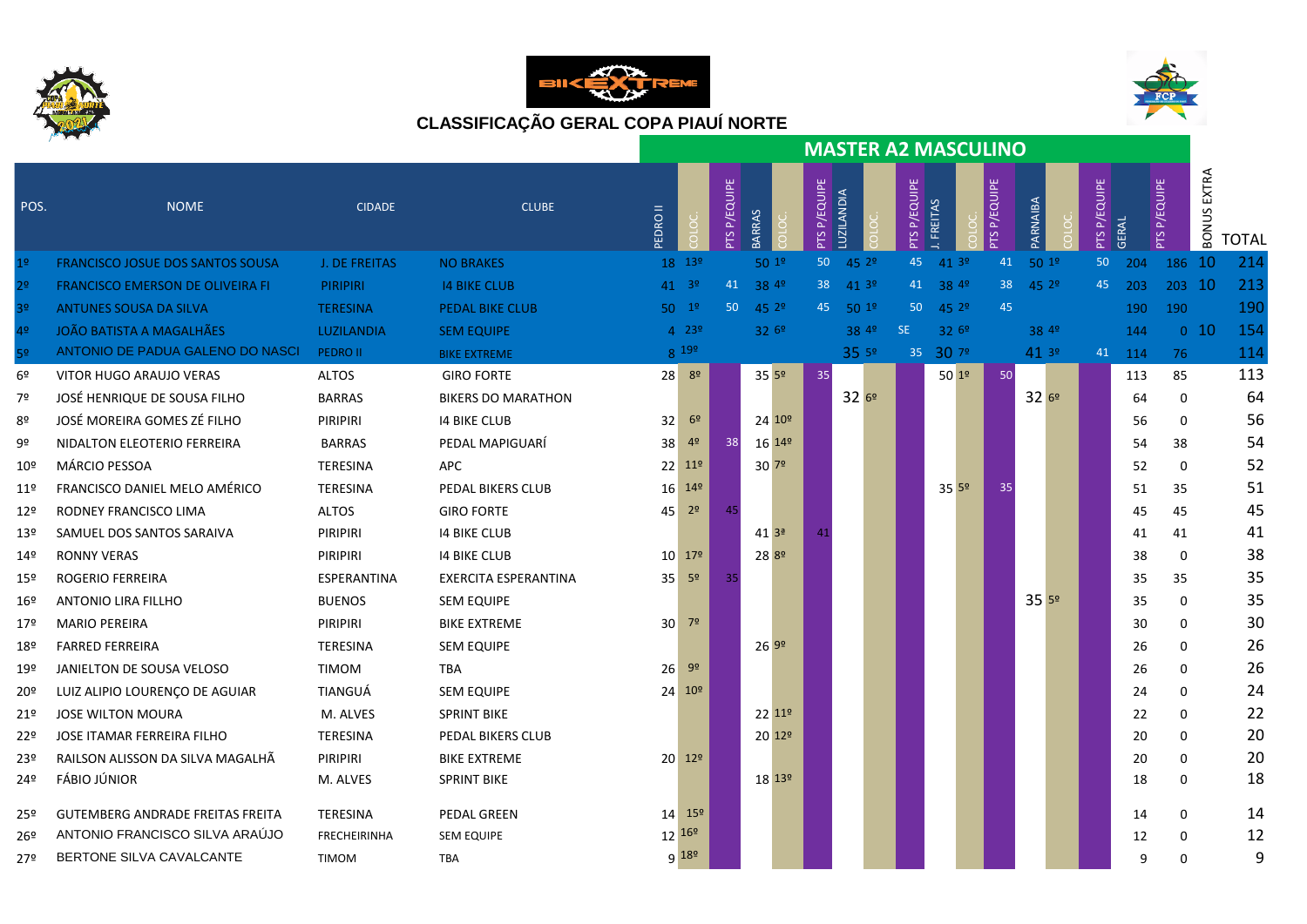| 28º             | JEAN PIERRE ROCHA E SILVA ROCHA | <b>COROATÁ</b>  | <b>SEM EQUIPE</b>    | $7^{209}$                  |  |  |  |  |  |  |
|-----------------|---------------------------------|-----------------|----------------------|----------------------------|--|--|--|--|--|--|
| 29º             | LEANDRO ANDRADE                 | PEDRO II        | <b>RAPADURA BIKE</b> | $\epsilon$ 21 <sup>o</sup> |  |  |  |  |  |  |
| 30 <sup>°</sup> | DINES AGUIAR SILVA              | TIANGUÁ         | <b>SEM EQUIPE</b>    | $\sqrt{229}$               |  |  |  |  |  |  |
| 319             | DIELLY MOURA DOS SANTOS         | ALTO LONGÁ      | PAPA LÉGUAS          | 2 249                      |  |  |  |  |  |  |
| 329             | ROBSON DE ABREU FONSECA         | <b>TERESINA</b> | <b>SEM EQUIPE</b>    | 25 <sup>°</sup>            |  |  |  |  |  |  |
| 33 <sup>o</sup> | RAIMUNDO FERNANDES LIMA         | <b>UBAJARA</b>  | <b>SEM EQUIPE</b>    | 26 <sup>°</sup>            |  |  |  |  |  |  |



 $\Delta \sim 10^{-1}$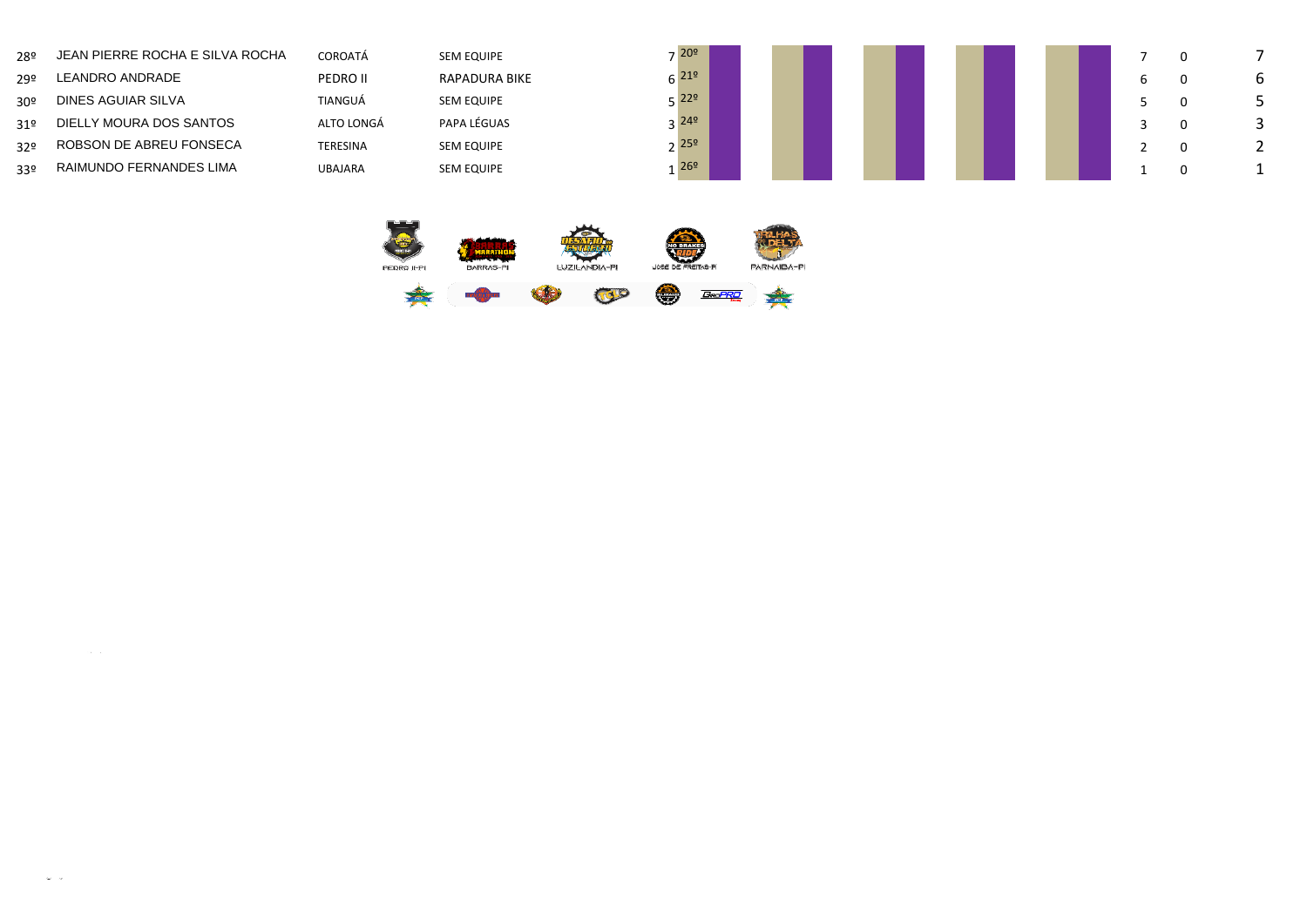





|                 |                                          |                   |                           |                    |              |                    |                  |                 |                    |                  |                |             |                   |                 | <b>MASTER B1 MASCULINO</b> |           |                |                    |       |                 |                       |              |
|-----------------|------------------------------------------|-------------------|---------------------------|--------------------|--------------|--------------------|------------------|-----------------|--------------------|------------------|----------------|-------------|-------------------|-----------------|----------------------------|-----------|----------------|--------------------|-------|-----------------|-----------------------|--------------|
| POS.            | <b>NOME</b>                              | <b>CIDADE</b>     | <b>CLUBE</b>              | <b>II ORDI</b>     |              | <b>PTSP/EQUIPE</b> | BARRAS           |                 | <b>PTSP/EQUIPE</b> | <b>UZILANDIA</b> |                | TS P/EQUIPE | <b>FREITAS</b>    |                 | <b>P/EQUPE</b>             | PARNAIBA  |                | <b>PTSP/EQUIPE</b> | GERAL | <b>PYEQUIPE</b> | EXTRA<br><b>BONUS</b> | <b>TOTAL</b> |
| 19              | JOCEANO LUSTOSA ALVES                    | <b>TERESINA</b>   | <b>MARACAJÁ</b>           | 45 $2^{\circ}$     |              | 45                 | 41               | 3 <sup>o</sup>  | 41                 | 45               | 2 <sup>o</sup> | 45          | 45                | 2 <sup>o</sup>  | 45                         | $50^{10}$ |                | 50                 | 226   | 226 10          |                       | 236          |
| 72              | LINDOMAR FERREIRA DOS SANTOS             | <b>ALTOS</b>      | <b>AZIAS BIKERS CLUB</b>  | $50^{19}$          |              |                    | 50 <sub>50</sub> | 1 <sup>a</sup>  | 50 <sub>1</sub>    | 50               | 1 <sup>°</sup> | 50          | $50^{19}$         |                 | 50                         |           |                |                    | 200   | 200             |                       | 200          |
| 32              | <b>WANDERGLEISON RIBEIRO DE SOUSA</b>    | <b>BRASILEIRA</b> | <b>MARACAJÁ</b>           | $30^{79}$          |              |                    | $32^{69}$        |                 |                    | 41               | -3º            |             | 41 41 $3^{\circ}$ |                 | 41                         | 41        | 3 <sup>o</sup> | 41                 | 185   | 123 10          |                       | 195          |
| 4 <sup>°</sup>  | ANTONIO FERREIRA DA COSTA                | <b>BARRAS</b>     | <b>BIKER DO MARATHAON</b> | $20^{129}$         |              |                    | $35-59$          |                 | 35                 |                  | $30^{79}$      |             | $26^{99}$         |                 |                            | $32^{69}$ |                |                    | 143   | 35 10           |                       | 153          |
| 5 <sup>o</sup>  | FRANCISCO RONALDO GOMES DOS SAN PARNAÍBA |                   | <b>SEM EQUIPE</b>         |                    | $35^{59}$ SE |                    | $30^{79}$        |                 |                    | 38               | 4 <sup>o</sup> | SE          |                   |                 |                            | $45^{29}$ |                |                    | 148   | $\overline{0}$  |                       | 148          |
| 6 <sup>°</sup>  | MARCONI PAULA NASCIMENTO                 | TERESINA          | <b>BIKESTORE TEAM</b>     | $28^{89}$          |              |                    |                  | $22^{119}$      |                    | 35               | 5 <sup>o</sup> | 35          | $30^{79}$         |                 |                            |           |                |                    | 115   | 35              |                       | 115          |
| 7º              | LEONARDO ULISSES DE ANDRADE              | TERESINA          | <b>SEM EQUIPE</b>         |                    |              |                    | 24               | 12 <sup>°</sup> |                    |                  |                |             |                   | $35^{59}$ SE    |                            | 35        | 5 <sup>o</sup> |                    | 94    | 0               |                       | 94           |
| 8º              | JAILSON CASTRO DE SOUSA                  | ESPERANTINA       | EXERCITA ESPERANTINA      | $18^{139}$         |              |                    | 28               | 8 <sup>o</sup>  |                    |                  |                |             |                   |                 |                            | 38        | 4 <sup>o</sup> | 38                 | 84    | 38              |                       | 84           |
| 9º              | <b>FRANCISCO MONTEIRO</b>                | <b>BARRAS</b>     | <b>BIKER DO MARATHAON</b> | $26^{99}$          |              |                    | 26               | 9 <sup>o</sup>  |                    | 32               | 6 <sup>9</sup> |             |                   |                 |                            |           |                |                    | 84    | 0               |                       | 84           |
| 10 <sup>°</sup> | JOÃO FERNANDES MELO FERNANDES            | <b>GUARACIABA</b> | <b>SEM EQUIPE</b>         | $41^{39}$          |              | SE                 |                  |                 |                    |                  |                |             |                   | 22 119          |                            |           |                |                    | 63    | 0               |                       | 63           |
| 11 <sup>°</sup> | FRANCISCO DE ASSIS JESUS ALMEIDA         | TERESINA          | <b>SEM EQUIPE</b>         | $24^{104}$         |              |                    |                  |                 |                    |                  |                |             | 28                | 8 <sup>o</sup>  |                            |           |                |                    | 52    | $\mathbf 0$     |                       | 52           |
| $12^{\circ}$    | FRANCISCO DAS CHAGAS RIBEIRO DE          | TERESINA          | THE BROTHERS TEAM         | $12^{169}$         |              |                    | 18               | 14 <sup>°</sup> |                    |                  |                |             |                   | $20^{129}$      |                            |           |                |                    | 50    | 0               |                       | 50           |
| 13 <sup>°</sup> | <b>HUGO CHARLES</b>                      | TERESINA          | AZIAS BIKERS CLUB         |                    |              |                    | 45               | 2 <sup>o</sup>  |                    |                  |                |             |                   |                 |                            |           |                |                    | 45    | 45              |                       | 45           |
| 149             | ANTÔNIO ALVES PEREIRA                    | <b>BARRAS</b>     | PEDAL MAPIGUARÍ           | 16 14 <sup>9</sup> |              |                    |                  |                 |                    | 28               | 8 <sup>o</sup> |             |                   |                 |                            |           |                |                    | 44    | 0               |                       | 44           |
| 15 <sup>°</sup> | CRISTIANO DE PÁDUA SOUSA SANTOS          | TERESINA          | SEM EQUIPE                | 22 <sup>11°</sup>  |              |                    |                  | $20^{129}$      |                    |                  |                |             |                   |                 |                            |           |                |                    | 42    | 0               |                       | 42           |
| $16^{\circ}$    | VINICIUS OLIVEIRA FURTADO                | TERESINA          | <b>APC</b>                |                    |              |                    |                  |                 |                    |                  |                |             | 38                | 4 <sup>o</sup>  | 38                         |           |                |                    | 38    | 38              |                       | 38           |
| 17º             | <b>JOSÉ SOBRINHO</b>                     | TERESINA          | CATRACA FORTE EAM         |                    |              |                    | 38               | 4 <sup>o</sup>  | 38                 |                  |                |             |                   |                 |                            |           |                |                    | 38    | 38              |                       | 38           |
| 18º             | ANTONIO DE PEREIRA PEREIRA               | <b>GUARACIABA</b> | <b>SEM EQUIPE</b>         | $38^{49}$          |              | l se               |                  |                 |                    |                  |                |             |                   |                 |                            |           |                |                    | 38    | 0               |                       | 38           |
| 19º             | ANTONIO ERINALDO CRUZ                    | M. ALVES          | <b>SPRINT BIKE</b>        |                    |              |                    |                  |                 |                    |                  |                |             | 32                | 6 <sup>9</sup>  |                            |           |                |                    | 32    | 0               |                       | 32           |
| 20 <sup>°</sup> | FRANCISCO DE ASSIS DE ARAUJO ARA         | PARNAÍBA          | <b>SEM EQUIPE</b>         | $32^{69}$          |              |                    |                  |                 |                    |                  |                |             |                   |                 |                            |           |                |                    | 32    | 0               |                       | 32           |
| 21 <sup>°</sup> | FRANSCICO DAS CHAGAS RODRIGUES           | PIRIPIRI          | <b>BIKE EXTREME</b>       |                    |              |                    |                  |                 |                    |                  |                |             |                   |                 |                            | 30        | 7 <sup>o</sup> |                    | 30    | 0               |                       | 30           |
|                 | PAULO DE SOUSA OLIVEIRA                  | <b>TIMON</b>      | <b>SEM EQUIPE</b>         |                    |              |                    |                  |                 |                    |                  |                |             |                   | 10 <sup>°</sup> |                            |           |                |                    |       |                 |                       |              |
| 22°             | <b>IGO CARVALHO</b>                      | <b>TIMON</b>      | <b>TBA</b>                |                    |              |                    |                  | $13°$           |                    |                  |                |             | 24                |                 |                            |           |                |                    | 24    | 0               |                       | 24           |
| 23º             | SERGINALDO COSTA DE SOUSA                |                   | <b>GIRO FORTE</b>         |                    |              |                    | 18               |                 |                    |                  |                |             |                   |                 |                            |           |                |                    | 18    | $\mathbf 0$     |                       | 18           |
| 24º             | EGELMIR FEITOSA DE SOUSA                 | <b>ALTOS</b>      |                           |                    |              |                    | 16               | 15 <sup>°</sup> |                    |                  |                |             |                   |                 |                            |           |                |                    | 16    | 0               |                       | 16           |
| 25º             |                                          | TERESINA          | THE BROTHERS TEAM         | $14^{159}$         |              |                    |                  |                 |                    |                  |                |             |                   |                 |                            |           |                |                    | 14    | 0               |                       | 14           |
| 26º             | JOAO PAULO MARTINS DE LIMA               | TIANGUÁ           | <b>SEM EQUIPE</b>         | $10^{179}$         |              |                    |                  |                 |                    |                  |                |             |                   |                 |                            |           |                |                    | 10    | 0               |                       | 10           |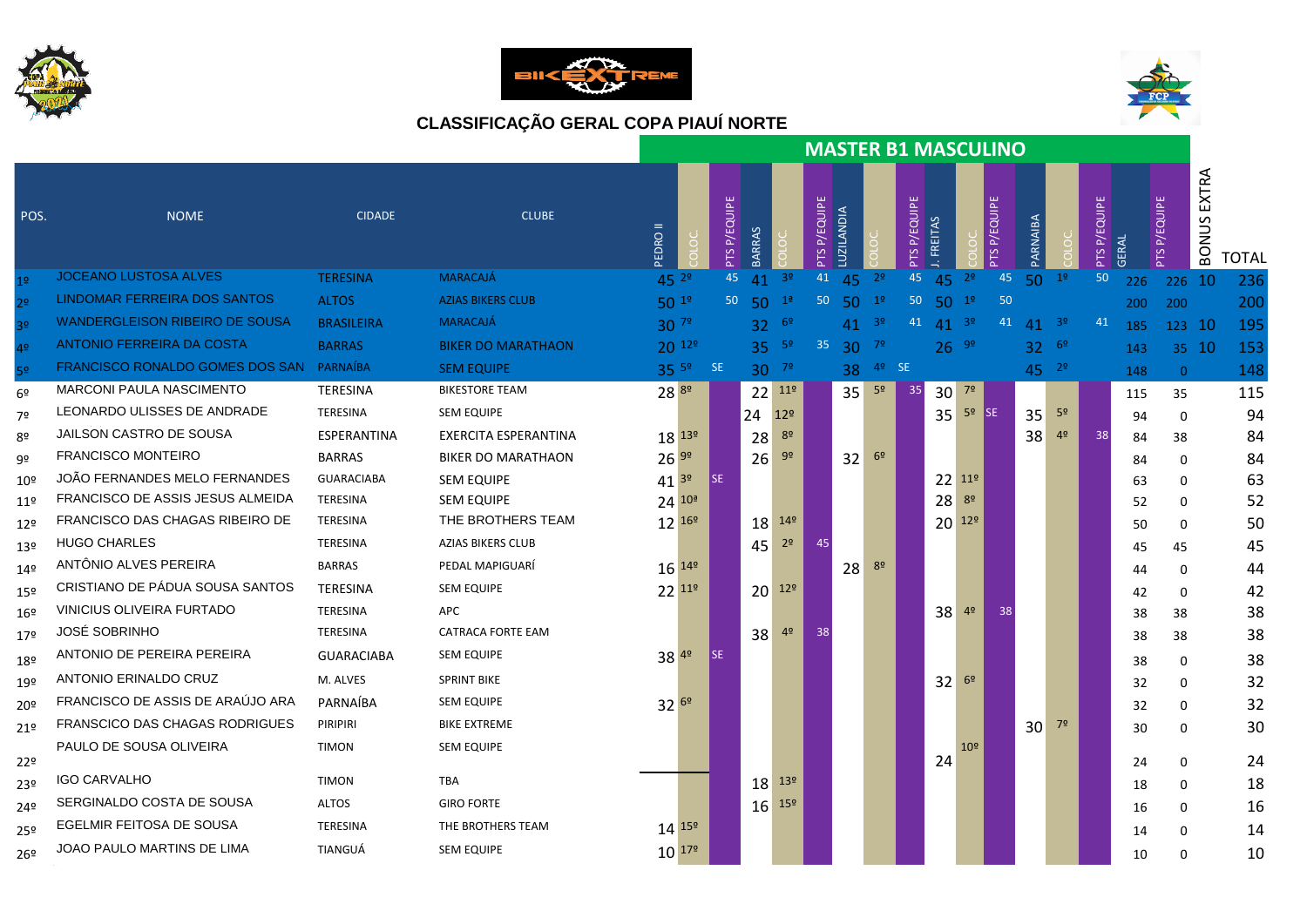







|                 |                                         |                 |                            |                    |            |              |                    |                  |              |                  |                            |                 |         |                      | <b>MASTER B2 MASCULINO</b> |                  |                      |                 |              |                 |                       |              |
|-----------------|-----------------------------------------|-----------------|----------------------------|--------------------|------------|--------------|--------------------|------------------|--------------|------------------|----------------------------|-----------------|---------|----------------------|----------------------------|------------------|----------------------|-----------------|--------------|-----------------|-----------------------|--------------|
| POS.            | <b>NOME</b>                             | <b>CIDADE</b>   | <b>CLUBE</b>               | <b>EDROI</b>       |            | PTS P/EQUIPE | BARRAS             |                  | PTS P/EQUIPE | LUZILANDIA       |                            | P/EQUIPE<br>PTS | FREITAS |                      | <b>PTS P/EQUIPE</b>        | PARNAIBA         |                      | P/EQUIPE<br>PTS | <b>GERAL</b> | P/EQUIPE<br>SLc | EXTRA<br><b>BONUS</b> | <b>TOTAL</b> |
| 1 <sup>o</sup>  | <b>FRANCISCO RUBENS C. MESQUIT</b>      | <b>CAXIAS</b>   | <b>CBA</b>                 | 45 2 <sup>o</sup>  |            | 45           | 41                 | 3 <sup>o</sup>   | 41           | 50               | 1 <sup>o</sup>             | 50              | 50      | 1 <sup>o</sup>       | 50                         | 45               | $-2^{\circ}$         | 45              | 231          | 231 10          |                       | 241          |
| 2º              | <b>FRANCISCO CLEMILTON DE ABREU CER</b> | <b>PIRIPIRI</b> | <b>BIKE EXTREME</b>        | 41 3º              |            | 41           | 38                 | 4 <sup>o</sup>   | 45           | 45               | 2 <sup>o</sup>             | 45              |         | $45 \t29$            | 45                         | $50^{19}$        |                      | 50              | 219          | 226 10          |                       | 229          |
| 3 <sup>o</sup>  | <b>JESSE SILVA SOUSA</b>                | <b>TERESINA</b> | MARACAJÁ                   |                    |            |              | 20 12 <sup>o</sup> |                  |              |                  | $41^{9}$                   | 41              |         | $35^{6}$             | 35                         | 38 49            |                      | 38              | 134          | 114             |                       | 134          |
| 4 <sup>°</sup>  | PAULO DE SÁ CARVALHO                    | <b>BARRAS</b>   | <b>BIKERS DO MARATHAON</b> |                    |            |              | 24 10 <sup>o</sup> |                  |              | $28^{89}$        |                            |                 |         | 30.69                |                            | $35 - 5^{\circ}$ |                      | 35              | 117          | 35              |                       | 117          |
| 5º              | <b>HELIO SILVA DE SOUSA BENVINDO</b>    | <b>TERESINA</b> | <b>SEM EQUIPE</b>          |                    |            |              | $26 - 99$          |                  |              |                  | 38 4 <sup>o</sup> SE       |                 |         | 41 3 <sup>o</sup> SE |                            |                  |                      |                 | 105          | $\overline{0}$  |                       | 105          |
| 6º              | MARCO ANTONIO PINTO CARVALHO PIN        | <b>BARRAS</b>   | <b>BIKERS DO MARATHAON</b> | 26 9º              |            |              |                    |                  |              | 32 69            |                            |                 |         |                      |                            |                  | $41 \quad 3^{\circ}$ | 41              | 99           | 41              |                       | 99           |
| 7º              | ANTONIO ERISVALDO DA SILVA MEDEI        | <b>PIRIPIRI</b> | <b>14 BIKE CLUB</b>        | 30 <sup>72</sup>   |            |              | 28                 | 8 <sup>o</sup>   |              | $35 - 5^{\circ}$ |                            | 35              |         |                      |                            |                  |                      |                 | 93           | 35              |                       | 93           |
| 8º              | PAULO SÉRGIO ASCENÇÃO CABRAL BAN        | S. BERNARDO     | PEDAL LIVRE                | 501 <sup>°</sup>   |            | -50          | 32                 | 6 <sup>9</sup>   |              |                  |                            |                 |         |                      |                            |                  |                      |                 | 82           | 50              |                       | 82           |
| 9º              | ALLISSON LEONARDO COSTA MACHADO         | <b>TERESINA</b> | <b>SEM EQUIPE</b>          | $35\,5^{\circ}$    | <b>SE</b>  |              | 45                 | 2 <sup>o</sup>   | <b>ISE</b>   |                  |                            |                 |         |                      |                            |                  |                      |                 | 80           | $\mathbf 0$     |                       | 80           |
| 10 <sup>°</sup> | <b>WESLEY LEAL FERREIRA</b>             | TERESINA        | THE BROTHERS               | 10 179             |            |              |                    | 8 192            |              |                  |                            |                 |         | $30^{79}$            |                            | 32               | 6 <sup>°</sup>       |                 | 80           | $\mathbf 0$     |                       | 80           |
| 11 <sup>°</sup> | ANTÔNIO VALDIR                          | PEDRO II        | <b>SEM EQUIPE</b>          | 22 11º             |            |              | $18^{139}$         |                  |              |                  |                            |                 |         | $38^{49}$            |                            |                  |                      |                 | 78           | $\mathbf 0$     |                       | 78           |
| 12º             | REINALDO SOARES DE OLIVEIRA             | TERESINA        | AZIAS BIKERS TEAM          | 28 <sup>8º</sup>   |            |              | 50 <sub>1</sub>    | 1 <sup>o</sup>   | 50           |                  |                            |                 |         |                      |                            |                  |                      |                 | 78           | 50              |                       | 78           |
| 13º             | <b>BONIFÁCIO TEIXEIRA LIMA</b>          | TERESINA        | <b>SEM EQUIPE</b>          | 3269               |            |              | 35                 | 5 <sup>o</sup>   | SE.          |                  |                            |                 |         |                      |                            |                  |                      |                 | 67           | 0               |                       | 67           |
| 14º             | JOSE ADECIO NOGUEIRA                    | TERESINA        | <b>SEM EQUIPE</b>          | 38 49              | <b>ISE</b> |              | 22 11º             |                  |              |                  |                            |                 |         |                      |                            |                  |                      |                 | 60           | $\mathbf 0$     |                       | 60           |
| 15º             | <b>JOSE FLORINDO BOTELHO</b>            | LUZILANDIA      | <b>TCL</b>                 | 14 15 <sup>o</sup> |            |              | 14 15 <sup>o</sup> |                  |              | $30^{72}$        |                            |                 |         |                      |                            |                  |                      |                 | 58           | $\mathbf 0$     |                       | 58           |
| 16º             | <b>FABIO SEREJO FERREIRA</b>            | <b>BARRAS</b>   | PEDAL MAPIGUARÍ            |                    |            |              | 16 14 <sup>o</sup> |                  |              |                  | $24 \overline{10^{\circ}}$ |                 |         |                      |                            |                  |                      |                 | 40           | $\Omega$        |                       | 40           |
| 179             | MAXWELL DA SILVA CARVALH                | PIRIPIRI        | <b>14 BIKE CLUB</b>        |                    |            |              | $30 - 79$          |                  |              |                  |                            |                 |         |                      |                            |                  |                      |                 | 30           | 0               |                       | 30           |
| 18º             | <b>CLEOSON SANTOS</b>                   | <b>TIMOM</b>    | <b>SEM EQUIPE</b>          |                    |            |              |                    |                  |              |                  |                            |                 | 28 8°   |                      |                            |                  |                      |                 | 28           | $\Omega$        |                       | 28           |
| 19º             | <b>NEY SILVA</b>                        | PEDRO II        | <b>SEM EQUIPE</b>          |                    |            |              |                    |                  |              |                  |                            |                 | 26 99   |                      |                            |                  |                      |                 | 26           | $\mathbf 0$     |                       | 26           |
| 20º             | <b>FRANCISCO DAS CHAGAS GOMES</b>       | <b>BARRAS</b>   | PEDAL MAPIGUARÍ            |                    |            |              |                    |                  |              | $26 - 99$        |                            |                 |         |                      |                            |                  |                      |                 | 26           | $\Omega$        |                       | 26           |
| 21º             | REIJANER VILANOVA                       | TERESINA        | <b>SEM EQUIPE</b>          | 16 14 <sup>o</sup> |            |              |                    | $9 \ 18^{\circ}$ |              |                  |                            |                 |         |                      |                            |                  |                      |                 | 25           | 0               |                       | 25           |
| 22º             | MARCOS HELENO ALENCAR CALDAS MEL        | TERESINA        | <b>APC</b>                 | 24 10 <sup>o</sup> |            |              |                    |                  |              |                  |                            |                 |         |                      |                            |                  |                      |                 | 24           | $\Omega$        |                       | 24           |
| 23º             | EROTILDES MESSIAS SOUSAFILHO            | <b>TERESINA</b> | <b>FOX TEAM</b>            | 20 12 <sup>o</sup> |            |              |                    |                  |              |                  |                            |                 |         |                      |                            |                  |                      |                 | 20           | 0               |                       | 20           |
| 24º             | <b>ANTONIO GOMES</b>                    | S. J. FROTEIRA  | <b>COLINA BIKE TEAM</b>    | 18 13 <sup>o</sup> |            |              |                    |                  |              |                  |                            |                 |         |                      |                            |                  |                      |                 | 18           | 0               |                       | 18           |
| 25º             | JOSE CARDOSO OLIVEIRA                   | M. ALVES        | <b>SPRINT BIKE</b>         |                    |            |              | 12 16 <sup>o</sup> |                  |              |                  |                            |                 |         |                      |                            |                  |                      |                 | 12           | $\mathbf 0$     |                       | 12           |
| 26º             | FRANCISCO FLÁVIO CARVALHO PEREIR        | ESPERANTINA     | <b>SEM EQUIPE</b>          | 12 16 <sup>o</sup> |            |              |                    |                  |              |                  |                            |                 |         |                      |                            |                  |                      |                 | 12           | $\Omega$        |                       | 12           |
| 27º             | CRISTEMBERRE CAMELO GOMES FILHO         | TERESINA        | THE BROTHERS               |                    |            |              | $10^{179}$         |                  |              |                  |                            |                 |         |                      |                            |                  |                      |                 | 10           | $\Omega$        |                       | 10           |
| 28º             | JOSÉ OSWALDO DE LIMA RODRIGUES          | TIANGUÁ         | <b>SEM EQUIPE</b>          | $9 18^{\circ} $    |            |              |                    |                  |              |                  |                            |                 |         |                      |                            |                  |                      |                 | q            | $\Omega$        |                       | 9            |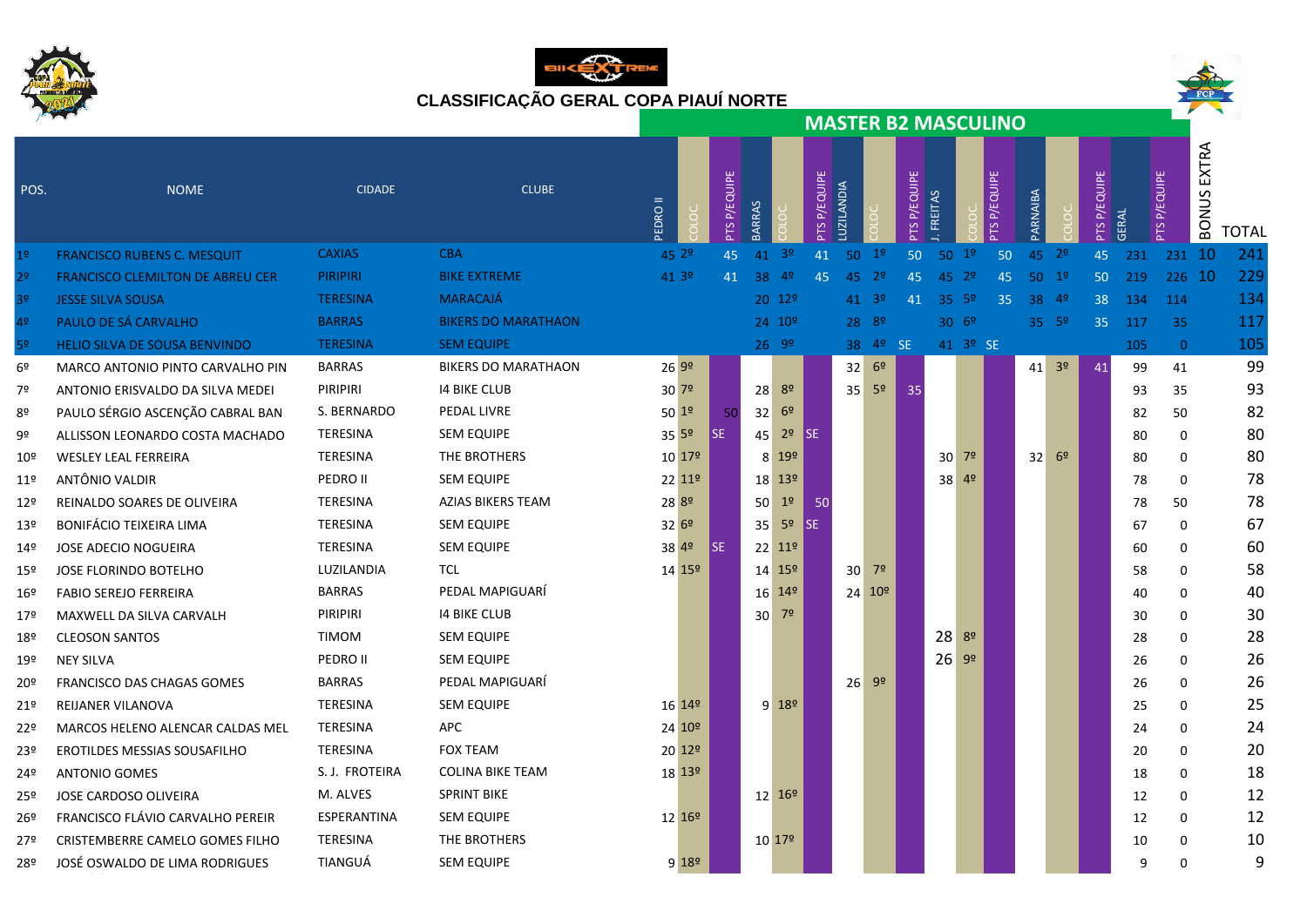





|                 |                                         |                   |                           |                 |                         |                 |               |                 |              |                 |                |              | <b>MASTER C1 MASCULINO</b> |                |              |                  |                |          |       |                 |                     |              |
|-----------------|-----------------------------------------|-------------------|---------------------------|-----------------|-------------------------|-----------------|---------------|-----------------|--------------|-----------------|----------------|--------------|----------------------------|----------------|--------------|------------------|----------------|----------|-------|-----------------|---------------------|--------------|
| POS.            | <b>NOME</b>                             | <b>CIDADE</b>     | <b>CLUBE</b>              | PEDRO II        |                         | P/EQUIPE<br>PTS | <b>BARRAS</b> |                 | PTS P/EQUIPE | LUZILANDIA      |                | PTS P/EQUIPE | <b>FREITAS</b>             |                | PTS P/EQUIPE | <b>PARNAIBA</b>  |                | P/EQUIPE | GERAL | P/EQUIPE<br>PTS | EXTRA<br>S<br>BONU' | <b>TOTAL</b> |
| 1 <sup>o</sup>  | <b>GUSTAVO BARBOSA</b>                  | <b>PEDRO II</b>   | <b>SEM EQUIPE</b>         | 50 <sub>1</sub> | $12$ SE                 |                 | 45            | 2 <sup>o</sup>  | <b>SE</b>    | 45              | 2 <sup>o</sup> | <b>SE</b>    | 50                         | 1 <sup>o</sup> | <b>SE</b>    | 41 3º            |                |          | 231   | 0 <sub>10</sub> |                     | 241          |
| 2 <sup>o</sup>  | <b>FRANCISCO TOMAZ MACEDO DOS SANTO</b> | <b>PEDRO II</b>   | <b>SEM EQUIPE</b>         |                 | $41 \quad 3^{\circ}$ SE |                 |               | $38 - 49$       | SE           | 38 <sup>°</sup> | 49             | <b>SE</b>    | 38 4º                      |                |              | $50 - 19$        |                |          | 205   | 0 <sub>10</sub> |                     | 215          |
| 3 <sup>o</sup>  | <b>GENILDO GOMES DE CASTRO</b>          | <b>PIRACURUCA</b> | <b>SEM EQUIPE</b>         | 38              | $49$ SE                 |                 |               |                 |              |                 | $50^{19}$      | SE           |                            | $45 \t29 \tSE$ |              | 38 49            |                |          | 183   | $\Omega$        |                     | 183          |
| 4º              | RAIMUNDO NONATO TEIXEIRA DE FRA         | LUZILANDIA        | <b>TCL</b>                |                 | $26 - 99$               |                 | $30^{72}$     |                 |              |                 | 32 ORG         |              | $32^{69}$                  |                |              | $45 \t29$        |                | 45       | 165   | 45              |                     | 165          |
| 5º              | <b>JOCIMAR ALVES PEREIRA</b>            | <b>PEDRO II</b>   | <b>RAPADURA BIKE</b>      |                 | $35 - 5^{\circ}$        | 35              |               |                 |              |                 | $41 \t39$      | 41           |                            |                |              | $32 - 6^{\circ}$ |                |          | 108   | 76              |                     | 108          |
| 6º              | FERNANDO SOARES DE OLIVEIRA             | <b>ALTOS</b>      | <b>GIRO FORTE</b>         | 45              | 2 <sup>o</sup>          | <b>ISE</b>      | 50            | 1 <sup>0</sup>  | 50           |                 |                |              |                            |                |              |                  |                |          | 95    | $\Omega$        |                     | 95           |
| 8º              | <b>ANTONIO CRUZ</b>                     | <b>TERESINA</b>   | <b>SEM EQUIPE</b>         | 28              | 8 <sup>o</sup>          |                 | 35            | 5 <sup>o</sup>  | <b>I</b> SE  |                 |                |              | 30                         | 7 <sup>o</sup> |              |                  |                |          | 93    | 0               |                     | 93           |
| 9º              | FRANCISCO EDMAR CARVALHO DA SILV        | <b>ALTOS</b>      | <b>GIRO FORTE</b>         |                 | $24 - 10^{\circ}$       |                 | 28            | 8 <sup>o</sup>  |              |                 |                |              | 35                         | 5 <sup>o</sup> | 35           |                  |                |          | 87    | 35              |                     | 87           |
| 10º             | <b>HONORATO OLIVEIRA NETO</b>           | <b>TERESINA</b>   | <b>SEM EQUIPE</b>         |                 | $22 \quad 11^{\circ}$   |                 |               |                 |              | 35              | 5 <sup>o</sup> | <b>SE</b>    |                            |                |              |                  |                |          | 57    | 0               |                     | 57           |
| 11 <sup>°</sup> | ANTONIO CLENALDO MATOS DE CASTRO        | PIRIPIRI          | <b>14 BIKE CLUB</b>       |                 |                         |                 | 24            | 10 <sup>°</sup> |              |                 |                |              | $28^{89}$                  |                |              |                  |                |          | 52    | 0               |                     | 52           |
| 12º             | RONIVALDO COSTA E SILVA                 | <b>TERESINA</b>   | MARACAJÁ                  |                 |                         |                 | 41            | 3 <sup>o</sup>  |              |                 |                |              |                            |                |              |                  |                |          | 41    | 41              |                     | 41           |
| 13º             | <b>ANTONIO CARLOS</b>                   | S. BERNARDO       | PEDAL LIVRE               |                 |                         |                 |               |                 |              |                 |                |              |                            |                |              | 35               | 5 <sup>o</sup> | 35       | 35    | 35              |                     | 35           |
| 14º             | LUIZ MARQUES DE SOUSA                   | A. LONGÁ          | PAPA LÉGUAS               | 32 <sup>1</sup> | 6 <sup>2</sup>          |                 |               |                 |              |                 |                |              | $\mathbf{4}$               | 3 <sup>o</sup> | 41           |                  |                |          | 36    | 41              |                     | 36           |
| 15º             | ANTONIO FERREIRA DOS SANTOS             | <b>BARRAS</b>     | <b>BIKER DO MARATHAON</b> |                 |                         |                 | 32            | 6 <sup>2</sup>  |              |                 |                |              |                            |                |              |                  |                |          | 32    | 0               |                     | 32           |
| 16º             | ERINALDO CARVALHO                       | M. ALVES          | <b>SEM EQUIPE</b>         | 30 <sup>1</sup> | 7º                      |                 |               |                 |              |                 |                |              |                            |                |              |                  |                |          | 30    | 0               |                     | 30           |
| 17 <sup>°</sup> | <b>CARLOS JORGE NASCIMENTO</b>          | <b>TIMOM</b>      | <b>SEM EQUIPE</b>         |                 |                         |                 |               |                 |              |                 |                |              | 26                         | 9 <sup>o</sup> |              |                  |                |          | 26    | 0               |                     | 26           |
| 18º             | ALEXANDRE DE CASTRO RAMALHO             | TERESINA          | PEDAL BIKER CLUB          |                 |                         |                 | 26            | 9 <sup>o</sup>  |              |                 |                |              |                            |                |              |                  |                |          | 26    | 0               |                     | 26           |
|                 |                                         |                   |                           |                 |                         |                 |               |                 |              |                 |                |              |                            |                |              |                  |                |          |       |                 |                     |              |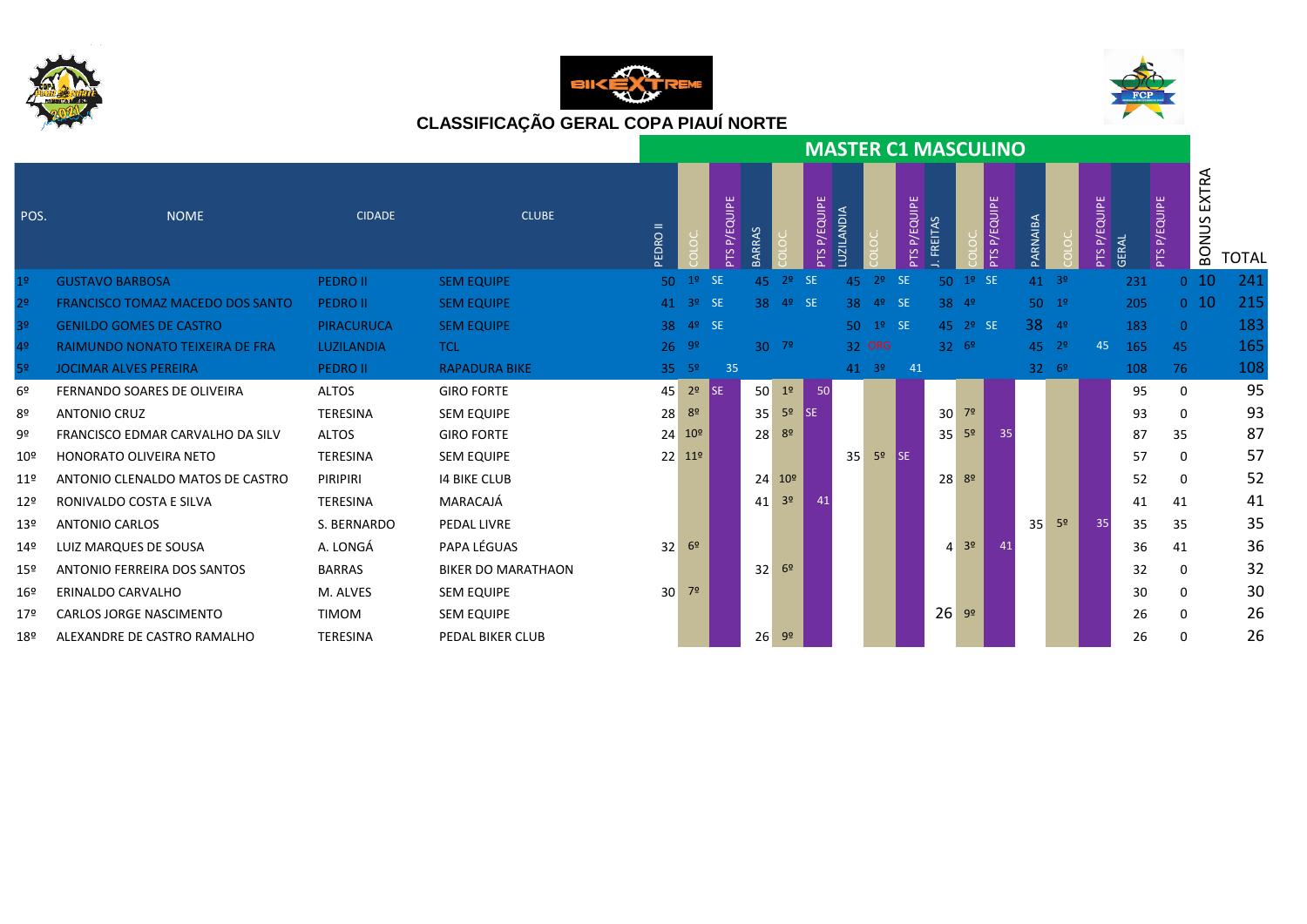





|                |                                     |                 |                   |                      |                  |                 |                   |                        |                            | <b>MASTER C2 MASCULINO</b> |               |                 |                         |              |         |                |                 |       |               |                                       |       |
|----------------|-------------------------------------|-----------------|-------------------|----------------------|------------------|-----------------|-------------------|------------------------|----------------------------|----------------------------|---------------|-----------------|-------------------------|--------------|---------|----------------|-----------------|-------|---------------|---------------------------------------|-------|
| POS.           | <b>NOME</b>                         | <b>CIDADE</b>   | <b>CLUBE</b>      | PEDRO II             | QUIPE<br>رس<br>ല |                 |                   | <b>P/EQUIPE</b><br>PTS | <b>AION</b><br><b>UZIL</b> |                            | P/EQUIPE<br>٣ | <b>FREITAS</b>  |                         | QUIPE<br>P/E | ARNAIBA |                | P/EQUIPE<br>٣   | GERAL | P/EQUIPE<br>٣ | $\blacksquare$<br>S<br>z<br><b>BO</b> | TOTAL |
| 1 <sup>o</sup> | PAULO CESAR FERREIRA DA SILVA       | <b>CAXIAS</b>   | <b>CBA</b>        | 41 3º                | 41               | 41              | 32.               | 41                     | 50.                        |                            | 50            | 45              | 22.                     | 45           | -45     | 2 <sup>0</sup> | 45              | 222   | 222 10        |                                       | 232   |
| 2 <sup>o</sup> | <b>JOÃO ALVES DE SOUSA</b>          | <b>BARRAS</b>   | PEDAL MAPIGUARÍ   | 35.5 <sup>°</sup>    | 35 <sub>1</sub>  | -38             | 4º                | 38                     | 45                         | 2º.                        | 45            | 38              | 4º                      | 38           | 41      | -3º            | 41              | 197   | $197$ 10      |                                       | -207  |
| 3 <sup>o</sup> | <b>JOSELITO GOMES DA SILVEIRA</b>   | <b>TERESINA</b> | <b>TBA</b>        | 501 <sup>°</sup>     | 50               | $-50$           | $12$ 50           |                        |                            |                            |               | 50 <sub>1</sub> | 1 <sup>o</sup>          | 50           | 50      | 1 <sup>°</sup> | -50             | 200   | 200           |                                       | 200   |
| 4 <sup>°</sup> | <b>JOSE HENRIQUE PIMENTEL ROCHA</b> | <b>CAXIAS</b>   | <b>CBA</b>        | 45.29                | 45               | 32 <sup>2</sup> | - 6º              |                        | 38                         | 4º                         | 38            | 35              | -52                     | 35           | 38      | 4 <sup>o</sup> | 38              | 188   | 156 10        |                                       | 198   |
| 52             | <b>EDVALDO SANTOS SILVA</b>         | <b>TERESINA</b> | <b>SEM EQUIPE</b> | 38 4 <sup>o</sup> SE |                  | 45              | $2o$ SE           |                        | 41                         | $3°$ SE                    |               |                 | $41 \quad 3^{\circ}$ SE |              |         |                |                 | 165   |               |                                       | 165   |
| 6º             | NARCISO ARAUJO MELO                 | <b>BARRAS</b>   | PEDAL MAPIGUARÍ   | 3269                 |                  | 30 <sup>°</sup> | 7 <sup>°</sup>    |                        |                            |                            |               | 32              | 6 <sup>9</sup>          |              | 35      | 5 <sup>o</sup> | 35 <sup>1</sup> | 129   | 35            |                                       | 129   |
| 7º             | <b>ELIO RODRIGUES</b>               | TERESINA        | <b>SEM EQUIPE</b> |                      |                  | 35 <sup>1</sup> | 5 <sup>9</sup> SE |                        |                            |                            |               |                 |                         |              |         |                |                 | 35    |               |                                       | 35    |
| 8º             | LUIZ PEREIRA                        | . DE FREIAS     | <b>NO BRAKES</b>  |                      |                  |                 |                   |                        |                            |                            |               | 30 <sup>1</sup> | 7 <sup>o</sup>          |              |         |                |                 | 30    | 0             |                                       | 30    |

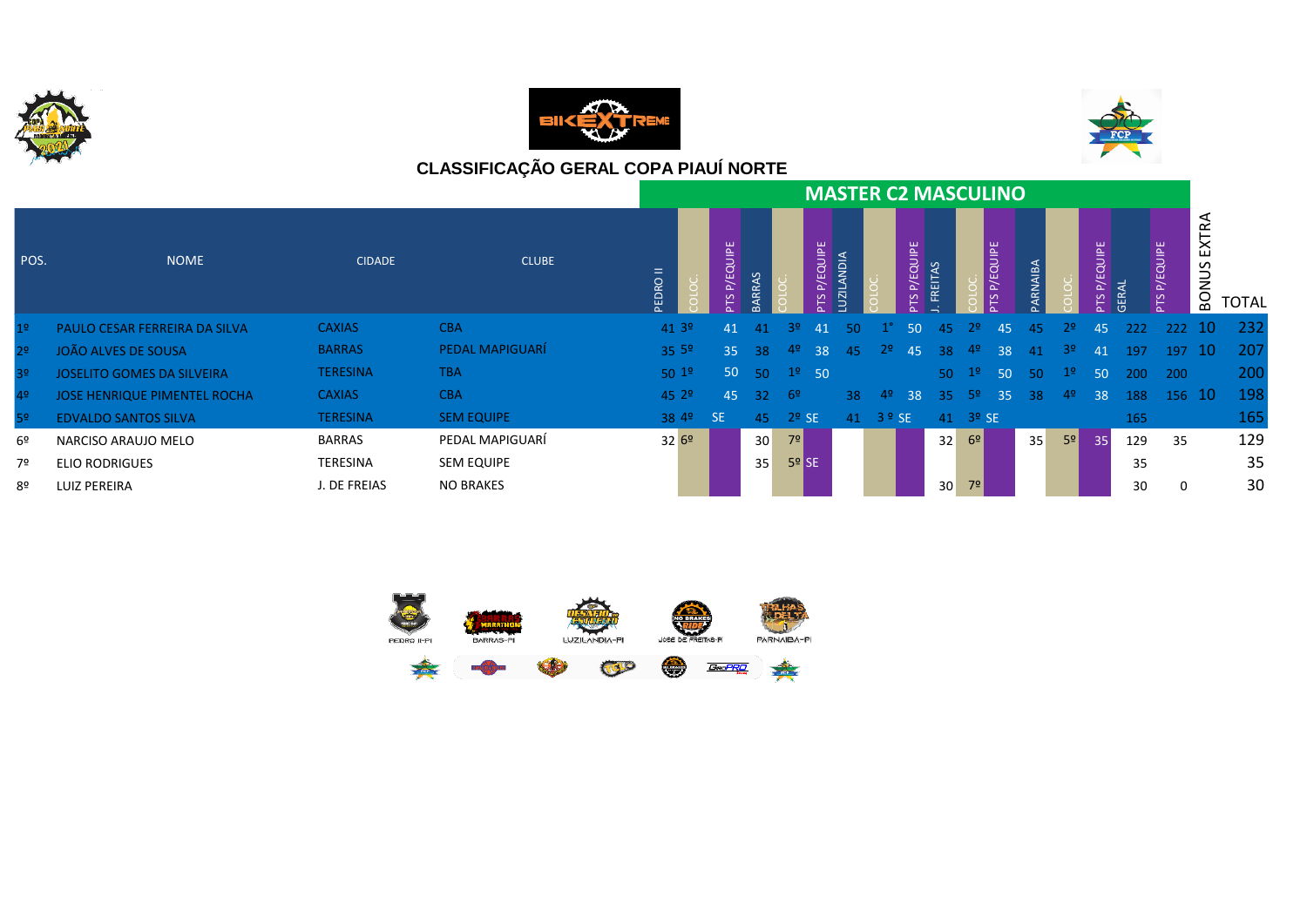

 $\mathcal{L}^{\text{max}}$ 





|                |                                      |                    |                             |                  |                 |    |                |                 |                         |                | <b>MASTER D MASCULINO</b> |                       |          |             |                      |                 |              |              |
|----------------|--------------------------------------|--------------------|-----------------------------|------------------|-----------------|----|----------------|-----------------|-------------------------|----------------|---------------------------|-----------------------|----------|-------------|----------------------|-----------------|--------------|--------------|
| POS.           | <b>NOME</b>                          | <b>CIDADE</b>      | <b>CLUBE</b>                | $=$<br>PEDRO     | EQUIPE          |    |                | P/EQUIPE<br>SLc | ANDI,<br>$\overline{5}$ |                | P/EQUIPE<br>FREITAS<br>rs |                       | P/EQUIPE | RNAIBA      | EQUIPE<br><b>GER</b> | P/EQUIPE<br>PTS | ய<br>z<br>BO | <b>TOTAL</b> |
| 1 <sup>o</sup> | <b>GILBERTO ALBUQUERQUE DE SOUZA</b> | <b>PARNAIBA</b>    | <b>SEM EQUIPE</b>           |                  |                 | 41 | 3 <sup>o</sup> |                 | 50 <sup>°</sup>         | 1 <sup>o</sup> |                           | $50 \t19$             |          | $50 \t 1^9$ | 191                  |                 |              | <u>191</u>   |
| 2 <sup>o</sup> | <b>WALTER SIRENE</b>                 | <b>BARRAS</b>      | <b>BIKERS DO MARATHAON</b>  | 45.29            | 45              | 50 |                | $1^{\circ}$ 50  |                         |                |                           |                       |          |             | 95                   | -95             |              | 95           |
| 3 <sup>o</sup> | ANTONIO FRANCISCO DE OLIVEIRA        | <b>TERESINA</b>    | <b>MR TEAM</b>              | 501 <sup>°</sup> | 50 <sub>1</sub> | 45 |                | $2^{\circ}$ 45  |                         |                |                           |                       |          |             | 95                   | - 95            |              | 95           |
| 4 <sup>o</sup> | <b>FRANCISCO OLIVEIRA MARIM</b>      | <b>C.MAIOR</b>     | <b>SEM EQUIPE</b>           |                  |                 |    |                |                 |                         |                |                           | $45 \t29$             |          |             | 45                   | $\overline{0}$  |              | 45           |
| 5 <sup>o</sup> | <b>JOSÉ ALEXANDRE TELES</b>          | <b>ESPERANTINA</b> | <b>EXERCITA ESPERANTINA</b> |                  |                 |    |                |                 |                         |                |                           | $41 \t3^{\circ} \t41$ |          |             | 41                   | -41             |              | 41           |
| 6º             | FRANCISCO FONTINELE DE ARAÚJO        | <b>PIRIPIRI</b>    | <b>14 BIKE CLUB</b>         |                  |                 | 38 | 4 <sup>°</sup> | 38              |                         |                |                           |                       |          |             | 38                   | 38              |              | 38           |



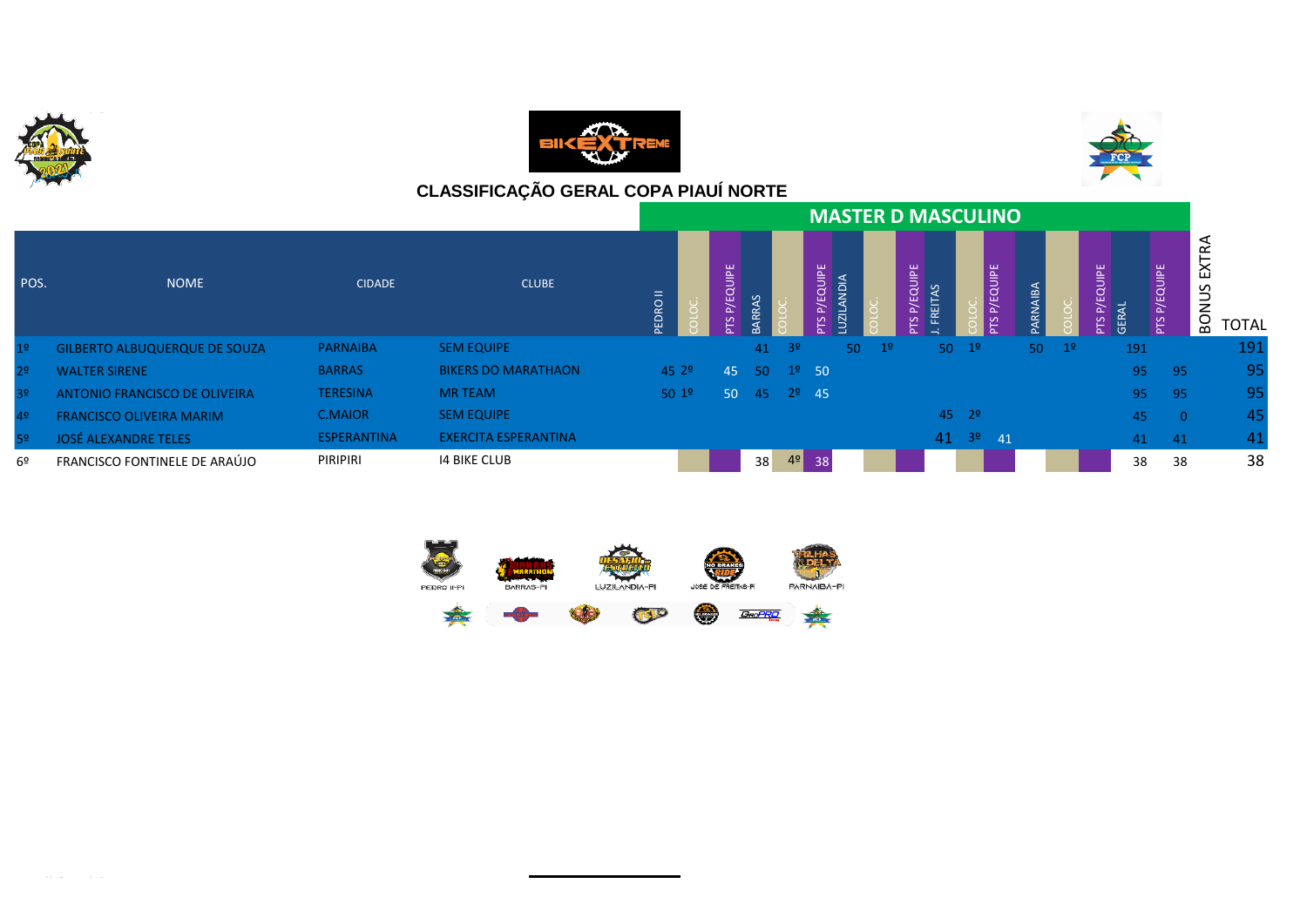





|                 |                                       |                 |                           | <b>OPEN A MASCULINO</b> |  |                               |                            |                            |                                  |                                      |                     |                 |                      |                                                   |             |              |
|-----------------|---------------------------------------|-----------------|---------------------------|-------------------------|--|-------------------------------|----------------------------|----------------------------|----------------------------------|--------------------------------------|---------------------|-----------------|----------------------|---------------------------------------------------|-------------|--------------|
| POS.            | <b>NOME</b>                           | <b>CIDADE</b>   | <b>CLUBE</b>              | <b>EDRO II</b>          |  | PTS P/EQUIPE<br><b>BARRAS</b> |                            | PTS P/EQUIPE<br>LUZILANDIA |                                  | <b>PTSP/EQUIPE</b><br><b>FREITAS</b> | <b>PTS P/EQUIPE</b> | PARNAIBA        |                      | <b>PTSP/EQUIPE</b><br><b>PTSP/EQUIPE</b><br>GERAL | BONUS EXTRA | <b>TOTAL</b> |
| 1 <sup>°</sup>  | <b>DIEGO TRAJANO</b>                  | <b>PARNAIBA</b> | <b>SEM EQUIPE</b>         | 307 <sup>°</sup>        |  |                               | $35 - 5^{\circ}$           |                            | $35 - 5^{\circ}$                 |                                      | $35 - 5^{\circ}$    |                 | $38 - 49$            | 173                                               | 10          | 183          |
| 2 <sup>o</sup>  | <b>ANDERSON MARTINS PINTO</b>         | <b>PARNAIBA</b> | <b>SEM EQUIPE</b>         |                         |  |                               | $45 \t29$                  |                            | $32^{69}$                        |                                      | $50^{19}$           |                 | $41 \quad 3^{\circ}$ | 168                                               |             | 168          |
| 3º              | <b>MARCOS VINICIUS SILVA</b>          | S. BERNARDO     | <b>PEDAL LIVRE</b>        |                         |  |                               | $41 \quad 3^{\circ}$       |                            | $45 \t29$                        |                                      | $20 \frac{129}{ }$  |                 | $32 \quad 6^{\circ}$ | 138                                               |             | 138          |
| 4º              | <b>JOSÉ AILTON</b>                    | <b>TIMON</b>    | <b>SEM EQUIPE</b>         |                         |  |                               | $38^{49}$                  |                            |                                  |                                      | $45 \t29$           |                 | $50^{19}$            | 133                                               |             | 133          |
| 5 <sup>o</sup>  | JOSE DE RIBAMAR ROCHA DA PAZ          | <b>TUTOIA</b>   | <b>SEM EQUIPE</b>         |                         |  |                               |                            |                            | $50^{19}$                        |                                      | $38^{49}$           |                 | $45 - 29$            | 133                                               |             | 133          |
| 6º              | <b>WANDERSON SILVA</b>                | PARNAIBA        | <b>SEM EQUIPE</b>         | 24 10 <sup>o</sup>      |  |                               | $24 \overline{10^{\circ}}$ |                            | $30$ 7 <sup>2</sup>              |                                      | 12 16 <sup>o</sup>  |                 | $28^{89}$            | 118                                               | 10          | 128          |
| 7º              | <b>TALISSON EMANUEL</b>               | PIRIPIRI        | <b>SEM EQUIPE</b>         | 269°                    |  | $26 - 99$                     |                            |                            | 28 8º                            |                                      |                     |                 |                      | 80                                                |             | 80           |
| 8º              | RAFAEL VASCONCELOS                    | PARNAIBA        | <b>SEM EQUIPE</b>         | $35^{59}$               |  |                               |                            |                            | $41 \overline{\smash)3^{\circ}}$ |                                      |                     |                 |                      | 76                                                |             | 76           |
| 9º              | <b>JACINTO BASILIO</b>                | ALTO LONGA      | <b>SEM EQUIPE</b>         | 38 4º                   |  |                               |                            |                            |                                  |                                      | $32^{69}$           |                 |                      | 70                                                |             | 70           |
| 10º             | LEONARDO FERREIRA BARROSO             | <b>BARRAS</b>   | <b>BIKERS DO MARATHON</b> | 12 16 <sup>o</sup>      |  |                               | $32^{69}$                  |                            | $26 - 99$                        |                                      |                     |                 |                      | 70                                                |             | 70           |
| 11º             | <b>WELLISON SOTERO</b>                | L. S. FRANCISCO | <b>SEM EQUIPE</b>         | $32^{69}$               |  |                               | $10^{179}$                 |                            |                                  |                                      | $18^{139}$          |                 |                      | 60                                                |             | 60           |
| 12º             | JOAO VITOR OLIVERA COSTA              | J DE FREITAS    | <b>NO BRAKES</b>          |                         |  |                               |                            |                            | $16^{149}$                       | $41^{39}$                            |                     |                 |                      | 57                                                |             | 57           |
| 13 <sup>°</sup> | ALEXANDRE ANDRADE RODRIGUES ARAÚ      | PIRIPIRI        | <b>BIKE EXTREME</b>       | $50^{19}$               |  |                               |                            |                            |                                  |                                      |                     |                 |                      | 50                                                |             | 50           |
| 14º             | <b>ISAC VINICIUS SAMPAIO DE SOUSA</b> | <b>ALTOS</b>    | <b>GIRO FORTE</b>         |                         |  | $50^{12}$                     |                            |                            |                                  |                                      |                     |                 |                      | 50                                                |             | 50           |
| 15º             | <b>ELYSON CHAVES</b>                  | LUZILANDIA      | TCL                       |                         |  |                               | $9 18^{\circ}$             |                            | $38^{49}$                        |                                      |                     |                 |                      | 47                                                |             | 47           |
| 16º             | RAILSON SILVA                         | PEDRO II        | RAPADURA BIKE             | 45 2º                   |  |                               |                            |                            |                                  |                                      |                     |                 |                      | 45                                                |             | 45           |
| 17º             | <b>RAFAEL MARTINS</b>                 | PEDRO II        | <b>RAPADURA BIKE</b>      | 413°                    |  |                               |                            |                            |                                  |                                      |                     |                 |                      | 41                                                |             | 41           |
| 18º             | <b>JORGE LUIZ</b>                     | M. ALVES        | <b>SPRINT BIKE</b>        | $20 \, 12$ <sup>o</sup> |  |                               | 18 13 <sup>o</sup>         |                            |                                  |                                      |                     |                 |                      | 38                                                |             | 38           |
| 20º             | ALLAN CHRISTIAN SANTOS NOBRE          | TERESINA        | <b>SEM EQUIPE</b>         |                         |  |                               | $6^{219}$                  |                            |                                  |                                      | $30^{72}$           |                 |                      | 36                                                |             | 36           |
| 21 <sup>°</sup> | DANILO DE SOUSA CHAGAS                | PARNAIBA        | <b>SEM EQUIPE</b>         |                         |  |                               |                            |                            |                                  |                                      |                     | 35 <sup>1</sup> | 5 <sup>o</sup>       | 35                                                |             | 35           |
| 22°             | <b>FRANQUIMAR DOS SANTOS</b>          | <b>TERESINA</b> | MARACAJÁ                  | 7 20 <sup>o</sup>       |  |                               |                            |                            | $24 - 10^{\circ}$                |                                      |                     |                 |                      | 31                                                |             | 31           |
| 23º             | <b>DANILO SANTANA</b>                 | TERESINA        | <b>SEM EQUIPE</b>         |                         |  | $30^{72}$                     |                            |                            |                                  |                                      |                     |                 |                      | 30                                                |             | 30           |
| 24º             | <b>JOAO BRITO</b>                     | PIRIPIRI        | <b>SEM EQUIPE</b>         |                         |  |                               | 16 14 <sup>o</sup>         |                            |                                  |                                      | $14 \, 15^{\circ}$  |                 |                      | 30                                                |             | 30           |
| 25º             | EVANILSON OLIVEIRA VIANA              | <b>TUTOIA</b>   | <b>SEM EQUIPE</b>         |                         |  |                               |                            |                            |                                  |                                      |                     | 30              | 7ª                   | 30                                                |             | 30           |
| 26º             | <b>CARLOS EMANUEL</b>                 | <b>ALTOS</b>    | <b>GIRO FORTE</b>         | 28 8º                   |  |                               |                            |                            |                                  |                                      |                     |                 |                      | 28                                                |             | 28           |
| 27º             | <b>DIOGENES SILVA</b>                 | CODÓ            | <b>SEM EQUIPE</b>         |                         |  |                               |                            |                            |                                  |                                      | 28 8 <sup>0</sup>   |                 |                      | 28                                                |             | 28           |
| 28º             | FRANCISCO DAS CHAGAS LIRA BARROS      | <b>BARRAS</b>   | STUDIO <sub>7</sub>       |                         |  | $28^{89}$                     |                            |                            |                                  |                                      |                     |                 |                      | 28                                                |             | 28           |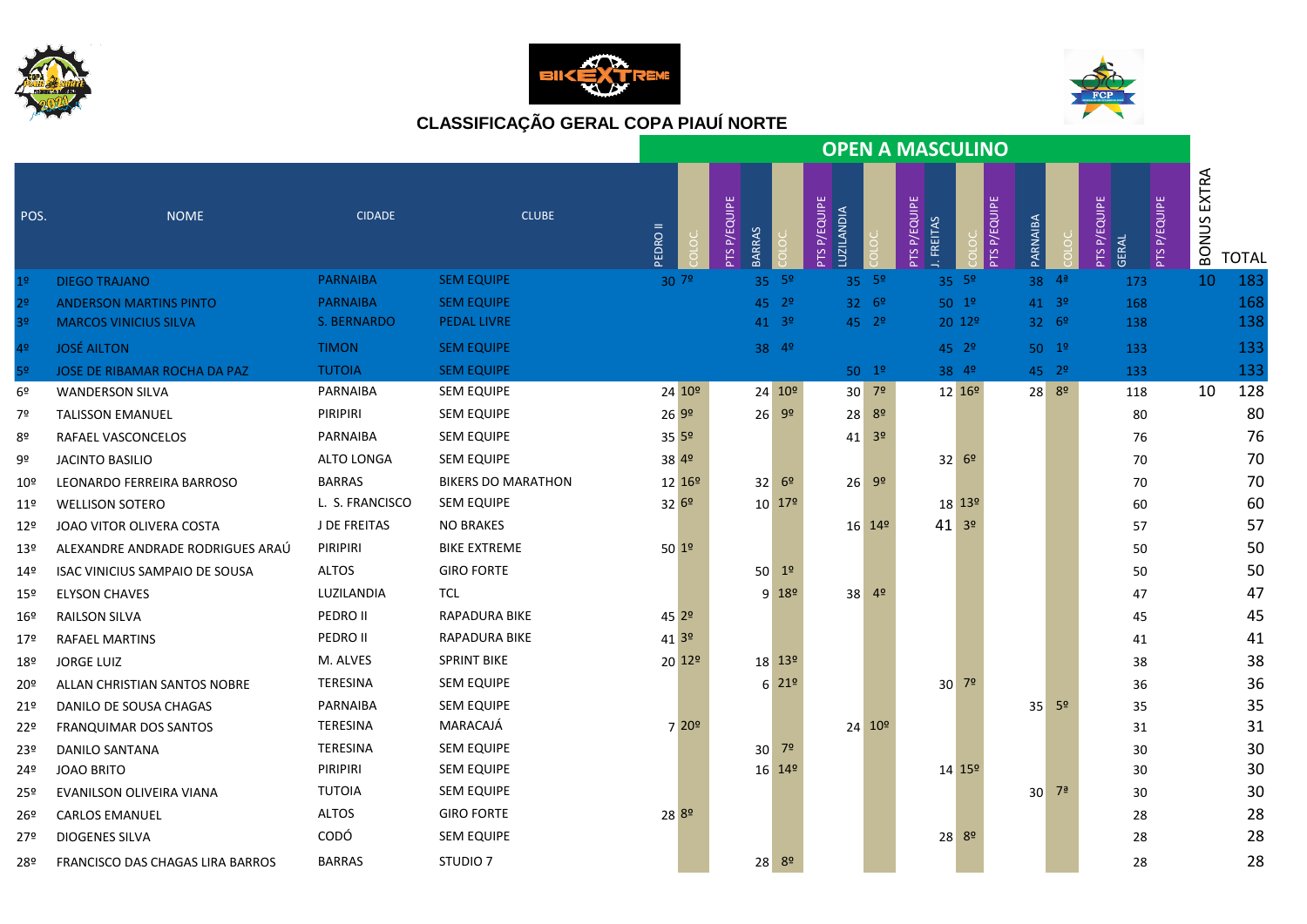| 29º             | ALEX DA SILVA LEITE                             | CODÓ                         | <b>CACA FOICE</b>               |                     |                    |                           |                     | $26 \overline{99}$                             |                      | 26     | 26     |
|-----------------|-------------------------------------------------|------------------------------|---------------------------------|---------------------|--------------------|---------------------------|---------------------|------------------------------------------------|----------------------|--------|--------|
| 30 <sup>°</sup> | <b>RAILAN GOMES LEITE</b>                       | PIRIPIRI                     | <b>SEM EQUIPE</b>               | 4 2 3 9             |                    |                           | 18 13 <sup>o</sup>  | 4 239                                          |                      | 26     | 26     |
| 91°             | <b>MAIKON DOS SANTOS OLIVEIRA</b>               | PARNAIBA                     | <b>SEM EQUIPE</b>               |                     |                    |                           |                     |                                                | 9 <sup>o</sup><br>26 | 26     | 26     |
| 32º             | KEVEN CAUÃ                                      | <b>BARRAS</b>                | <b>STUDIO SET</b>               |                     |                    |                           |                     | 24 10 <sup>o</sup>                             |                      | 24     | 24     |
| 33º             | CAIO FRANCISCO DA SILVA OLIVEIRA                | <b>BARRAS</b>                | STUDIO <sub>7</sub>             |                     | 22 11 <sup>o</sup> |                           |                     |                                                |                      | 22     | 22     |
| 34º             | <b>FRANCYELL MELO</b>                           | ESPERANTINA                  | EXERCITA ESPERANTINA            |                     |                    |                           |                     | $22$ $11^{\circ}$                              |                      | 22     | 22     |
| 35º             | JOÃO VITOR DOS SANTOS SOUSA                     | TERESINA                     | MARACAJÁ                        |                     |                    |                           | 22 11 <sup>o</sup>  |                                                |                      | 22     | 22     |
| 36º             | MIKAÍAS ENZO                                    | <b>ALTOS</b>                 | <b>GIRO FORTE</b>               | 22 11º              |                    |                           |                     |                                                |                      | 22     | 22     |
| 37º             | CHRISTIAN EMANUEL DE OLIVEIRA SI                | PIRIPIRI                     | 14 BIKE CLUB                    |                     | 20 12 <sup>0</sup> |                           |                     |                                                |                      | 20     | 20     |
| 38º             | <b>FELIPE DIONIZIO</b>                          | TERESINA                     | SEM EQUIPE                      |                     |                    |                           | $20^{129}$          |                                                |                      | 20     | 20     |
| 40º             | DOMINGOS DA SILVA SOUSA                         | <b>BARRAS</b>                | STUDIO <sub>7</sub>             | 18 13 <sup>o</sup>  |                    |                           |                     |                                                |                      | 18     | 18     |
| 41º             | JOAO PEDRO DE CASTRO                            | PIRIPIRI                     | <b>SEM EQUIPE</b>               | 16 14 <sup>o</sup>  |                    |                           |                     |                                                |                      | 16     | 16     |
| 42º             | <b>MARCIEL PEREIRA</b>                          | J. DE FREITAS                | <b>NO BRAKES</b>                |                     |                    |                           |                     | 16 14 <sup>o</sup>                             |                      | 16     | 16     |
| 43º             | JÓDABRAS PEREIRA SILVA                          | LUZILANDIA                   | <b>SEM EQUIPE</b>               | 3 24 <sup>o</sup>   |                    |                           | $12^{169}$          |                                                |                      | 15     | 15     |
| 44º             | FRANQUIMAR DOS SANTOS                           | <b>BARRAS</b>                | STUDIO <sub>7</sub>             |                     | 14 15 <sup>o</sup> |                           |                     |                                                |                      | 14     | 14     |
| 45º             | <b>JOEL FONSECA</b>                             | J. DE FREITAS                | <b>NO BRAKES</b>                |                     |                    |                           | 14 15 <sup>o</sup>  |                                                |                      | 14     | 14     |
| 46º             | MICHAEL KEYSON RODRIGUES OLIVEIR                | <b>BARRAS</b>                | STUDIO <sub>7</sub>             | 14 15 <sup>o</sup>  |                    |                           |                     |                                                |                      | 14     | 14     |
| 47º             | ANTONIO CLEITON MENESES DOS SANT                | <b>BARRAS</b>                | <b>SEM EQUIPE</b>               |                     | 12 16 <sup>o</sup> |                           |                     |                                                |                      | 12     | 12     |
| 48º             | FRANCISCO DAS CHAGAS DOS SANTOS                 | <b>TUTOIA</b>                | SEM EQUIPE                      | 10 17 <sup>o</sup>  |                    |                           |                     |                                                |                      | 10     | 10     |
| 49º             | JOÃO MATHEUS                                    | TERESINA                     | <b>SEM EQUIPE</b>               |                     |                    |                           |                     | $10^{179}$                                     |                      | 10     | 10     |
| 50 <sup>°</sup> | THYAGO THARSON BITEENCOURT DA SILVA             | PARNAIBA                     | <b>SEM EQUIPE</b>               |                     |                    |                           | 10 179              |                                                |                      | 10     | 10     |
| 51º             | <b>JORDAN BARROS</b>                            | TUTOIA                       | SEM EQUIPE                      |                     |                    |                           | $9$ 18 <sup>o</sup> |                                                |                      | 9      | 9      |
| 52°             | LUCAS SOUSA                                     | TERESINA                     | <b>SEM EQUIPE</b>               |                     |                    |                           |                     | $9 18^{\circ} $                                |                      | 9      | 9      |
| 53º             | <b>WANDERSON COSTA</b>                          | L. S. FRANCISCO              | <b>SEM EQUIPE</b>               | 918°                |                    |                           |                     |                                                |                      | 9      | 9      |
| 54º             | <b>GABRIEL CARVALHO</b>                         | PIRIPIRI                     | <b>SEM EQUIPE</b>               | 8 29 9              |                    |                           |                     |                                                |                      | 8      | 8      |
| 55º             | RAFAEL E SOUSA RIBEIRO<br>RUAN PIRES CAVALCANTE | J. DE FREITAS<br>AL TO LONGÁ | <b>NO BRAKES</b><br>PAPA LEGUAS |                     |                    | $8$ 29 <sup>o</sup>       |                     | 8 199                                          |                      | 8<br>8 | 8<br>8 |
| 56º             | <b>DANIEL VICTOR</b>                            | TERESINA                     | MARACAJÁ                        |                     |                    | $7$ 20 <sup>o</sup>       |                     |                                                |                      | 7      | 7      |
| 57º             |                                                 |                              |                                 |                     |                    |                           |                     |                                                |                      |        | 7      |
| 58º             | SAMUEL GUEDES                                   | TERESINA                     | <b>SEM EQUIPE</b>               |                     |                    |                           |                     | 720 <sup>°</sup>                               |                      | 7      |        |
| 59º             | <b>GABRIEL GOMES DA SILVA</b>                   | TERESINA                     | <b>SEM EQUIPE</b>               |                     |                    |                           |                     | 6 219                                          |                      | 6      | 6      |
| 60º             | YUAN LUCAS ROCHA MATOS                          | ALTO LONGA                   | PAPA LEGUAS                     | 6219                |                    |                           |                     |                                                |                      | 6      | 6      |
|                 | 61º ALYSON VIEIRA                               | C.MAIOR                      | SEM EQUIPE                      |                     |                    | $5$ 22 <sup>o</sup>       |                     |                                                |                      |        | 5      |
| 62º             | ARILDO RODRIGUES                                | L. S. FRANCISCO              | <b>SEM EQUIPE</b>               | $5$ 22 <sup>o</sup> |                    |                           |                     |                                                |                      | 5      | 5      |
| 63º             | KADU ALEIXES                                    | TERESINA                     | <b>SEM EQUIPE</b>               |                     |                    |                           |                     | $5$ 22 <sup>o</sup>                            |                      | 5      | 5      |
| 64º             | ANDERSON ABREU                                  | TERESINA                     | <b>SEM EQUIPE</b>               |                     |                    | $4 \overline{23^{\circ}}$ |                     |                                                |                      |        |        |
| 65º             | AGEU MORAIS DE OLIVEIRA GOMES                   | PIRIPIRI                     | <b>14 BIKE CLUB</b>             |                     |                    | $3 \overline{24^{\circ}}$ |                     |                                                |                      | 3      | 3      |
| 66º             | <b>EDUARDO SOUSA</b>                            | J. DE FREITAS                | <b>NO BRAKES</b>                |                     |                    |                           |                     | $3 \overline{\smash{)}24\overline{\smash{)}}}$ |                      | 3      | 3      |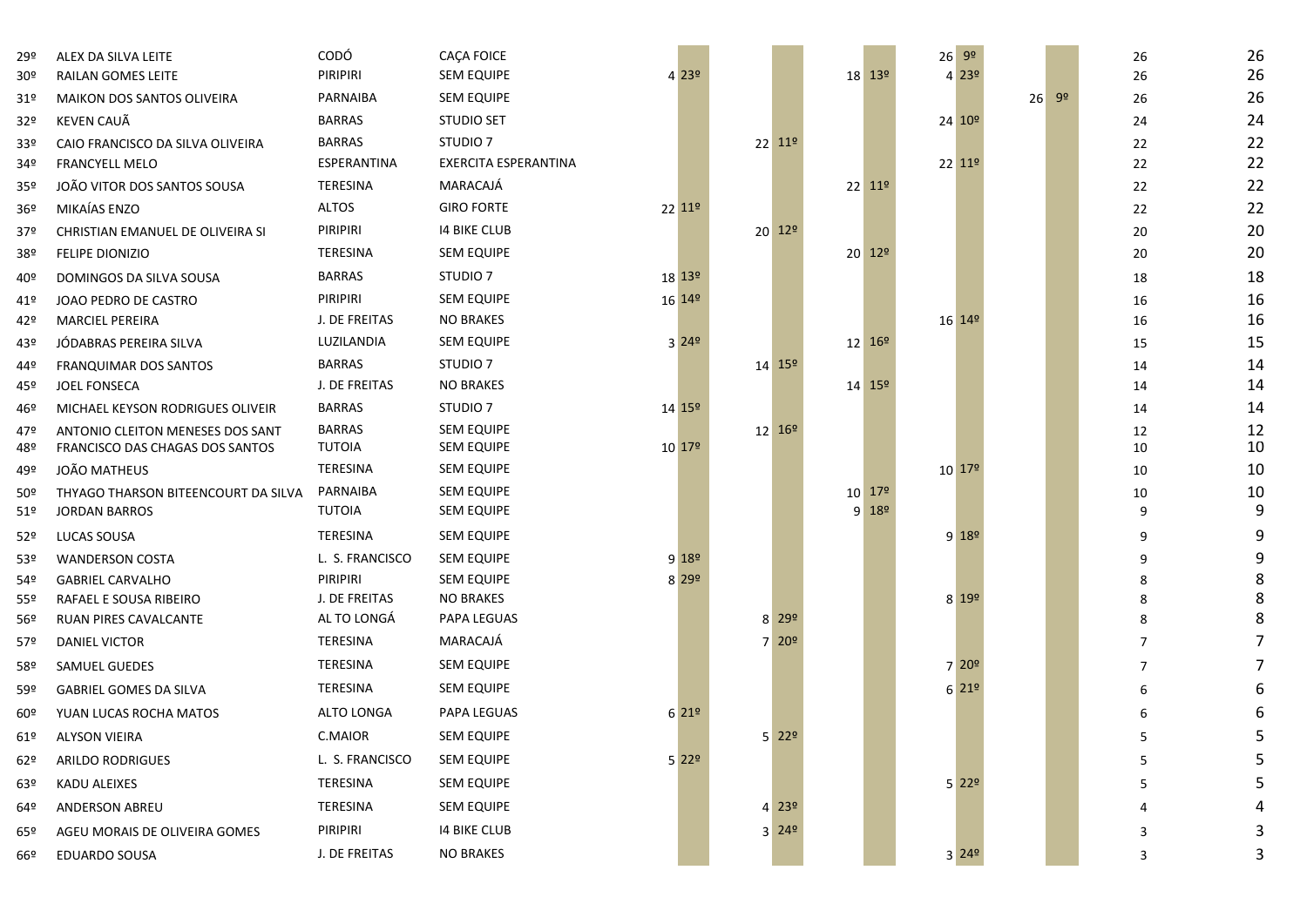| 67º | FRANCISCO ISAAC PEREIRA SILVA | L. S. FRANCISCO | <b>SEM EQUIPE</b>  |
|-----|-------------------------------|-----------------|--------------------|
| 68º | <b>GABRIEL CARVALHO</b>       | M. ALVES        | <b>SPRINT BIKE</b> |
| 692 | JOSÉ JONHATHAN BARBOSA        | <b>TIMOM</b>    | <b>SEM EQUIPE</b>  |
| 70º | JOÃO PEDRO LUSTOSA            | TERESINA        | <b>SEM EQUIPE</b>  |
| 71º | <b>WESLEY GOMES</b>           | L. S. FRANCISCO | <b>SEM EQUIPE</b>  |
| 729 | ROGERIO VERAS DE ARAUJO       | PARNAIBA        | <b>SEM EQUIPE</b>  |

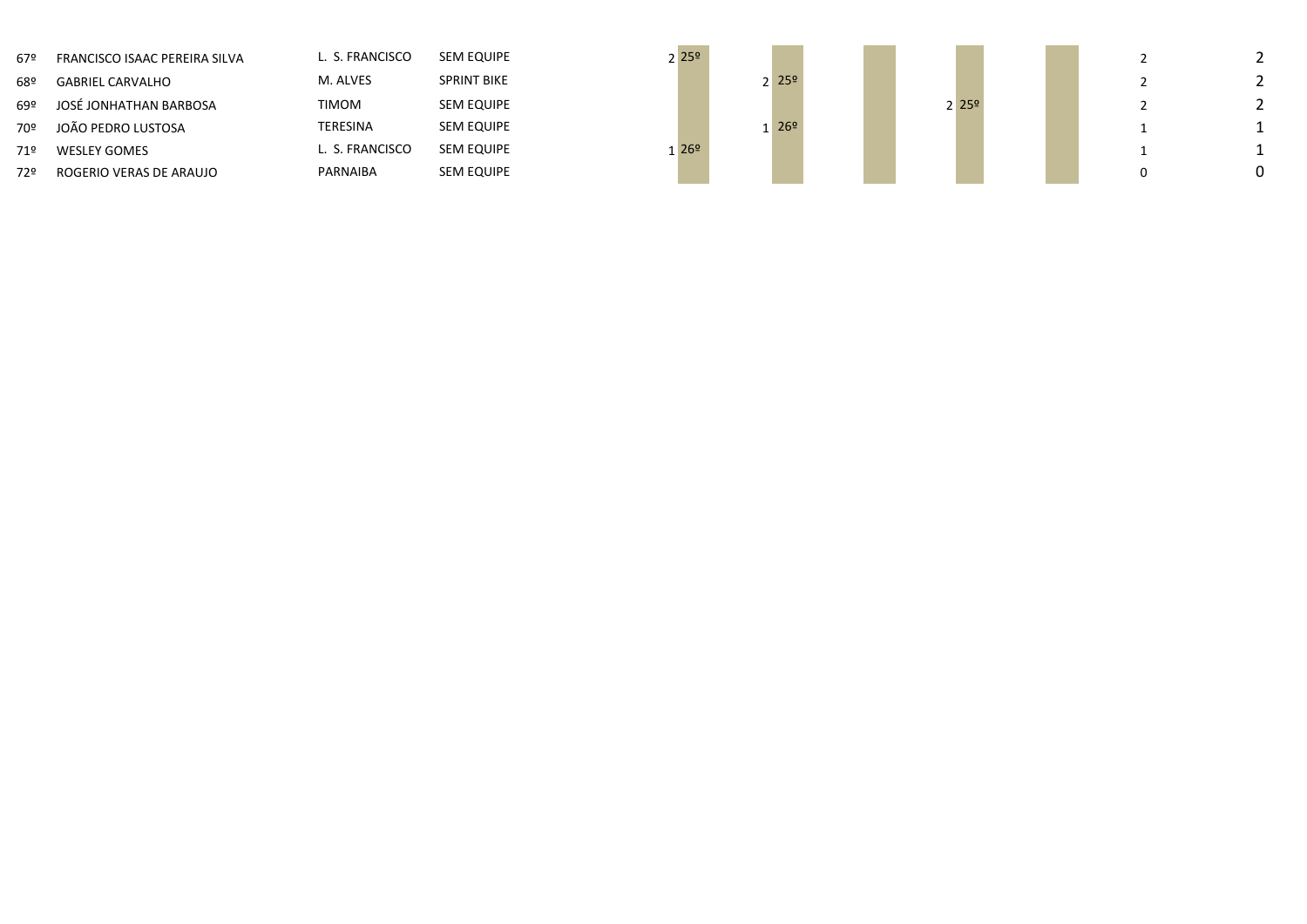





|                 |                                         |                     |                      |                    |                                         |                            |                            |                         | <b>OPEN B MASCULINO</b>              |                    |                     |                   |                              |                        |                       |                       |
|-----------------|-----------------------------------------|---------------------|----------------------|--------------------|-----------------------------------------|----------------------------|----------------------------|-------------------------|--------------------------------------|--------------------|---------------------|-------------------|------------------------------|------------------------|-----------------------|-----------------------|
| POS.            | <b>NOME</b>                             | <b>CIDADE</b>       | <b>CLUBE</b>         | <b>ONGIC</b>       | P/EQUIPE<br><b>BARRAS</b><br><b>PTS</b> |                            | PTS P/EQUIPE<br>LUZILANDIA |                         | P/EQUIPE<br>I. FREITAS<br><b>SLc</b> |                    | <b>PTS P/EQUIPE</b> | PARNAIBA          | PTS P/EQUIPE<br><b>GERAL</b> | <b>P/EQUIPE</b><br>SLc | EXTRA<br><b>BONUS</b> | $\mathsf T$<br>O<br>A |
| 1 <sup>°</sup>  | <b>JOSÉ ALVES PEREIRA JUNIOR</b>        | <b>PEDRO II</b>     | <b>SEM EQUIPE</b>    | 41 3 <sup>o</sup>  |                                         | $28^{89}$                  | 3269                       |                         |                                      | 30 7º              |                     | 41 3 <sup>0</sup> | 172                          |                        | <sup>10</sup>         | 182                   |
| 2 <sup>o</sup>  | <b>RENAN FARIAS</b>                     | <b>TIMON</b>        | <b>SEM EQUIPE</b>    |                    |                                         | $45 \t29$                  | $50^{19}$                  |                         |                                      | 41 3º              |                     | 45 2 <sup>o</sup> | 181                          |                        |                       | 181                   |
| 3 <sup>o</sup>  | <b>IVAN SOUSA NASCIMENTO SOUSA NASC</b> | <b>PIRIPIRI</b>     | <b>14 BIKE CLUB</b>  | 45 2 <sup>o</sup>  |                                         | $50^{19}$                  | $45^{29}$                  |                         |                                      |                    |                     | 41 3 <sup>0</sup> | 181                          |                        |                       | 181                   |
| 4 <sup>o</sup>  | <b>JOSÉ PEREIRA DA COSTA ALEXANDRE</b>  | J. DE FREITAS       | <b>NO BRAKES</b>     | 35 5°              |                                         | $32 6^{\circ}$             | 38 4º                      |                         |                                      |                    |                     | 3269              | 137                          |                        |                       | 137                   |
| 5 <sup>o</sup>  | <b>CÉLIO GOMES</b>                      | <b>J. DE FREIAS</b> | <b>NO BRAKES</b>     | 18 13 <sup>o</sup> |                                         | $10^{172}$                 |                            | 24 10 <sup>o</sup>      |                                      | $14 \; 15^{\circ}$ |                     | 35.5 <sup>°</sup> | 101                          |                        | 10                    | 111                   |
| 6º              | <b>DEYDTH OLIVEIRA</b>                  | PARNAIBA            | <b>SEM EQUIPE</b>    | $50^{19}$          |                                         |                            |                            |                         |                                      | 501 <sup>°</sup>   |                     |                   | 100                          |                        |                       | 100                   |
| 7º              | JANDYLSON DARC LOPES SANTOS             | ESPERANTINA         | EXERCITA ESPERANTINA |                    |                                         |                            |                            |                         |                                      | 45 29              |                     | $50^{19}$         | 95                           |                        |                       | 95                    |
| 8º              | <b>AILTON PEREIRA</b>                   | PEDRO II            | <b>SEM EQUIPE</b>    |                    |                                         |                            | 28 89                      |                         |                                      | 3559               |                     | 3079              | 93                           |                        |                       | 93                    |
| 9º              | <b>ISMAEL OSORIO SOUSA</b>              | <b>BARRAS</b>       | STUDIO <sub>7</sub>  |                    |                                         |                            |                            |                         |                                      | 3269               |                     | 38 49             | 70                           |                        |                       | 70                    |
| 10 <sup>°</sup> | JOELSON MAGALHÃES DE ARAUJO             | PIRACURUCA          | <b>SEM EQUIPE</b>    |                    | 30                                      | 7º                         | $35^{52}$                  |                         |                                      |                    |                     |                   | 65                           |                        |                       | 65                    |
| 11 <sup>°</sup> | DÊNIS MENDES                            | PIRIPIRI            | SEM EQUIPE           |                    |                                         | 16 14 <sup>o</sup>         |                            |                         |                                      | $9 18^{\circ} $    |                     | 28 <sup>8º</sup>  | 53                           |                        |                       | 53                    |
| 12 <sup>°</sup> | <b>FAUSTO COSTA DO NASCIMENTO</b>       | L. S. FRANCISCO     | <b>SEM EQUIPE</b>    | $9 18^{\circ}$     |                                         | $1^{269}$                  | 269°                       |                         |                                      | 10 179             |                     |                   | 46                           |                        |                       | 46                    |
| 149             | LUCIANO RIBEIRO                         | <b>TERESINA</b>     | <b>APC</b>           | 38 4 <sup>o</sup>  |                                         | $7^{209}$                  |                            |                         |                                      |                    |                     |                   | 45                           |                        |                       | 45                    |
| 15 <sup>°</sup> | FRANCISCO DAS CHAGAS DE OLIVEIR         | <b>BARRAS</b>       | <b>SEM EQUIPE</b>    |                    |                                         | $22 \, 11^{\circ}$         |                            | $20 \, 12$ <sup>o</sup> |                                      |                    |                     |                   | 42                           |                        |                       | 42                    |
| 16º             | JOÃO PAULO CARDOZO                      | ESPERANTINA         | SEM EQUIPE           |                    | 41                                      | 3 <sup>o</sup>             |                            |                         |                                      |                    |                     |                   | 41                           |                        |                       | 41                    |
| 17º             | REGINALDO DOS SANTOS LEAL               | S. BERNARDO         | PEDAL LIVRE          |                    |                                         |                            | 413°                       |                         |                                      |                    |                     |                   | 41                           |                        |                       | 41                    |
| 18º             | RUMMENIGGE CARVALHO MONTE CARVAL        | TERESINA            | <b>SEM EQUIPE</b>    | 16 14 <sup>o</sup> |                                         | $24 \overline{10^{\circ}}$ |                            |                         |                                      |                    |                     |                   | 40                           |                        |                       | 40                    |
| 19º             | ANTONIO ERINALDO CRUZ                   | <b>MIGUEL ALVES</b> | <b>SPRINT BIKE</b>   |                    | 38                                      | 4 <sup>o</sup>             |                            |                         |                                      |                    |                     |                   | 38                           |                        |                       | 38                    |
| 20º             | <b>EMANUEL ZAYDAN GOMES DE LIMA</b>     | PIRACURUCA          | <b>SEM EQUIPE</b>    | $12 \, 169$        | 26                                      | 9 <sup>o</sup>             |                            |                         |                                      |                    |                     |                   | 38                           |                        |                       | 38                    |
| 21º             | JULIO CESAR ALVES DA SILVA              | TERESINA            | <b>SEM EQUIPE</b>    |                    |                                         |                            |                            |                         |                                      | 38 49              |                     |                   | 38                           |                        |                       | 38                    |
| 22º             | PAULO ROSSY DE CASTRO SILVA CAST        | P. MARCOS           | <b>SEM EQUIPE</b>    |                    | 35                                      | 5 <sup>o</sup>             |                            |                         |                                      |                    |                     |                   | 35                           |                        |                       | 35                    |
| 23º             | HILTON MARCIANO DE SOUSA                | TERESINA            | <b>SEM EQUIPE</b>    | 14 15 <sup>o</sup> |                                         | $3 \ 249$                  |                            | 16 14 <sup>o</sup>      |                                      |                    |                     |                   | 33                           |                        |                       | 33                    |
| 24º             | <b>ALAN SILVA</b>                       | PEDRO II            | <b>SEM EQUIPE</b>    | 3269               |                                         |                            |                            |                         |                                      |                    |                     |                   | 32                           |                        |                       | 32                    |
| 25º             | <b>ANTONIO CARLOS</b>                   | S. BERNARDO         | PEDAL LIVRE          |                    |                                         |                            | 307°                       |                         |                                      |                    |                     |                   | 30                           |                        |                       | 30                    |
| 26 <sup>°</sup> | <b>FERNANDO BRAGA SEGUROS</b>           | PIRIPIRI            | <b>SEM EQUIPE</b>    | 30 <sup>72</sup>   |                                         |                            |                            |                         |                                      |                    |                     |                   | 30                           |                        |                       | 30                    |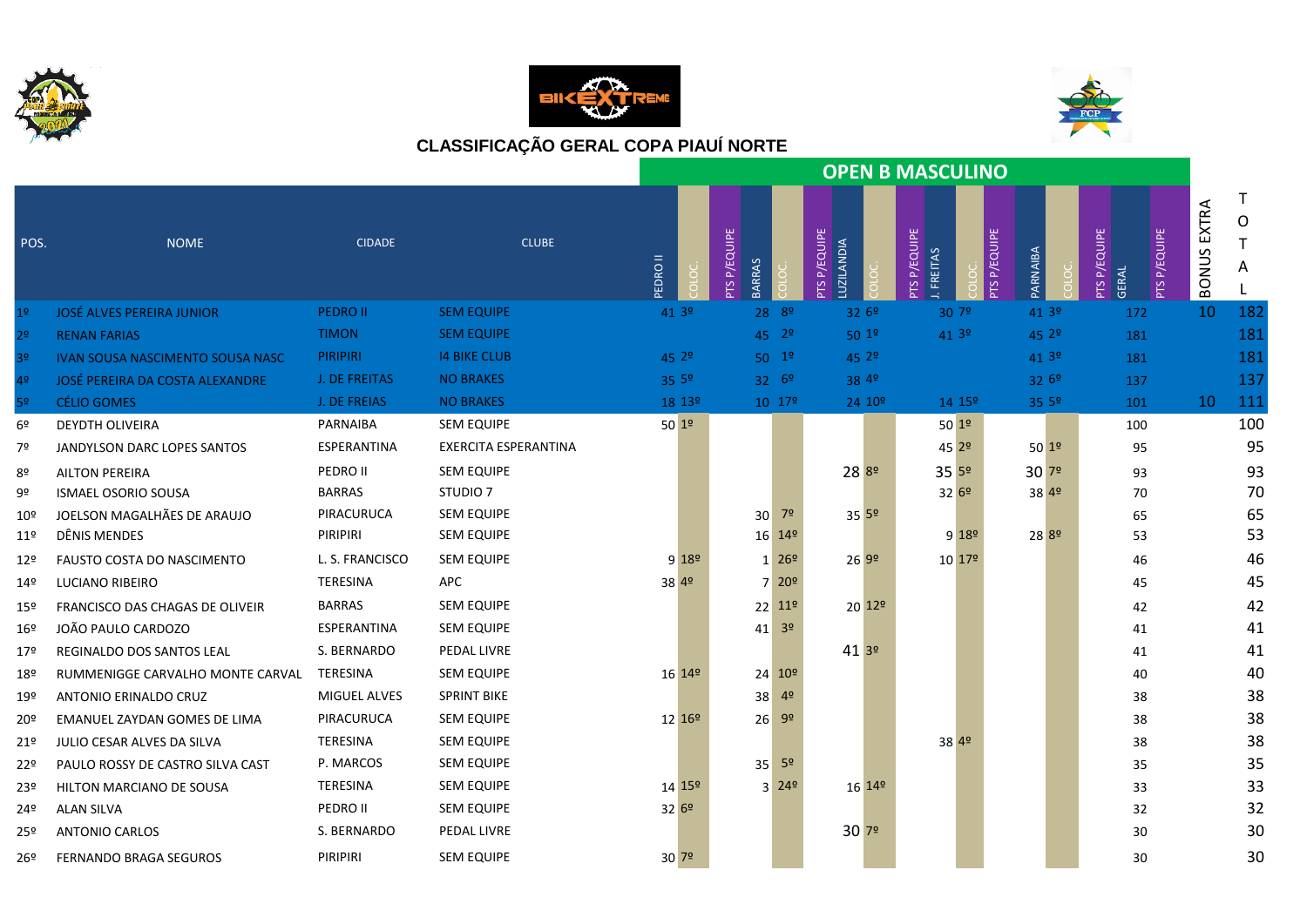| 27º             | FREDERICO RIBEIRO FRANCO JUNIOR  | C. MAIOR        | <b>SEM EQUIPE</b>          |                    |                           |                    | 28 89              |           | 28 | 28 |
|-----------------|----------------------------------|-----------------|----------------------------|--------------------|---------------------------|--------------------|--------------------|-----------|----|----|
| 28º             | RUBERVANDO BARBOSA               | PARNAIBA        | <b>SEM EQUIPE</b>          | 28 <sup>8º</sup>   |                           |                    |                    |           | 28 | 28 |
| 29º             | <b>HELITON DE MACEDO</b>         | J. DE FREITAS   | <b>NO BRAKES</b>           |                    |                           |                    | 2699               |           | 26 | 26 |
| 30 <sup>o</sup> | <b>RAFAEL FREITAS</b>            | PIRIPIRI        | <b>SEM EQUIPE</b>          | 2699               |                           |                    |                    |           | 26 | 26 |
| 31º             | PAULO ALBERTO CHAVES LOPES       | J. DE FREITAS   | <b>NO BRAKES</b>           |                    |                           |                    | 24 10 <sup>o</sup> |           | 24 | 24 |
| 32º             | <b>SAMUEL MARTINS</b>            | TERESINA        | <b>SEM EQUIPE</b>          | $24 \, 10^{\circ}$ |                           |                    |                    |           | 24 | 24 |
| 33º             | ANT CARLOS OLIVEIRA              | PIRIPIRI        | <b>B. EXTREME</b>          | 22 11 <sup>o</sup> |                           |                    |                    |           | 22 | 22 |
| 34º             | <b>ANTONIO CRUZ</b>              | J. DE FREITAS   | <b>NO BRAKES</b>           |                    |                           |                    | 22 11 <sup>o</sup> |           | 22 | 22 |
| 35º             | RAIMUNDO NONATO MARQUES FILHO    | TERESINA        | PEDAL BIKES CLUB           |                    |                           | 22 11º             |                    |           | 22 | 22 |
| 36 <sup>°</sup> | CLEONILDO NUNES DE MACEDO        | TERESINA        | MARACAJÁ                   |                    | $20 \, 129$               |                    |                    |           | 20 | 20 |
| 37º             | HELDER JOSE DE ARAÚJO FRANÇA     | PIRIPIRI        | SEM EQUIPE                 |                    |                           |                    | 20 12 <sup>o</sup> |           | 20 | 20 |
| 38º             | PAULO RUBENS FONTENELE           | <b>TERESINA</b> | <b>SEM EQUIPE</b>          | $20 \frac{129}{ }$ |                           |                    |                    |           | 20 | 20 |
| 39º             | <b>ENEAS BATISTA</b>             | <b>BARRAS</b>   | <b>SEM EQUIPE</b>          |                    | $18^{139}$                |                    |                    |           | 18 | 18 |
| 40º             | MARCELO CAMPELO                  | PEDRO II        | <b>SEM EQUIPE</b>          |                    |                           | 18 139             |                    |           | 18 | 18 |
| 41º             | SEMÁRIO LENINGNTON MONTE         | TERESINA        | <b>SEM EQUIPE</b>          |                    |                           |                    | 18 13 <sup>o</sup> |           | 18 | 18 |
| 42º             | <b>AUGUSTO CESAR</b>             | <b>BARRAS</b>   | <b>BIKERS DO MARATHAON</b> |                    | $9 18^{\circ}$            |                    |                    | 7 20°     | 16 | 16 |
| 43º             | <b>MARCIEL FERSAN</b>            | J. DE FREITAS   | <b>NO BRAKES</b>           |                    |                           |                    | 16 14 <sup>o</sup> |           | 16 | 16 |
| 44º             | ALCIDES RODRIGUES DO NASCIMENTO  | <b>BARRAS</b>   | <b>BIKERS DO MARATHAON</b> |                    | 14 15 <sup>o</sup>        |                    |                    |           | 14 | 14 |
| 45º             | <b>JACKSON MURIER</b>            | PIRIPIRI        | <b>SEM EQUIPE</b>          |                    | $6 \overline{21^{\circ}}$ |                    |                    | 8 199     | 14 | 14 |
| 46º             | <b>MAYKON ANTONIO SILVA</b>      | TUTOIA          | <b>SEM EQUIPE</b>          |                    |                           | 14 15°             |                    |           | 14 | 14 |
| 47º             | EDRIZIO SANTOS UCHOA             | PEDRO II        | <b>SEM EQUIPE</b>          |                    |                           | 12 16 <sup>o</sup> |                    |           | 12 | 12 |
| 48º             | FRANCISCO DE ASSIS JESUS ALMEID  | <b>ALTOS</b>    | <b>GIRO FORTE</b>          |                    | $12^{169}$                |                    |                    |           | 12 | 12 |
| 49º             | MABSON LUÍS FARIAS ROCHA         | TERESINA        | <b>SEM EQUIPE</b>          |                    |                           |                    | 12 16 <sup>o</sup> |           | 12 | 12 |
| 50 <sup>o</sup> | <b>CARLOS COSTA ALVES</b>        | PEDRO II        | <b>SEM EQUIPE</b>          |                    |                           | 10 179             |                    |           | 10 | 10 |
| 51º             | SEBASTIAO RODRIGUES DE ARAUJO    | <b>BARRAS</b>   | <b>BIKERS DO MARATHAON</b> | $10^{179}$         |                           |                    |                    |           | 10 | 10 |
| 52º             | JOSE ALEANDRE TELES ALEXANDRE    | ESPERANTINA     | EXERCITA ESPERANTINA       |                    |                           | 9 18 <sup>o</sup>  |                    |           | 9  | 9  |
| 53º             | FRANCISCO DAS CHAGAS SILVA       | PEDRO II        | <b>SEM EQUIPE</b>          | 8 19 <sup>o</sup>  |                           |                    |                    |           | 8  | 8  |
| 54º             | NAYRO LEÃO                       | TERESINA        | <b>SEM EQUIPE</b>          |                    | $8 \overline{19^{\circ}}$ |                    |                    |           | 8  | 8  |
| 55º             | MARCUS VINÍCIUS ARAÚJO DE SOUSA  | <b>BARRAS</b>   | <b>SEM EQUIPE</b>          | 7 20°              |                           |                    |                    |           | 7  | 7  |
| 56º             | LUIZ CARLOS RODRIGUES DOS SANTOS | J. DE FREITAS   | <b>NO BRAKES</b>           |                    |                           |                    |                    | $6^{219}$ | 6  | 6  |
| 57º             | <b>MARCUS TORRES</b>             | CAXIAS          | <b>SEM EQUIPE</b>          | 6 219              |                           |                    |                    |           | 6  | 6  |
| 58º             | RAMY ALVES                       | TERESINA        | SEM EQUIPE                 |                    |                           |                    |                    | $5^{229}$ | כ  | 5  |
| 59º             | ROMULO FERNANDES E SILVA         | J. DE FREITAS   | <b>NO BRAKES</b>           |                    | $5$ 22 <sup>o</sup>       |                    |                    |           | 5  | 5  |
| 60º             | <b>WALTER NELSON</b>             | TERESINA        | <b>SEM EQUIPE</b>          | 5 229              |                           |                    |                    |           | 5  | 5  |
| 61º             | ANTONIO ROCHA SILVA SILVA        | TERESINA        | <b>SEM EQUIPE</b>          |                    |                           |                    |                    | 4 239     |    | 4  |
| 62º             | <b>IVAN SOUSA</b>                | PIRIPIRI        | <b>SEM EQUIPE</b>          |                    | 4 23°                     |                    |                    |           | 4  | 4  |
| 63º             | JORGE ALAN DA LUZ BARRADAS FILHO | TERESINA        | <b>SEM EQUIPE</b>          | $4^{239}$          |                           |                    |                    |           | 4  | 4  |